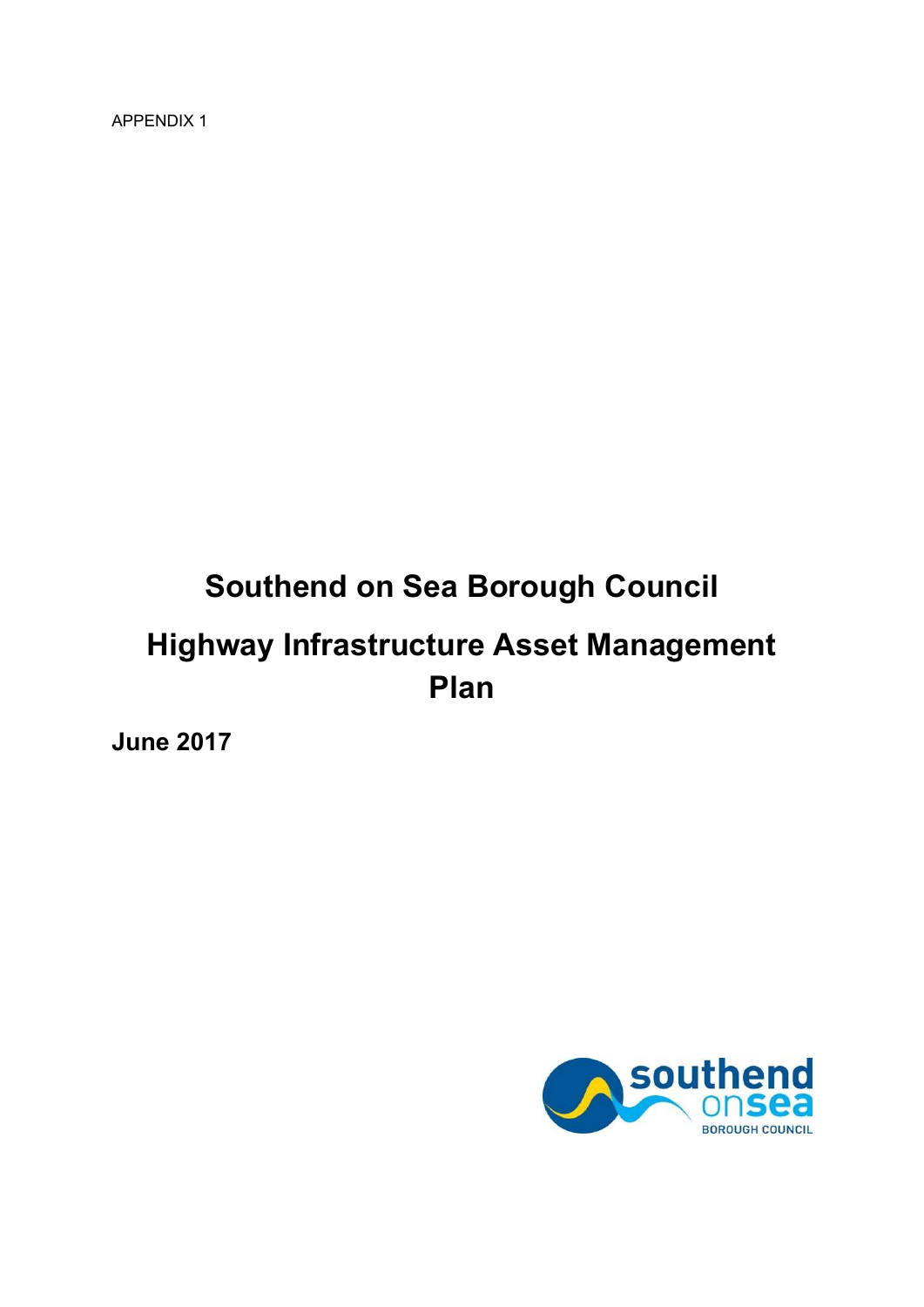## **Table of Contents**

|     | <b>Chapter</b>                                                                                                                        | <b>Pages</b> |
|-----|---------------------------------------------------------------------------------------------------------------------------------------|--------------|
|     | <b>Introduction</b>                                                                                                                   | 4            |
| 2.  | <b>Asset Management Policy and Strategy</b>                                                                                           | 9            |
| 3.  | <b>Levels of Service</b>                                                                                                              | 10           |
| 4.  | <b>Measuring Performance</b>                                                                                                          | 12           |
| 5.  | <b>Asset Data</b>                                                                                                                     | 13           |
| 6.  | <b>Data Management</b>                                                                                                                | 15           |
| 7.  | <b>Lifecycle Planning</b>                                                                                                             | 16           |
| 8.  | <b>Work Programming</b>                                                                                                               | 18           |
| 9.  | <b>Risk Management</b>                                                                                                                | 22           |
| 10. | <b>Resilient Network</b>                                                                                                              | 27           |
| 11. | <b>Financial Management and Valuation</b><br><b>Appendix A - Supporting Documents</b>                                                 | 28           |
|     | <b>Appendix B - Forward Works Programme</b>                                                                                           |              |
|     | <b>Appendix C - Lifecycle Plans</b>                                                                                                   |              |
|     | <b>Appendix D - Asset Data Analysis 2017</b>                                                                                          |              |
|     | <b>Appendix E - Improvement Action Plan</b>                                                                                           |              |
|     | Appendix F - Risk Register                                                                                                            |              |
|     | Appendix G – Asset Management Performance Management & Continuous<br><b>Improvement Framework</b>                                     |              |
|     | Appendix H - Asset Management Competence Framework<br>Appendix I - Process Classification Document/Forward Programme & Budget Setting |              |
|     | Appendix J - Definition of Benchmarking Principles                                                                                    |              |
|     | Appendix K - KPI Benchmarking                                                                                                         |              |
|     | Appendix L - Communication Plan & Engagement Guidelines                                                                               |              |
|     |                                                                                                                                       |              |

Appendix M - Data Management Strategy

**Appendix N – Glossary of Terms and Abbreviations**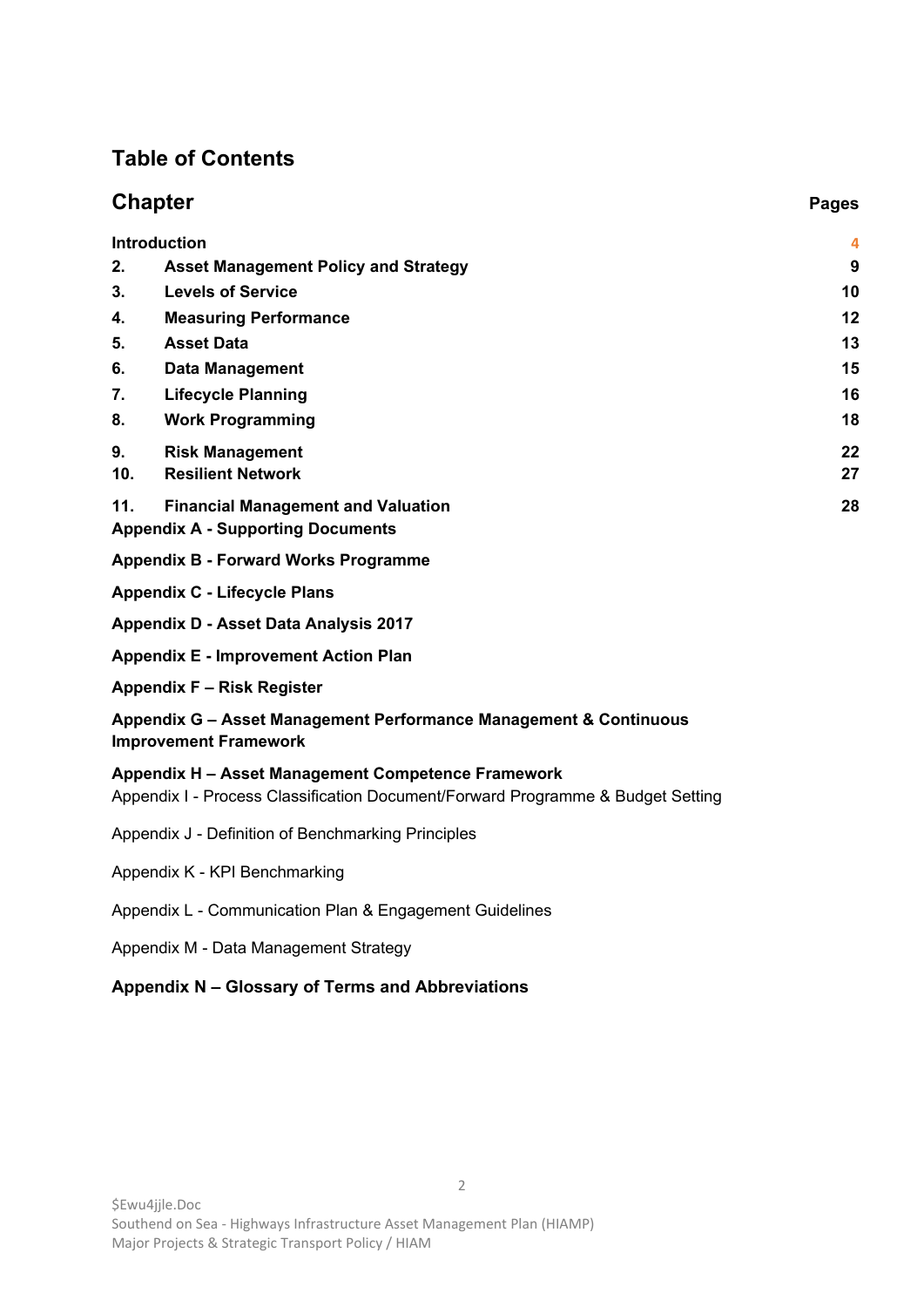## **Executive Summary (or Foreword by Cabinet Member)**

The Council's highway network is estimated to have a gross value of £811 million (April 2014 valuation). The operation and maintenance of this vital asset supports the Council' corporate vision by delivering the agreed level of service to all road users and by providing value for money.

The Council is under increasing scrutiny in the way that it meets its road user expectations, justifies the infrastructure investment and demonstrates how best use is being made of scarce resources.

It has been fully recognised that embedding asset management in the highways service as demonstrated by best practice is fundamental if the highway network is to continue to be 'fit for purpose'. We will be continually challenging and improving our asset management practices and actively seeking out national and international best practice.

The residents of and visitors to Southend expect safe and reliable journeys. The Council are actively engaging with road users and other interested parties to receive and understand their views about the highway service we are delivering.

A key function of the Highways Infrastructure Asset Management Plan (HIAMP) is to set out how we intend delivering an affordable service with the resources available. Our lifecycle plans cover a wide range of activities, from inspections, to routine and cyclic maintenance, and include structural maintenance and more substantial refurbishments and improvements to all the Council's highway assets.

The lifecycle activities set out in this HIAMP are for what we have classed as the critical assets. A number of these activities reflect best practice (for example, inspection and routine maintenance intervals) and are designed to manage the risk levels.

Other activities, such as structural maintenance to carriageways, are periodic in nature and dependent on a wide range of asset condition factors and other criteria. To estimate the maintenance need, lifecycle planning models have been used to reflect how our critical assets behave over time and assist us determine the future investment need.

Setting out the highway infrastructure lifecycle plans in this manner provides full visibility of the activities required to deliver a safe and reliable highway network. It also enables asset owners and senior decision makers to assess and challenge current practices, helping to identify areas where improvements and efficiencies could be made.

The HIAMP sets out financial plans required to deliver the lifecycle activities. The financial plans provide an indication of the level of investment that is required to deliver the agreed level of service for the critical assets. It is also fully recognised that there are considerable pressures on public finances which impact on these financial plans. As a result, we have developed maintenance strategies for our critical asset types in order to make best use of the available funds and ensure that the highway network remains fit for purpose.

#### Updating the HIAMP

The Council is committed to continually improving asset management practices and these will be reflected in future periodic reviews and updates of the HIAMP.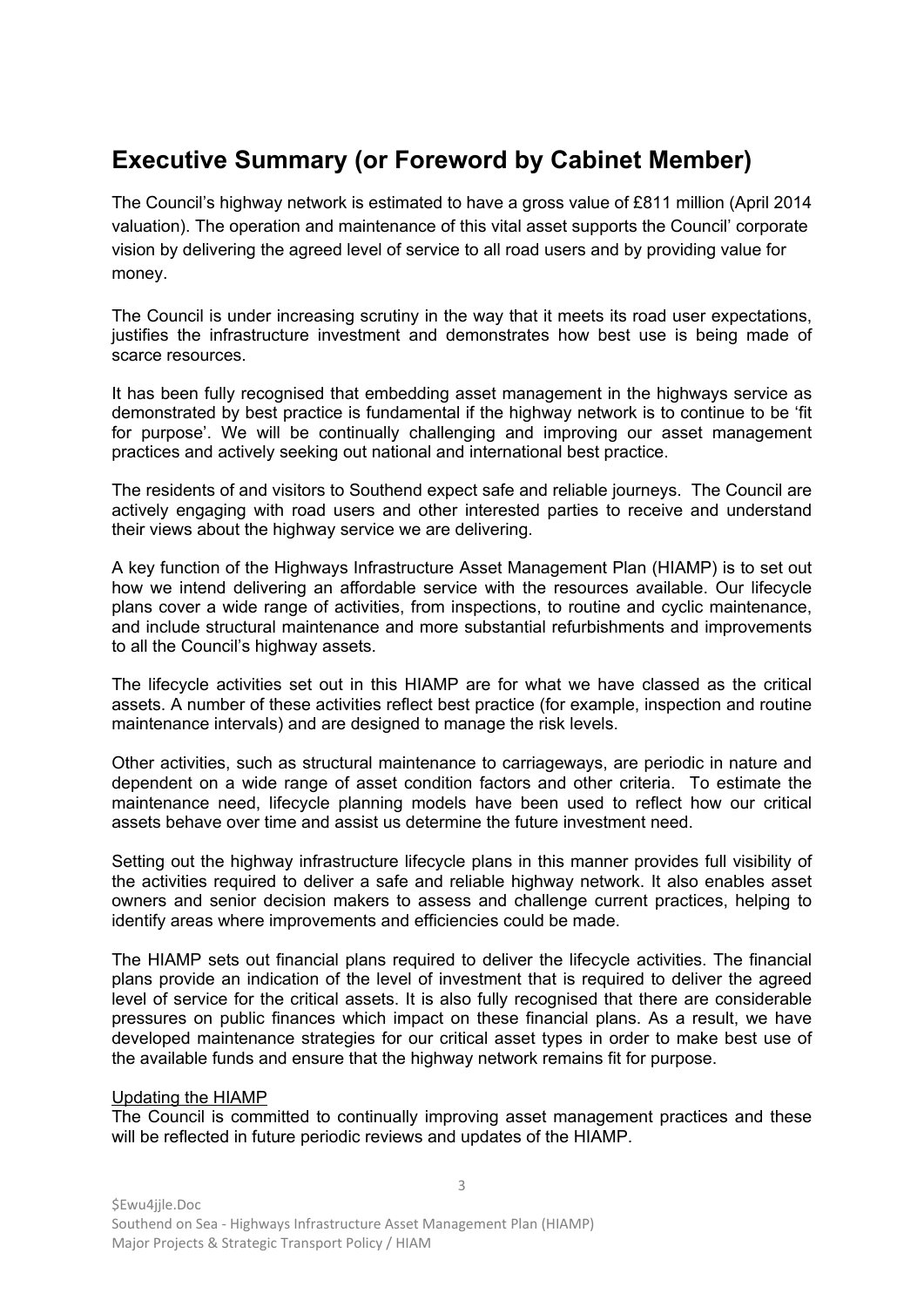## <span id="page-3-0"></span>**Introduction**

## **1.1 Highway Network**

The Council's highway network is over 800 km in length comprising of multiple highway infrastructure asset types, such as carriageways, footways, structures (including bridges and retaining walls), traffic signals, traffic signs, highway drainage and street lighting.

It is predominantly urban, covering the length and breadth of the Borough, consisting of strategic and principal (A) roads, non-principal (B&C) roads, unclassified estate, plus a number rural roads and footways. It is vital to the local economy, tourists and the community, carrying high volumes of commercial and private vehicles and in order for the Council to fulfil its potential, it is important that this network is effectively maintained.

The Council has a significant stock of aging highway infrastructure assets built during the post war era from the late 1950s through to the early 1980s, to which many are approaching or exceeded their design/service life, therefore requiring prudent management to minimise interventions and maximise the benefit of the asset.

The urban nature of the Council highway network means it is in constant demand and has to cater for all types of users. The network is crucial for the day to day functioning of the Borough; as a result, the condition and availability of its highway assets is of great importance and value.

The Council is committed to ensuring the highway network is maintained in a manner that supports its corporate vision, aims and objectives.

## **1.2 Highway Infrastructure Asset Management Plan**

The Council's Highway Infrastructure Asset Management Plan (HIAMP) facilitates the implementation of good highway infrastructure asset management through a framework approach to deliver the highest service levels with the available resources. The HIAMP will enable the Council to build upon the existing asset management practices and procedures within the authority and create a continuous improvement framework.

The HIAMP will assist in the delivery of the Council's corporate vision, together with its statutory duties, customer expectations and address its funding limitations. The HIAMP has been developed utilising the knowledge, expertise and experience of senior officers and the highway infrastructure teams within the Council, with the support of external consultants; and links the strategic objectives and the operational activities of the authority.

This HIAMP is the vehicle by which the Council intends to provide a long-term highway infrastructure asset management framework that meets their statutory responsibilities and manages the highway assets to a service level that is affordable, achievable, efficient and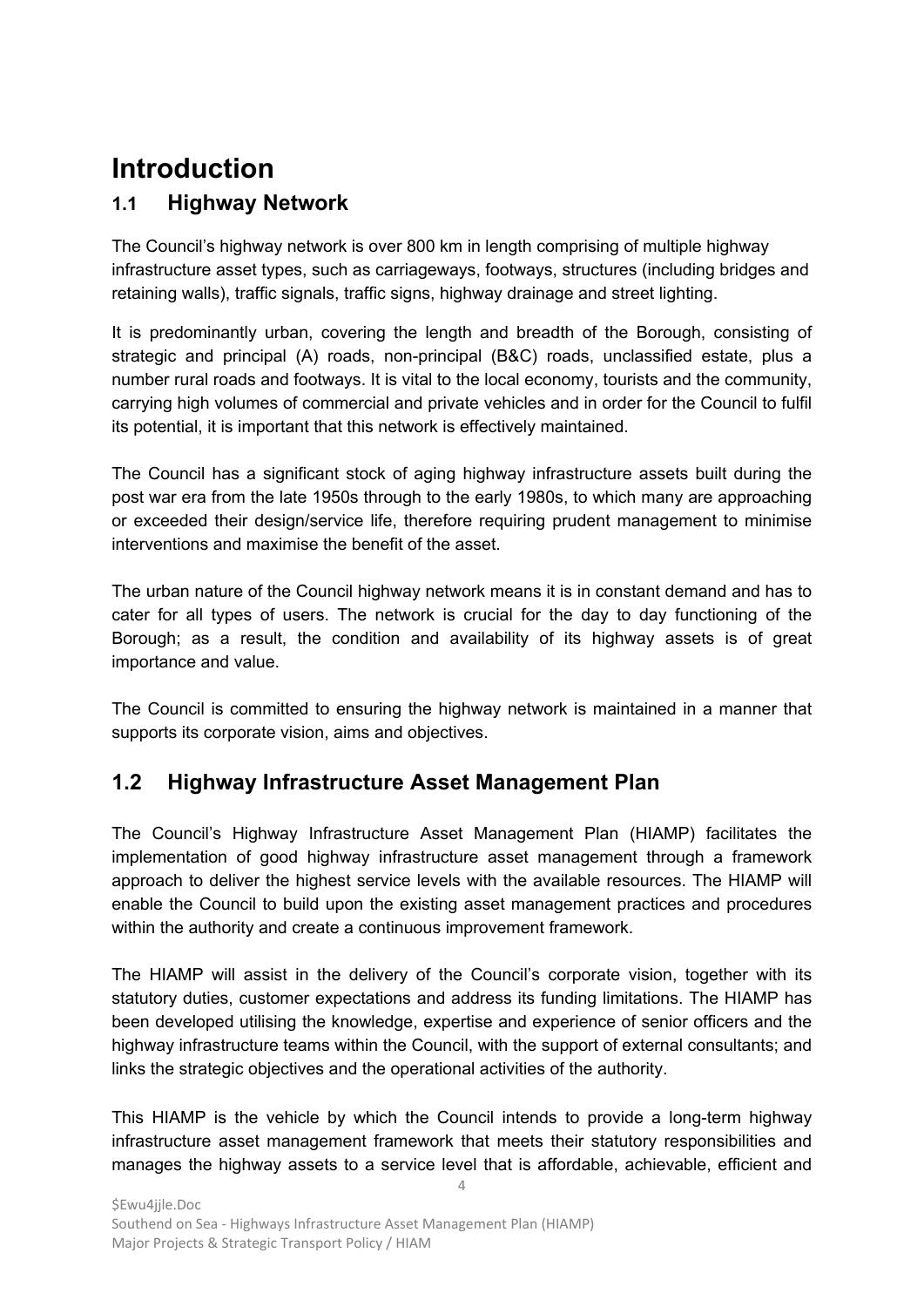cost-effective. The HIAMP links the need for long term highway infrastructure investment and to the Council's strategic goals, risk policy and desired day to-day service levels of service.

Key to the HIAMP is the constant development and review of detailed lifecycle plans for each physical component of the critical highway assets and the corresponding financial planning and spending priorities. This HIAMP provides a framework for asset management improvement as the data collection systems and data analysis improves.

The Council have adopted long-term works programming and for the critical assets whole life costing principles in an effort to ensure that the most economic cost options are identified and used for the works programming and funding decisions.

Key elements of the Council's infrastructure asset management approach, and set out in this HIAMP include:

- Taking a lifecycle approach to the management of critical infrastructure assets;
- Developing cost-effective management strategies for the long-term;
- Providing affordable levels of service and monitoring service performance;
- Managing risks associated with highway infrastructure assets;
- Sustainable use of physical resources;
- Establishing continuous improvement in asset management practices;

The Council's HIAMP has been aligned with the Highways Infrastructure Asset Management Guidance (HIAMG) which is regarded as best practice guidance published by Department for Transport's Highways Maintenance Efficiency Programme (HMEP) and supported by UK Roads Liaison Group. The Guidance makes 14 recommendations and is based around an asset management framework (an adapted version for Southend is at Figure 2.1) approach to aspire to all the benefits from infrastructure asset management.

## **1.3 Scope of HIAMP**

Effective highway asset management requires good quality data, long-term programming and whole life costing models providing cost options which inform the works programming and funding decisions processes. Key elements of the Council's infrastructure asset management approach includes its:

- •Asset Management Policy and Strategy;
- •Asset Management Communications Strategy;
- •Asset Management Performance Management and Continuous Improvement Framework;
- Life-cycle planning approach to the management of critical assets;
- •Affordable levels of service;
- Management of highway infrastructure risks;
- •Sustainable use of physical resources;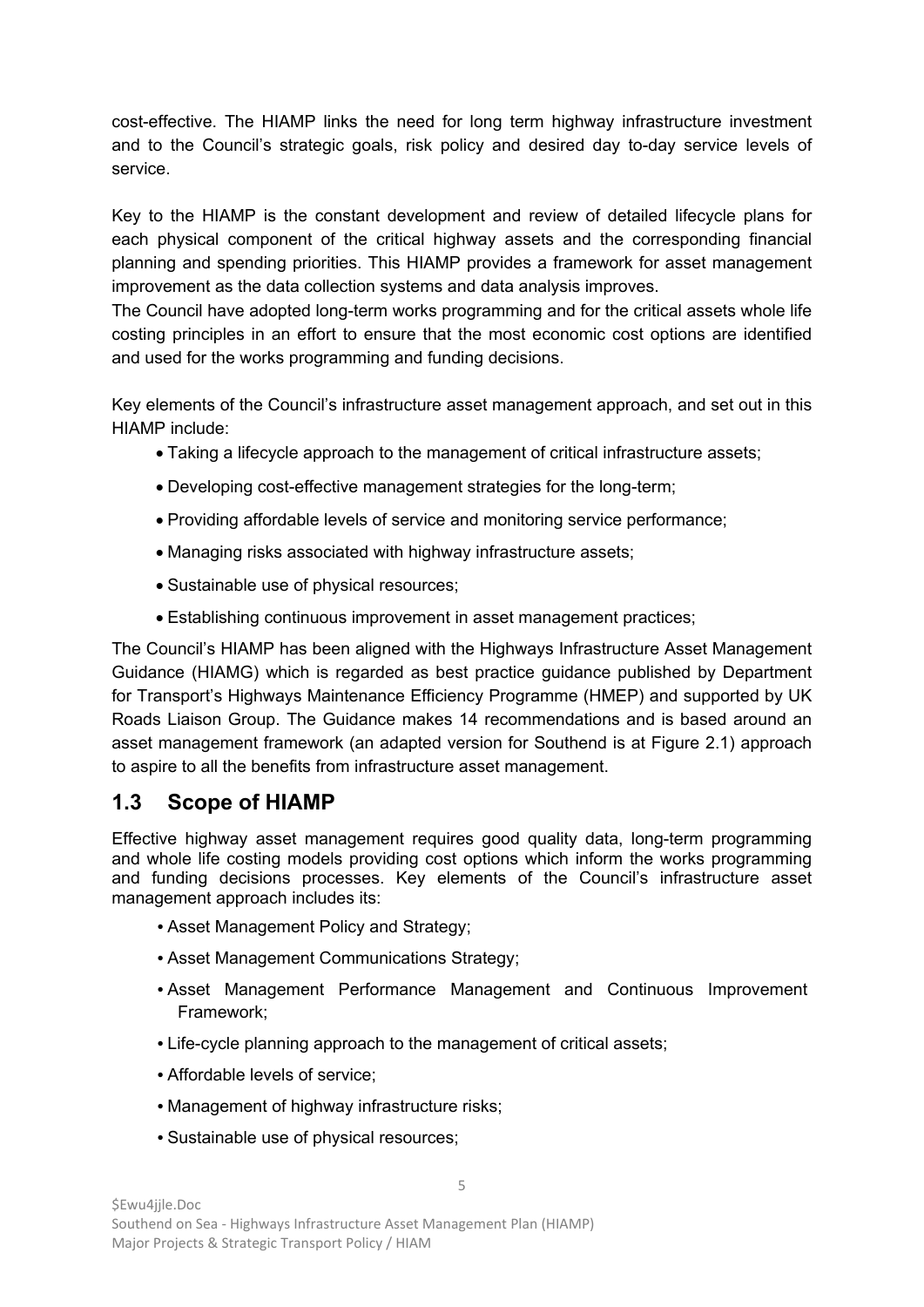• Continuous improvement in the delivery of the asset management service;

This HIAMP's sets out the processes used for the management of the highway infrastructure assets, highlights the present strengths and weaknesses of the current management approach and seeks ways Southend can improve its asset management service.

#### **1.4 Asset Management Framework**

The Council has developed the following asset management framework for all its activities and processes which are necessary to manage, document, implement and continually improve delivery of its highway infrastructure asset management.

The framework is summarised below.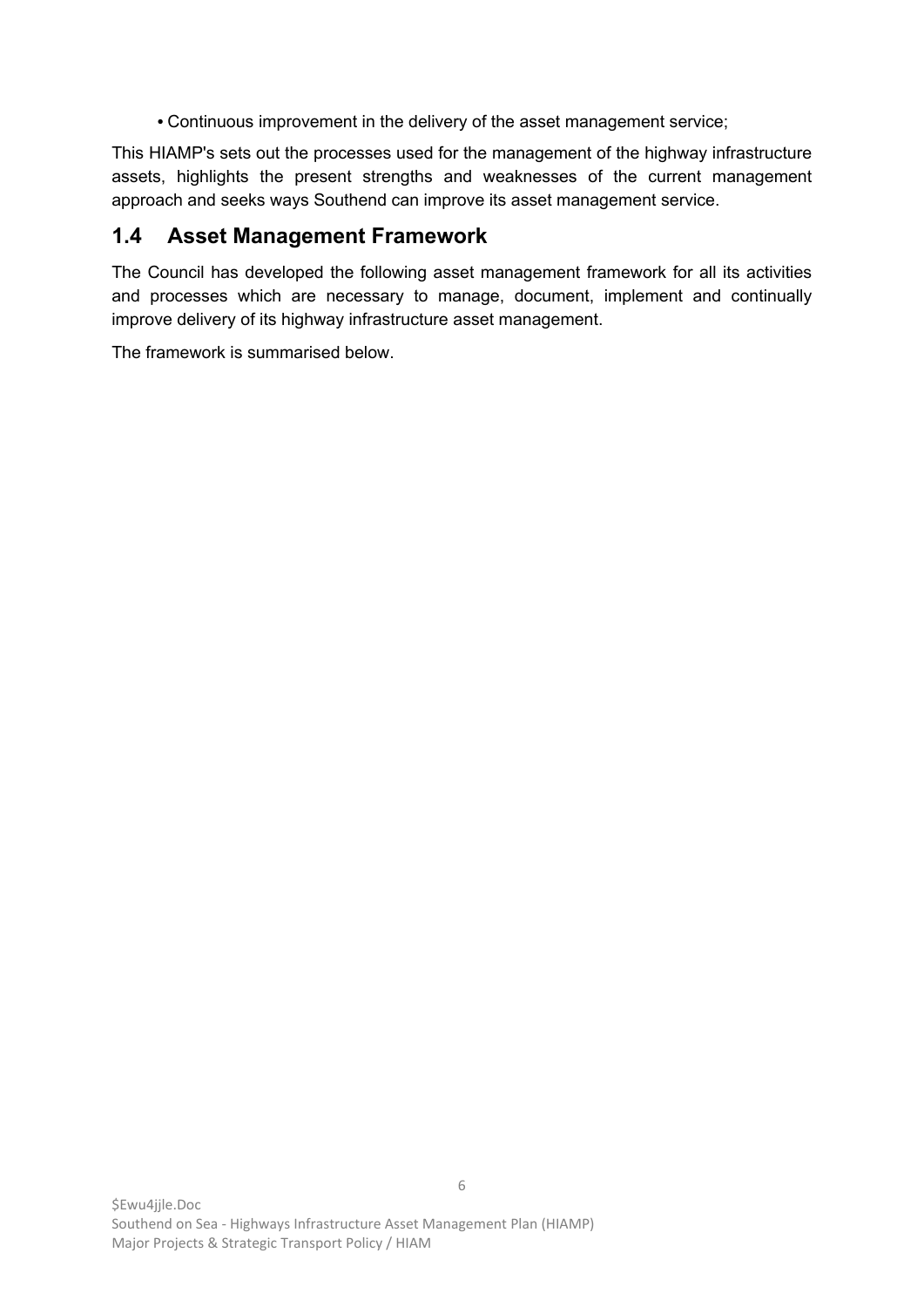

**Figure 2.1 -Southend's Asset Management Framework**

## **1.5 Asset Management Context**

The asset management context includes a variety of relevant and influencing factors that need to be taken into consideration when determining the Council's expectations for the asset management service. These factors include: National transport policy, the Council's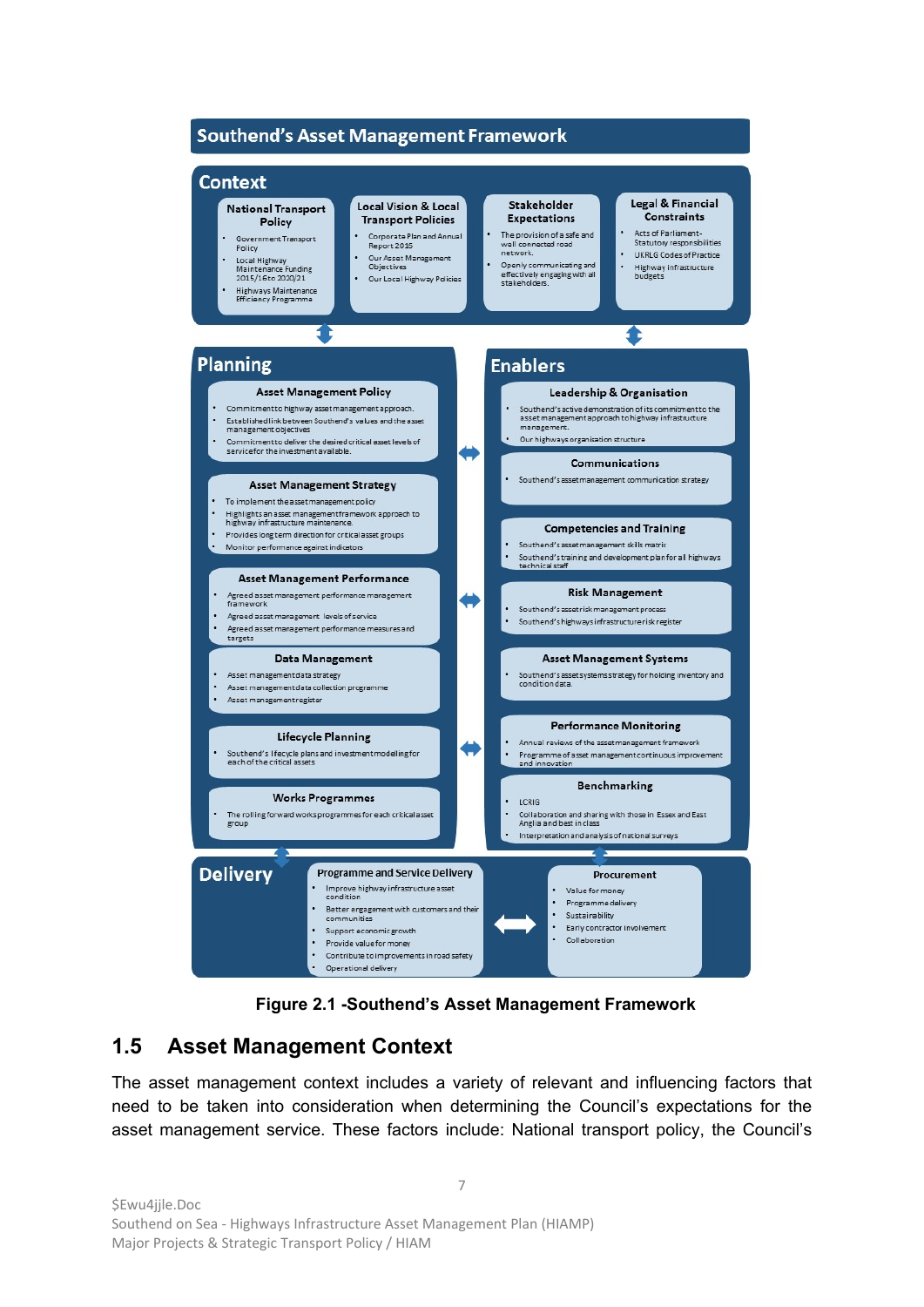vision and its local transport policies, the expectations of stakeholders together with its legal and financial constraints.

## **1.6 Asset Management Planning**

The asset management planning sets out the key activities that are undertaken by the Council as part of their asset management planning process. These activities include:

- •Asset Management Policy the Council's published commitment to highway infrastructure asset management and provides the link between the corporate vision and objectives and the asset management objectives;
- •Asset Management Strategy the Council's published strategy on how the asset management policy will be delivered using the asset management framework, and includes all critical assets, and the Council's commitment to continuous improvement;
- •Asset Performance the Council's agreed levels of service and how the performance will be measured, reported, and actions taken to drive improvement;
- Data Management– the Council's strategy for asset data management and collection, without which informed decisions cannot be made;
- Lifecycle Planning the Council's lifecycle plans for the critical assets to inform decision makers about optimum investments and impacts, when combined with investment scenarios and stakeholders desired levels of service;
- •Works Programmes the Council's programme of works for each highway infrastructure critical asset;

## **1.7 Asset Management Enablers**

Asset management enablers are the series of supporting activities that facilitate the implementation of the asset management framework. They include:

- organisational asset management leadership linking councillors, chief officers, asset owners, and all asset management staff;
- adoption of an asset management culture;
- effective communications with all asset management stakeholders;
- collaborating with all asset management stakeholders and suppliers to deliver an effective service;
- staff with appropriate asset management competencies and skills within the service;
- effective risk management processes for all critical assets;
- data management strategy;
- asset management performance framework;
- benchmarking asset management best practice with neighbouring highway authorities and best in class;
- collaborating with other highway authorities within Essex and the wider East Anglia;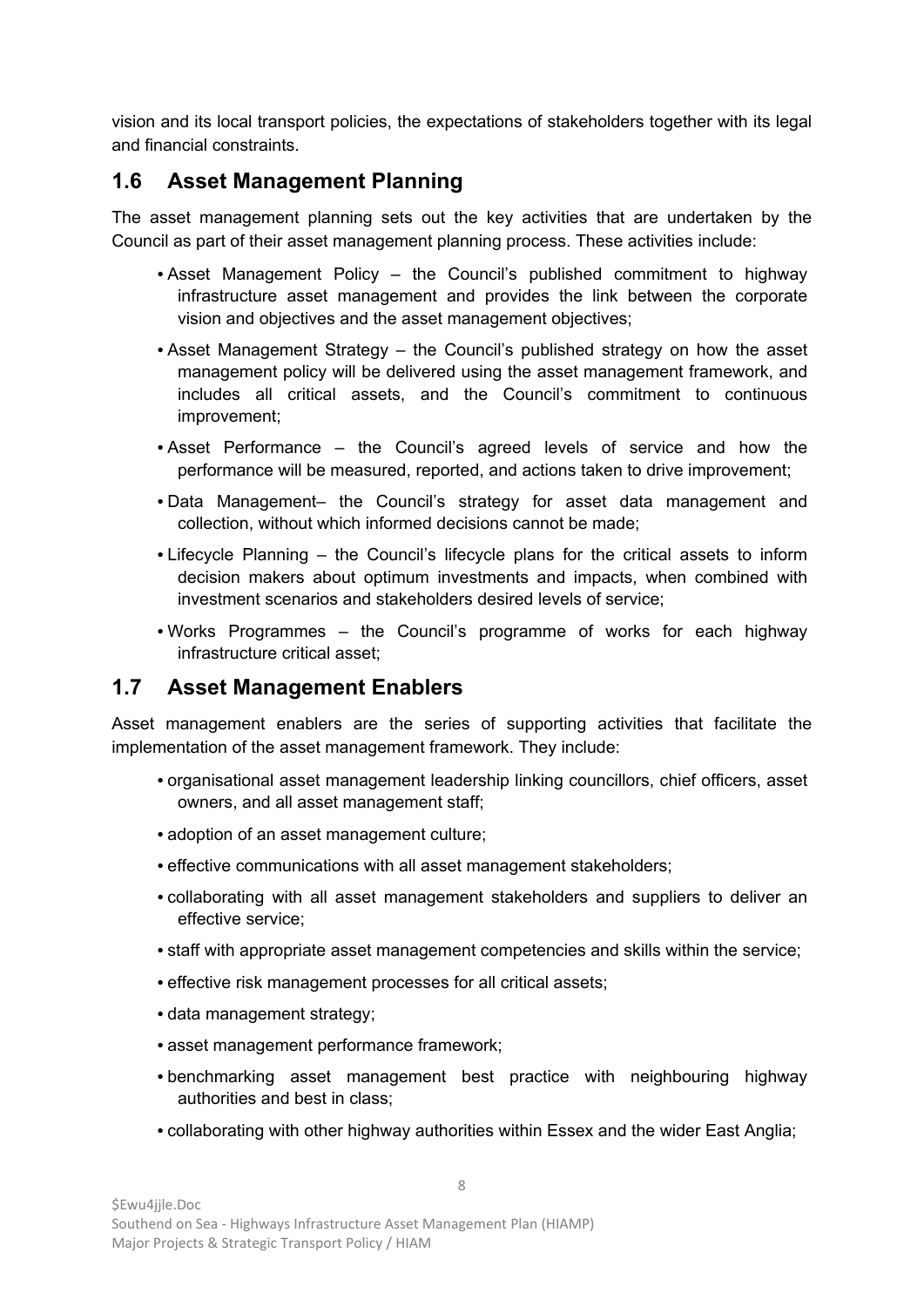• fostering a culture of continuous improvement and innovation in asset management practices and in works delivery;

### **1.8 Relationship to Other Documents**

This HIAMP provides the linkage between the corporate vision and objectives and the detailed highway operational and business plans.

Other relevant key documents are:

- Highway Asset Management Policy and Strategy;
- Local Transport Plan 3 (2012 2026) (Revised 2015);
- •Southend Borough Council Corporate Plan and Annual Report 2016;
- •Performance Management and Continuous Improvement Framework 2017;
- HMEP Highways Infrastructure Asset Management Guidance (2013);
- •Well Managed Highway Infrastructure A Code of Practice. (2016);

#### **1.9 Key Stakeholders**

The highway network and all its individual elements is the Council largest and most valuable asset and in 2014 was valued at £811 million. Good management of these assets impacts directly on a broad range of stakeholders and users of the network including:

- •Elected councillors;
- Council officers;
- Residents;
- Road, whether residents, those passing through or visitors;
- •Statutory undertakers;
- Local businesses;
- •Visitors/tourists.

The information generated by a HIAMP is designed to enable greater involvement by all stakeholders in the management of the highway infrastructure.

## <span id="page-8-0"></span>**2. Asset Management Policy and Strategy**

BS ISO55000:2014 (Asset Management) provides a succinct definition of asset management:

*"Asset management enables an organisation to realise value from assets in the achievement of its organisational objectives"*

The Council highway network is a fundamental part of the authority's highway system and it is essential that it is effectively managed and maintained. The asset management framework approach aims to provide the process to improve the management of the highway assets ensuring the Council meets the needs of the community, while providing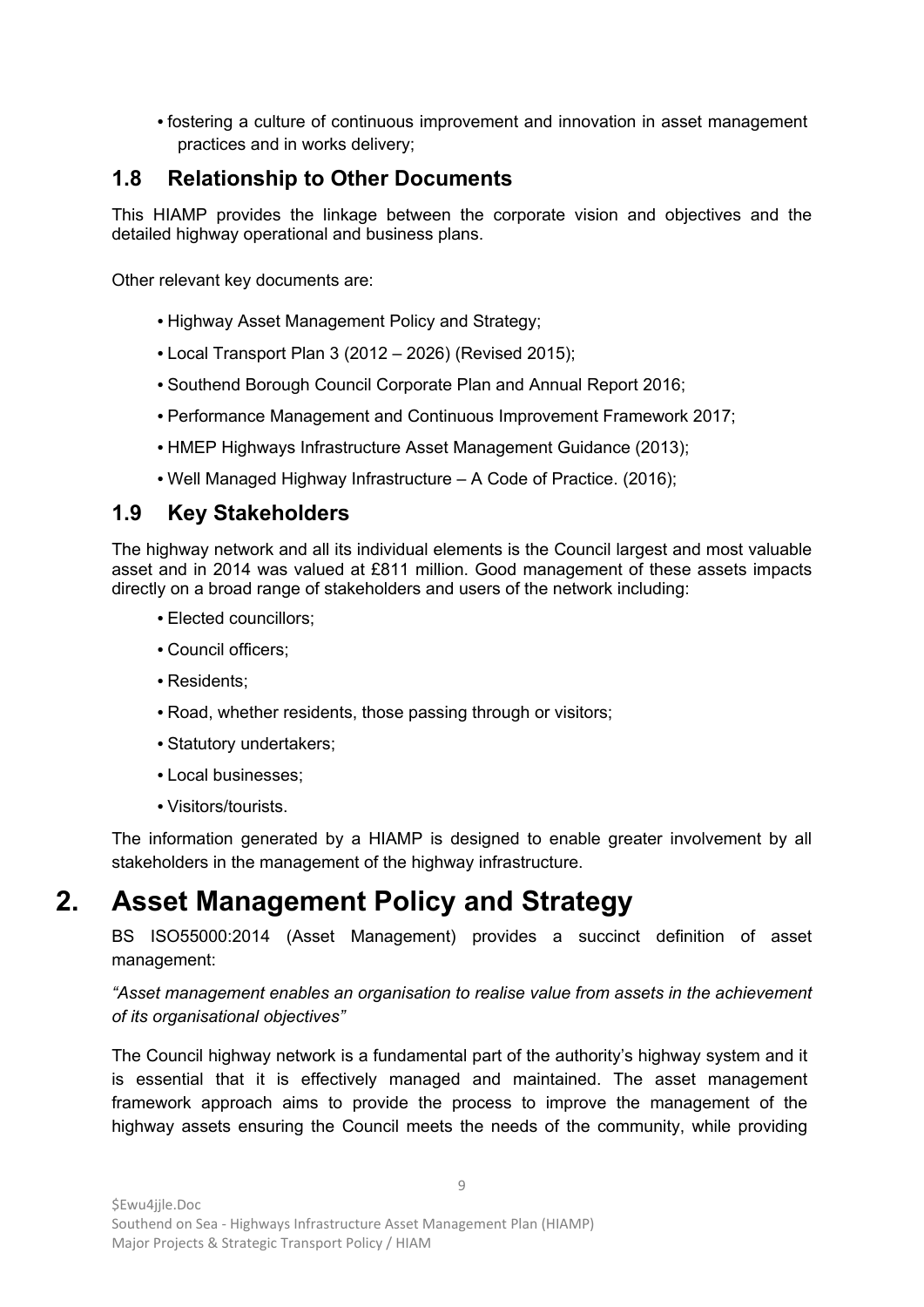support to the changing demands of businesses and supports the growth of the local economy.

In order to achieve this we have aligned the Highway Asset Management Policy objectives and delivery priorities with the corporate values and objectives. The Asset Management Strategy has been developed to deliver the Highway Asset Management Policy.

## **2.1 Asset Management Policy**

The AMP is a high level document which establishes the Council's commitment to highway infrastructure asset management and demonstrates how the highway asset management objectives align with the Council corporate values and objectives. The Policy gives the asset management stakeholders visibility of how asset management supports the delivery of the corporate vision.

## **2.2 Asset Management Strategy**

The Highway Asset Management Strategy is the Council's primary highway asset planning tool to ensure that the Highway Asset Management Policy is delivered and supports the wider objectives in the Corporate Plan.

The HAMS fulfils the following functions:

- It sets out the contribution to the wider objectives in the Corporate Plan, the Local Transport Plan and other strategies and plans at the local, regional and national level through the prioritisation of investments in maintenance of the highway infrastructure.
- It establishes the Council approach to prioritising, mitigating and managing critical risks associated with the highway network and ensuring that the network is resilient to major incidents such as extreme weather.
- It identifies, and where possible, quantifies the long term strategic highway asset planning risks that will affect the Council ability to deliver highway services in a sustainable fashion. These risks include construction price inflation, climate change and continued reductions in Central Government funding and the strategic actions that are needed to mitigate or manage these.
- It identifies the most cost effective way of achieving all of the above using forecasting models to enable the Council to select investment strategies and models to different maintenance activities that should minimise costs over the long term.
- It will form the basis of future LTP funding as the Government expects local authorities to have strategies and plans in place to justify future bids.

## <span id="page-9-0"></span>**3. Levels of Service**

The levels of service are developed for an asset, categorised under the service groupings and can be used to evaluate and measure performance.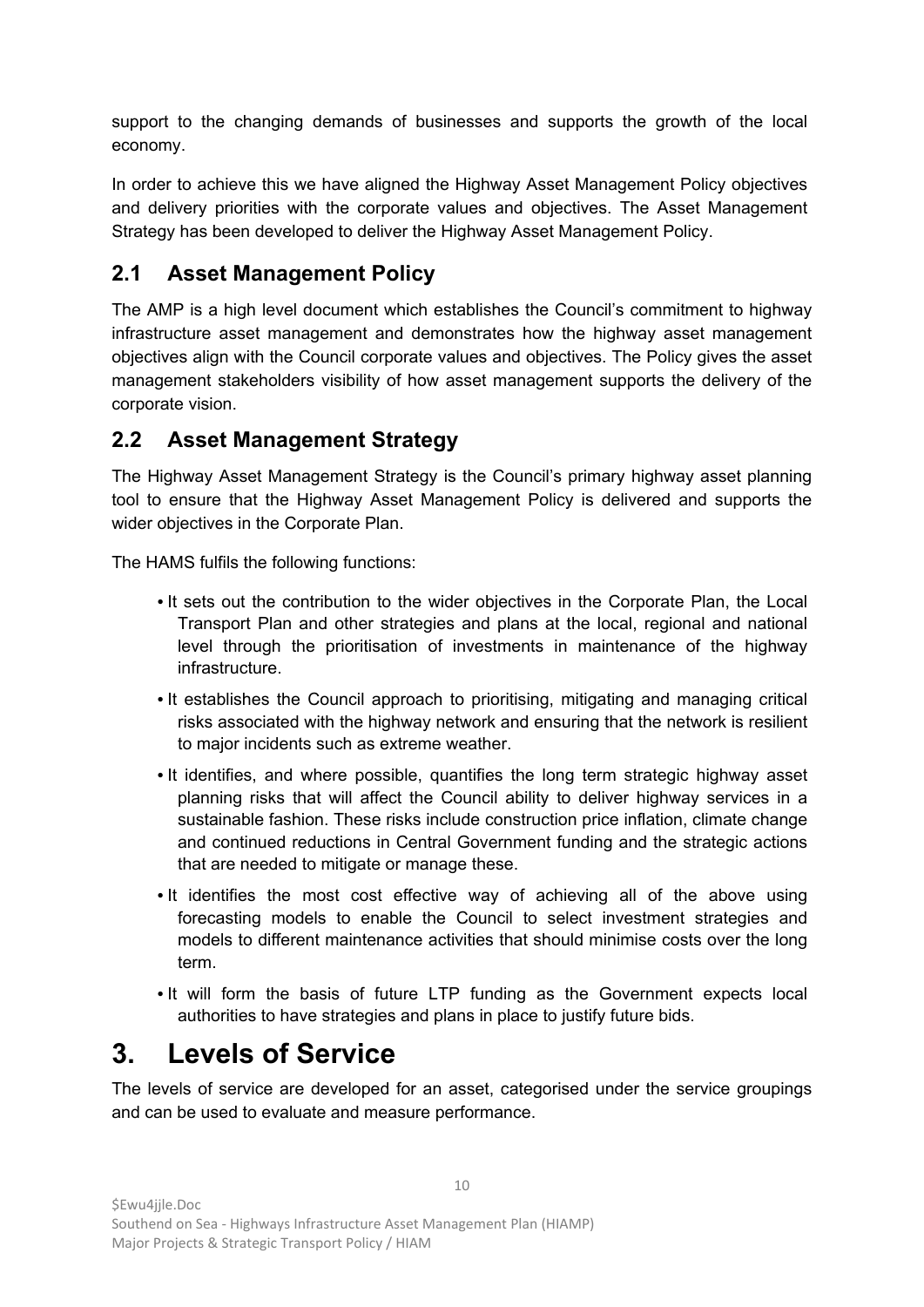Levels of service are:

"the agreed service quality for a particular activity or service area against which performance can be measured. Service levels usually relate to quality, quantity, reliability, responsiveness, environmental acceptability and affordability".

Levels of service can be developed from both asset condition (existing / desired) and demand aspirations (i.e. what the asset is expected to deliver).

## **3.1 Why Use Levels of Service?**

Levels of service are an integral component of the asset management process. They are used to define service delivery levels (or service options) for each asset type. The level of service are part of the criteria used to prioritise maintenance schemes, to monitor agreed performance measures and identify how the level of service are being delivered.

The Council levels of service will be used:

- to develop asset specific strategies to deliver the agreed level of service;
- to identify the costs and benefits of the agreed levels of services;
- as a measure of the effectiveness of the HIAMP

Future developments of this HIAMP will seek to consult with customers of the proposed type and level of service to be offered and whether these align with the individual's expectations.

## **3.2 Current Practice**

The Council adopted its Highway Maintenance Strategy in 2015 and it includes performance indicators (local and National) by which service delivery can be measured. The adoption of these performance indicators allows a greater level of accuracy and sophistication on the asset management performance.

## **3.3 Development of Levels of Service**

This HIAMP contains initial target levels of service for each asset type and has been developed by considering the key factors that impact on both the operational and maintenance of each asset type. These target levels of service may include condition, demand or both.

The actual levels of service are determined through consultation with asset management stakeholders and includes legislative requirements, customer expectations, Council's corporate goals and objectives and best practice guidelines. In addition to these, levels of service will vary from asset type to asset type.

The initial levels of service were based on current practice and will be the subject of continuous monitoring and development. Annual reviews will be undertaken in order to review actual performance against targets.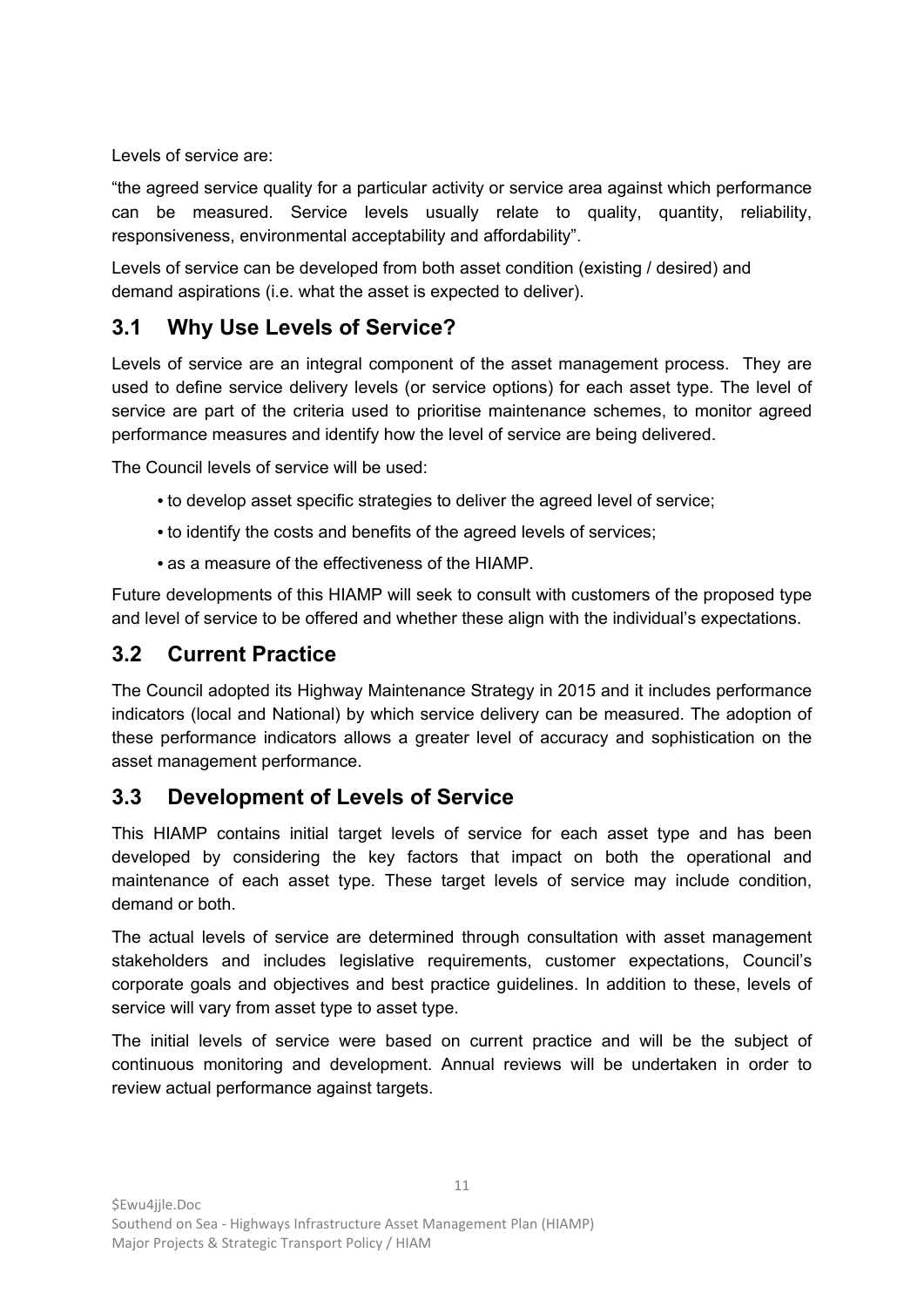## <span id="page-11-0"></span>**4. Measuring Performance**

## **4.1 Performance Management Framework (PMF)**

The purpose of the asset management PMF is to support the Council in delivering its asset management priorities through a robust, transparent and repeatable process for recording, monitoring, analysing, and reporting performance for all its critical infrastructure assets.

A PMF, that links strategic and operational criteria, is fundamental to a holistic asset management approach. It enables the Council to assess and demonstrate the impact that different investment scenarios will have on the performance of the infrastructure network, levels of road user satisfaction, engineering/contract measures and condition targets.

In particular the PMF can:

- demonstrate actual performance against targets to all asset management stakeholders
- show the effectiveness of the spend on infrastructure assets

## **4.2 Importance of Performance Management**

Successful asset management delivery requires the ongoing monitoring of performance in order to ensure that the agreed levels of service are being delivered. Performance management is important to the Council as it provides the ability to:

- Document the differences between actual and planned performance and identify the reasons for any differences;
- •Prioritise and allocate diminishing resources effectively;
- •Ensure value for money;
- Motivate and engage competent staff, and assign accountability;
- Identify and rectify poor performance at an early stage;
- Learn from past performance to help improve future performance;
- Increase public satisfaction and help improve services for service users;
- Implement action strategies to adapt performance.

## **4.3 Performance Monitoring**

The performance of the highways service is benchmarked against a series of asset management performance indicators for the critical assets initially, with the intention of including the non-critical assets in time.

The asset management performance indicators assess the inventory data quality and coverage for each asset type identified and will be benchmarked against the 5-year action plan and improvement targets developed from the gap analysis.

Robust, high quality inventory and condition data allows the Council to monitor the impact of the HIAMP and review and implement changes if required.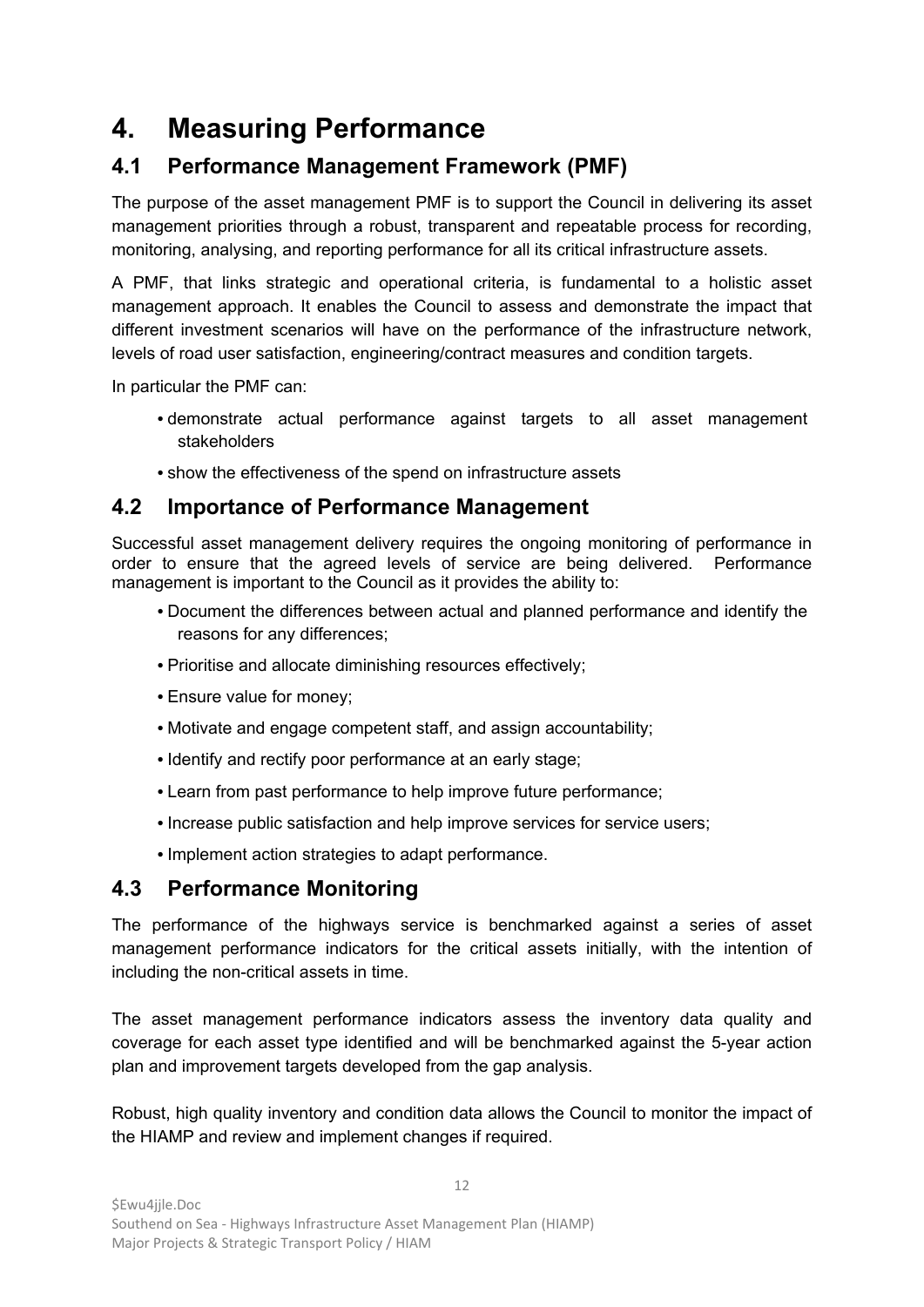## <span id="page-12-0"></span>**5. Asset Data**

The availability of good quality inventory data, condition data and supporting information is essential for asset management decision making. This requires the collection, and maintenance of robust, good quality asset data to analyse and report against present asset performance and the monitoring of progress towards achieving asset management targets.

The Council recognises that data is expensive to collect, analyse and maintain, therefore it has implemented a Data Management Strategy to help prioritise its capital funding for its works programmes and provide supporting evidence of its legal responsibilities. Condition of an asset generally relates to its structural integrity and is a key driver for future maintenance and renewals work.

## **5.1 Types of Data**

The following asset data types are required:

- **Inventory**: information on the quantity, location, size, type, age and key components make up of each asset component;
- **Condition**: quantified and/or observed, a condition rating for a component or whole assets derived from either physical testing, machine based analysis or visual inspection;
- **Use**: information on the use of assets in the form of information such as traffic counts, heavy vehicle routes, road classification etc.

Good asset data is the foundation on which all asset management processes are built; the availability of appropriate asset data allows all staff involved in the process to obtain an overall view and to apply a consistent management approach.

The Council's present position with respect to its key assets (carriageways, footways, structures, traffic signals, and street lighting) has been assessed as good, however it is recognised that there are gaps in the data, which will be addressed by the Data Management Strategy.

Asset data is required to support the following:

- effective monitoring of, and reporting on, the condition of critical infrastructure assets;
- life expectancy, before intervention of individual assets or asset components;
- asset management levels of service;
- asset management performance indicators;
- future investment scenarios;
- long-term forward works programmes and lifecycle planning:
- valuation assessments for each of the infrastructure assets and any calculation of asset depreciation.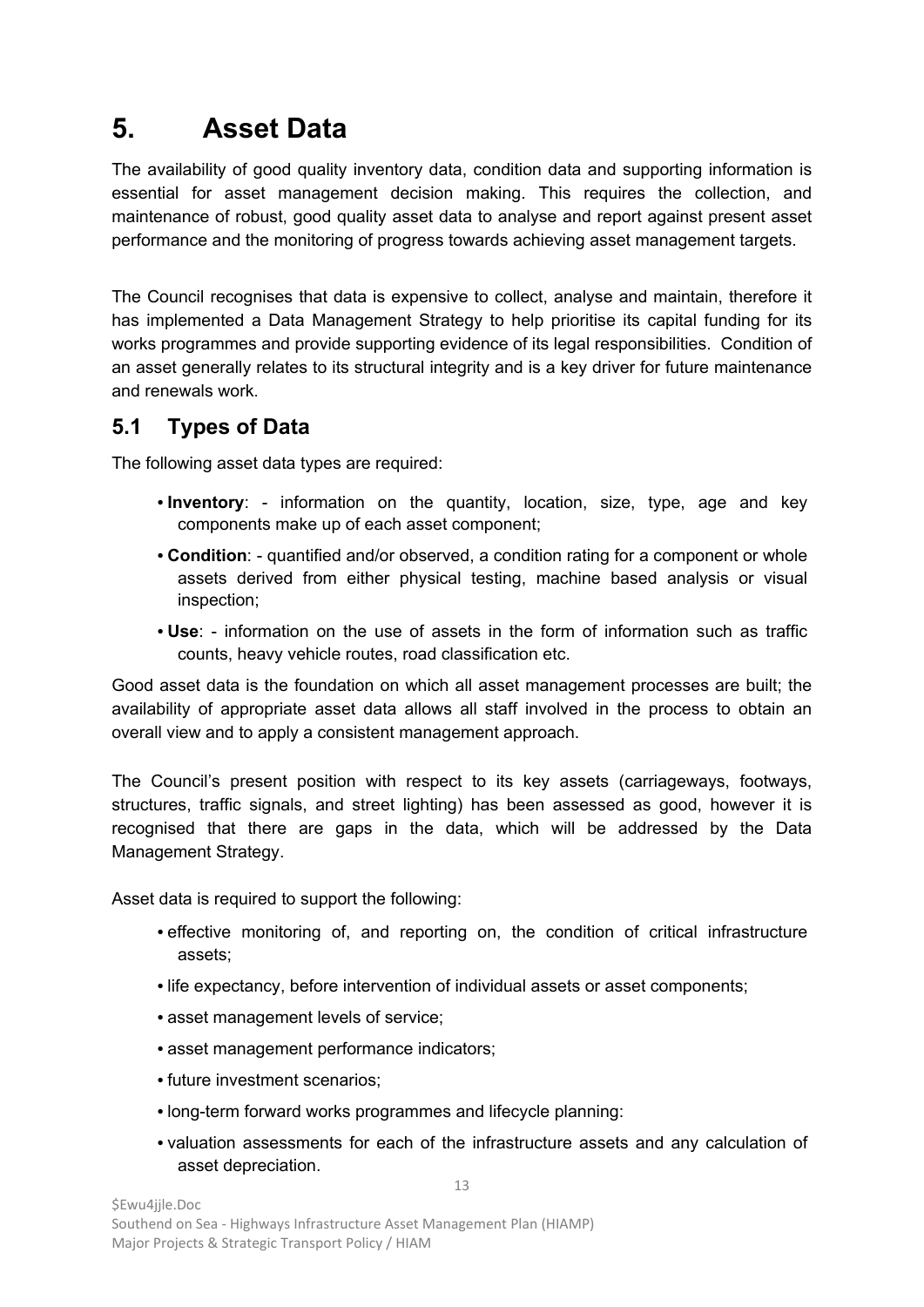\$Ewu4jjle.Doc Southend on Sea - Highways Infrastructure Asset Management Plan (HIAMP) Major Projects & Strategic Transport Policy / HIAM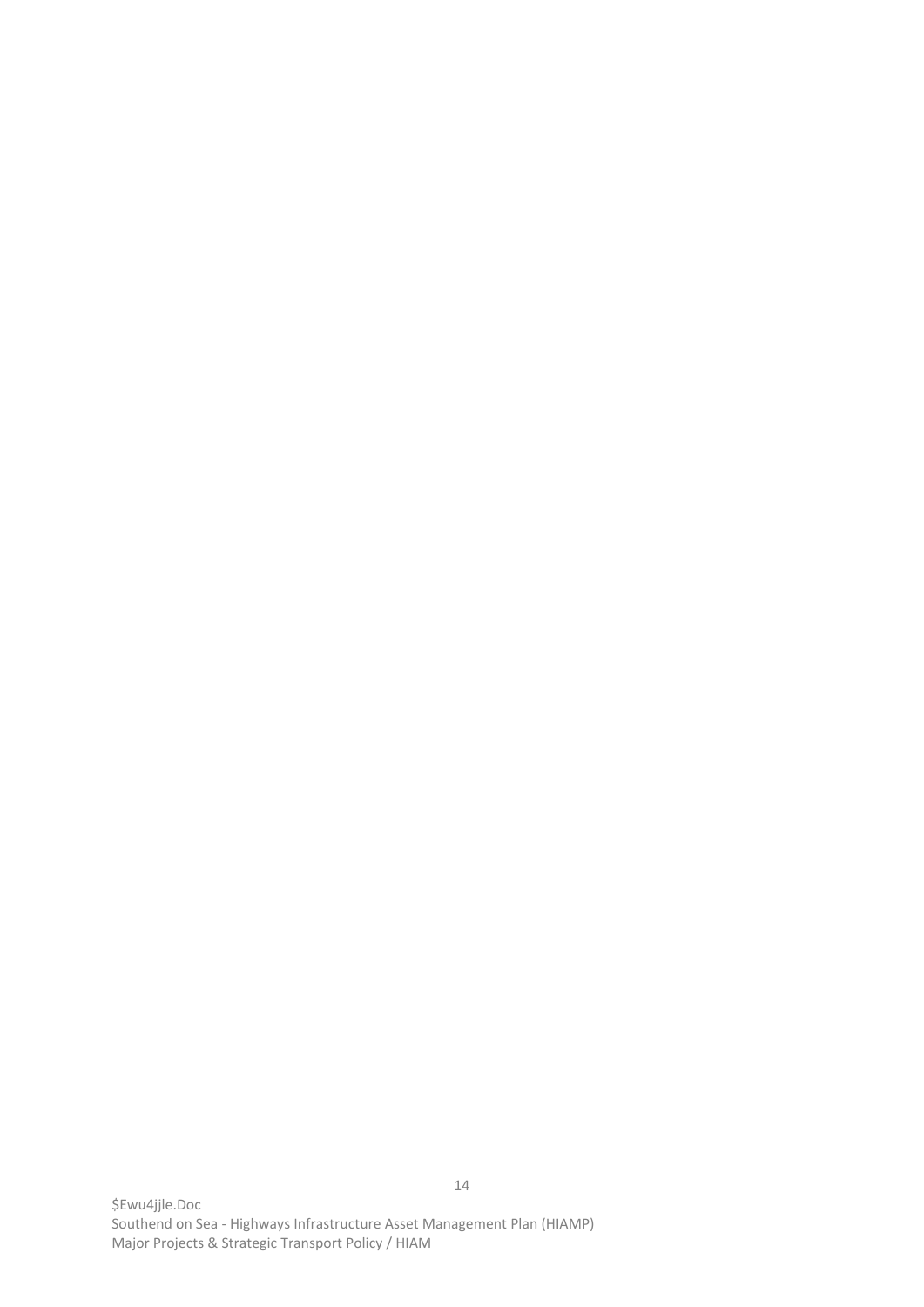## **5.2 Current Asset Data**

The Data Management Strategy includes an analysis of the extent and reliability of the current asset data held and how to identify the existing data deficiencies. It is accepted that there is insufficient asset inventory data for some of the asset groups, most notably highway drainage.

The quality and quantity of the present inventory and condition data varies from asset group to asset group. Details of what data is currently available is discussed in more detail in each individual asset lifecycle plan (see Appendix D).

## <span id="page-14-0"></span>**6. Data Management**

## **6.1 Current Data Management Practices**

The Data Management Strategy provides the current process and procedures to assess and validate the consistency, quality and completeness of data. Additionally, the Data Management Strategy outlines consistent processes and procedures for updating data. A robust Data Management Strategy ensures data is high quality, accurate with little or no gaps and provides high confidence in outputs derived from the data.

The inventory management procedures should include, inter alia, the following:

- Named asset owners responsible for the data for each asset group;
- Inventory verification/validation procedures;
- Updating and refreshing of data collection methods;
- Updating procedures for new works;
- Interaction with highway safety and other highway inspectors;
- Methods for updating the inventory;
- Identification and adoption of appropriate software.

The Council has a number of procedures in place for elements of the data, and is developing its Data Management Strategy to ensure data consistency. The Data Management Strategy will include validation procedures, quality standards and procedures.

## **6.2 Inventory and Condition Data Use**

Inventory and condition data is required to support the following activities:

- Maintaining the highway inventory; so that we know accurately the extent of the highway assets being maintained;
- Routine maintenance management; so that we can demonstrate that safety inspections and reactive repairs are completed in accordance with the approved highway policies;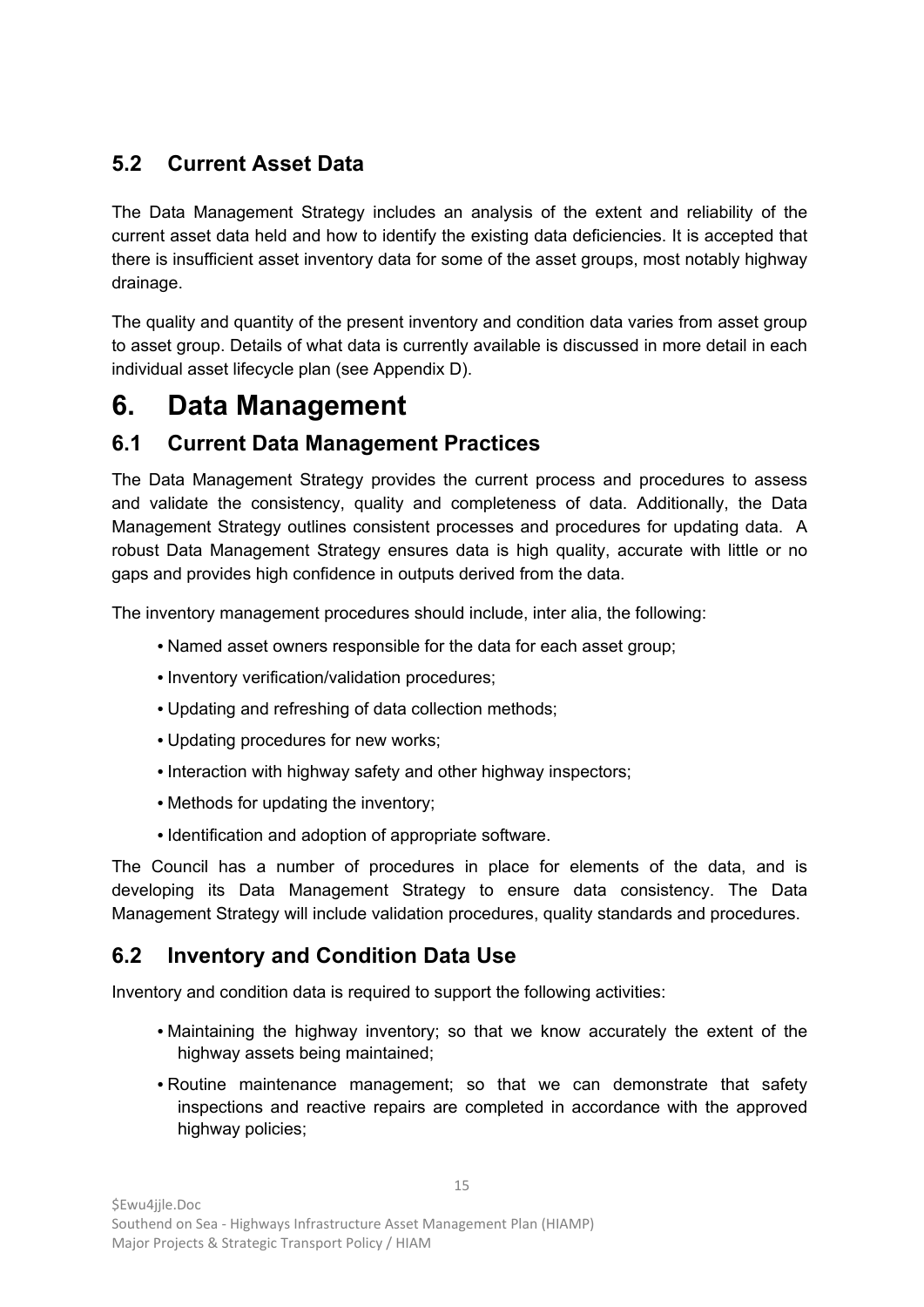- Customer queries and service requests; enabling us to track customer queries and demonstrate that we have responded in accordance with our customer care requirements;
- •Performance reporting; to monitor performance to a range of stakeholders in accordance with the performance framework.

Once fully implemented, the Data Management Strategy will improve the quality of asset data and it will assist in the development of our highway management practices. The improvement in asset data management will enable improved capability to:

- predict future needs; thus creating better coordinated and more cost effective plans;
- meet future Government requirements for asset valuation
- understand the risks associated with managing the road network, therefore allowing it to manage it better

In simple terms better data management will enable better and more informed decisions about our road network to be made, therefore providing a better value service.

## <span id="page-15-0"></span>**7. Lifecycle Planning**

Lifecycle plans demonstrate how investment and/or performance are achieved through appropriate maintenance strategies with the objective of minimising expenditure, and providing an agreed and affordable level of service over time.

Lifecycle planning can be applied to all highway infrastructure assets, however, application of lifecycle planning may be more beneficial to those assets that have the greatest value, require considerable maintenance investment, are high risk and/or seen as critical assets. In some cases, complex approaches may be appropriate and in these circumstances higher quality data and predictive modelling techniques will also be needed.

The benefits of lifecycle planning include the ability to support decision making through:

- long term investment scenarios and the development of appropriate maintenance strategies;
- the determination of the level of investment required to achieve and agreed level of service;
- the identification of future asset performance for different levels of investment and maintenance strategies.

## **7.1 The Lifecycle Planning Process**

The Council is committed to implementing and maintaining a lifecycle planning approach to the maintenance of all critical highway infrastructure assets.

It is presently proactively developing lifecycle plans for most of its key assets including carriageways, footways, structures, traffic signals and street lighting

The outputs from the lifecycle planning scenarios will inform the Council forward investment decisions and support the case for highway asset investment. Outputs will feed into the Council's Performance Management Framework, influencing 'what if' questions such as 'how much budget is required to achieve the desired levels of service?', and, 'what level of service is affordable given the available budget?'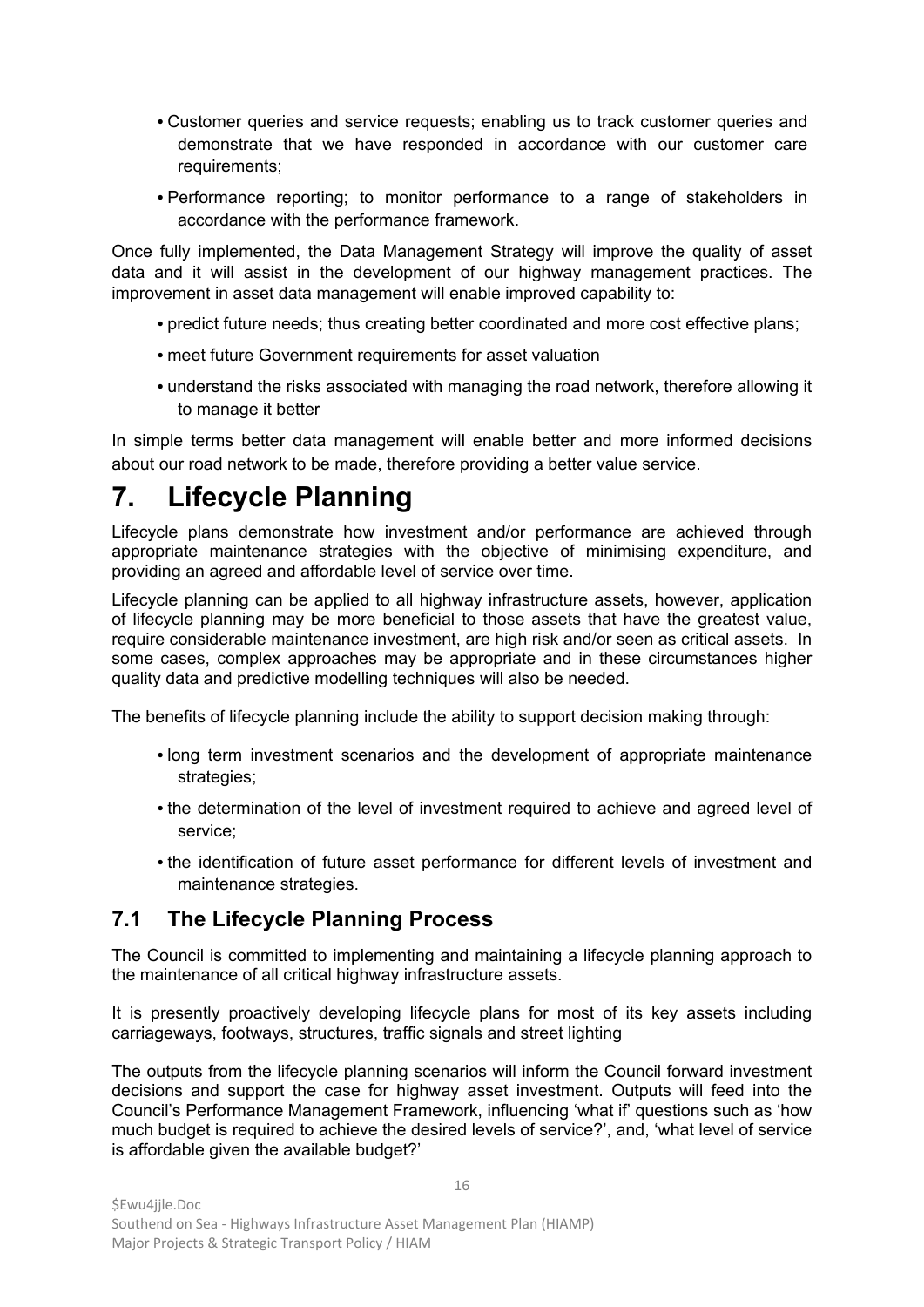Figure 7.1, below, illustrates a lifecycle planning process that compliments a highway authority's Asset Management Policy and performance management framework. Development of a robust, realistic lifecycle planning process requires reliable and good quality asset data. This is using good practice including the HIAMG and the Institute of Asset Management's Asset Management Anatomy.

The Institute of Asset Management developed the Anatomy to provide an appreciation of asset management: what it is; what it can achieve; the scope of the discipline and a description of the underlying concepts and philosophy, and it aligns with ISO55000 Asset Management.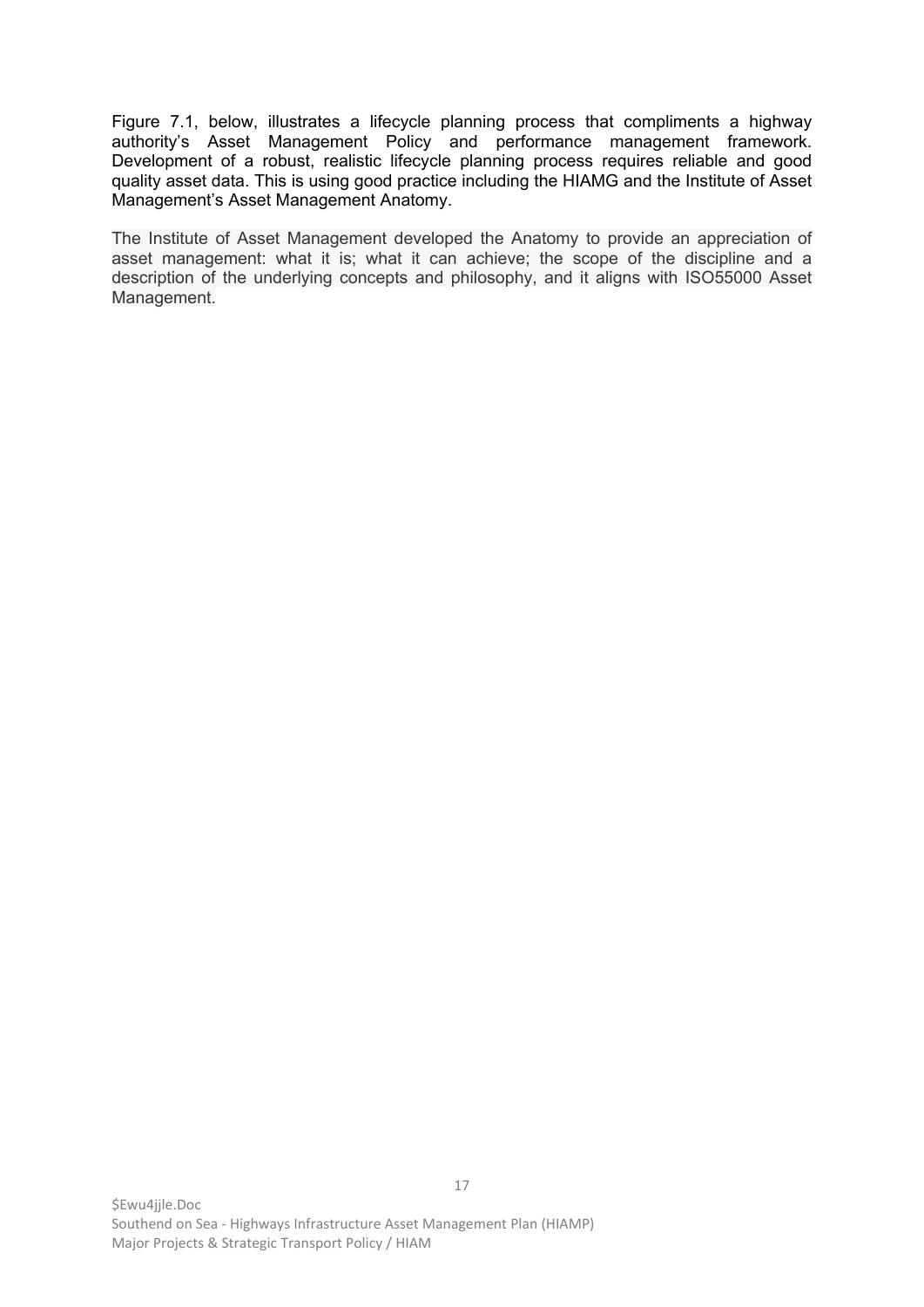**Figure 7.1 –Lifecycle Planning Process, HMEP Asset Management Guidance, figure 4, page 44**



## <span id="page-17-0"></span>**8. Work Programming**

## **8.1 Introduction**

The Council aspire to move towards a long term holistic forward works programme (FWP) which optimises whole life costs and integrates the individual asset type FWP's. The benefits of a long term holistic FWP are:

- Construction and operational efficiencies;
- Coordination of works leading to a reduction in possible congestion;
- reduced disruption to the public;

## **8.2 Current Works Programming**

All of the asset types have individual work programmes covering more than one year, with support for a 3 year outline programme.

The individual asset type maintenance programmes are developed from asset condition data, priorities and budgets, resulting in a single year detailed programme of work. Carriageway maintenance projects are prioritised from reviewing the current network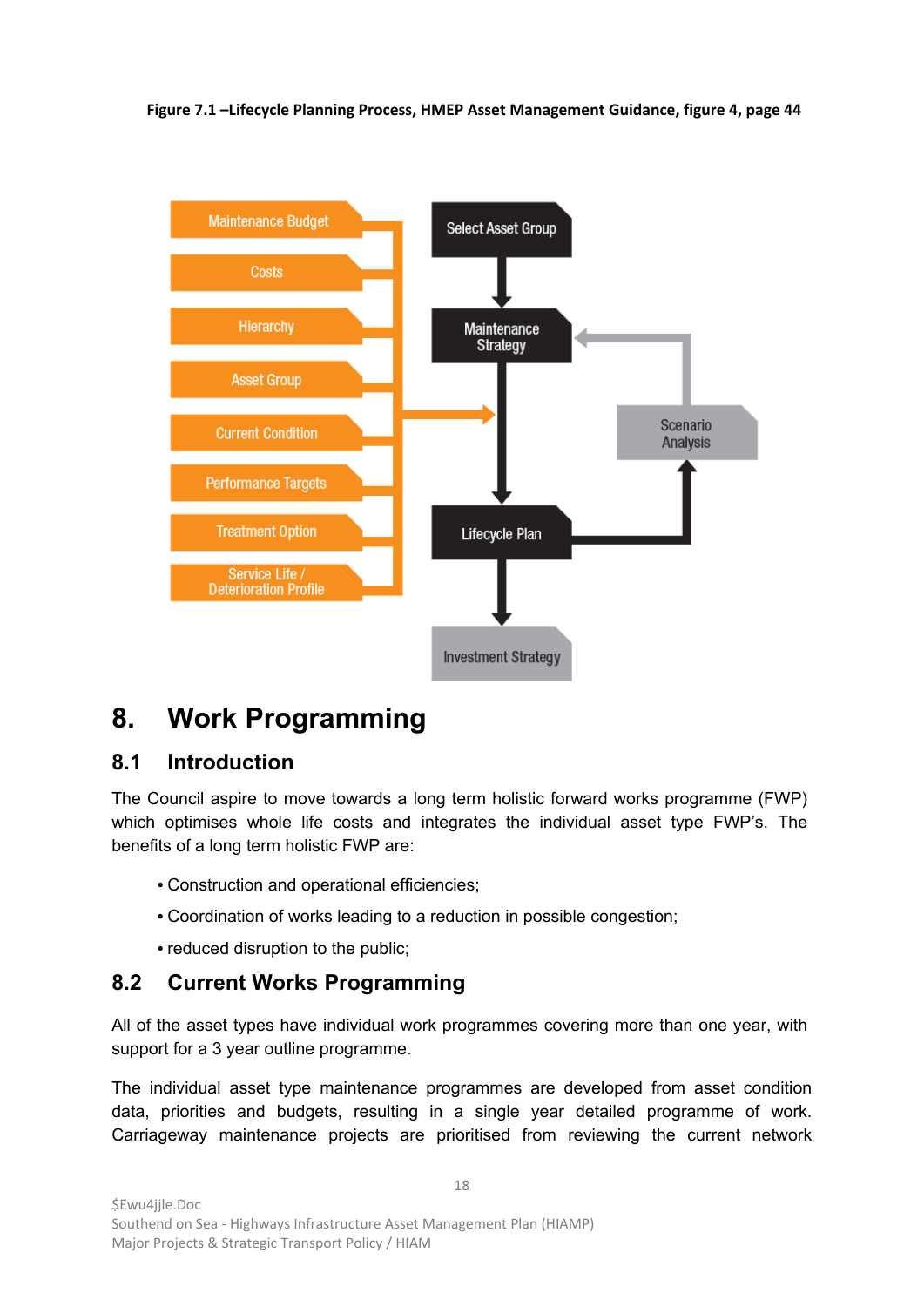condition using survey data (CVI, DVI, SCANNER and SCRIM condition surveys) processed through a Pavement Management System.

Lists of proposed schemes are developed for the different asset types – carriageway, drainage, footways, street lighting, safety schemes, and structures.

Co-ordination of these programmes relies on reviews of work planned for the year, finalised after the Council budget setting process. The adoption of a longer term work programme of, say 5 years, will support greater efficiencies in co-ordinating works on the highway. In addition, it will facilitate the identification of more cost effective solutions.



19

The current work programming process is shown below in figure 8.2: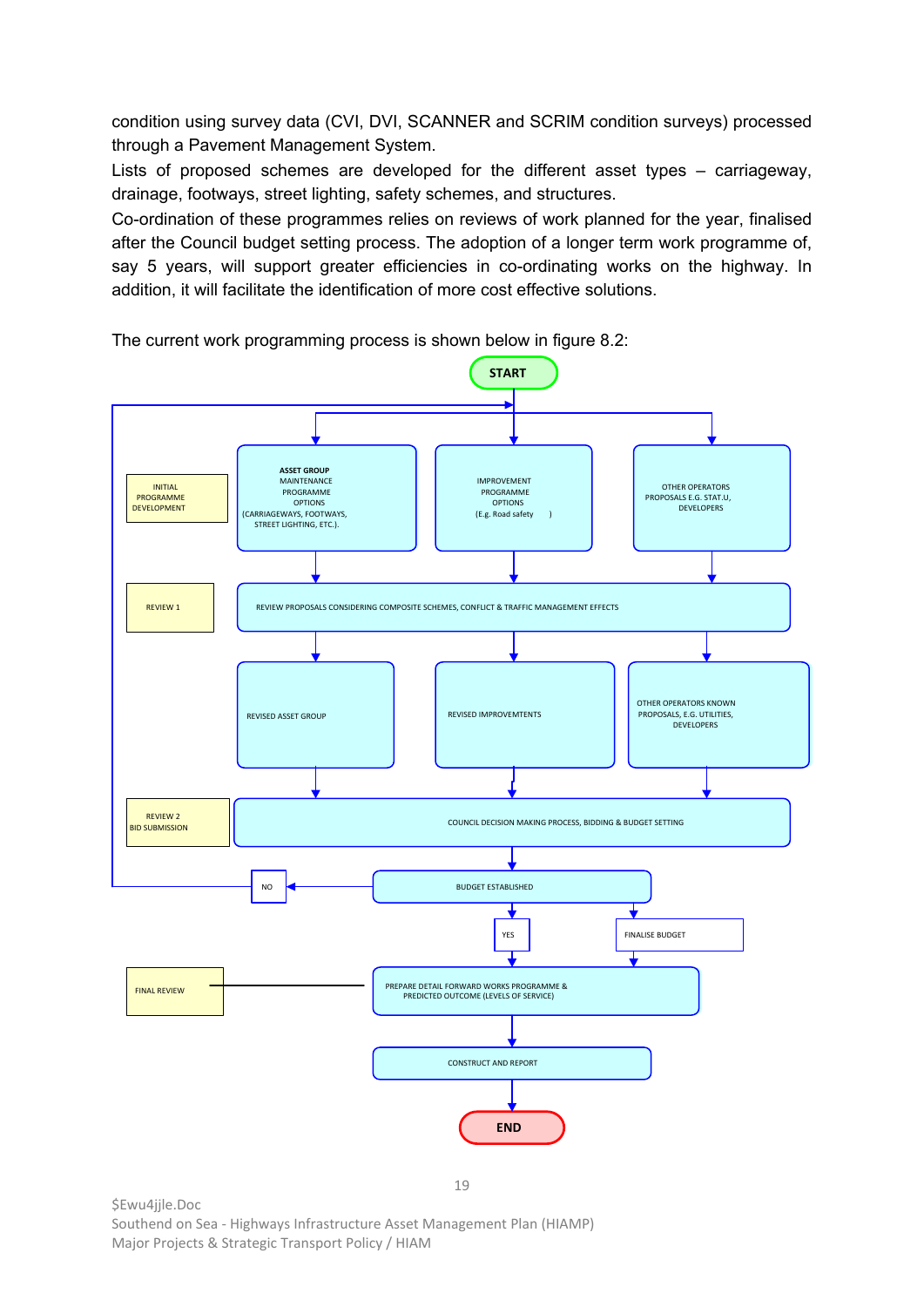### **8.3 Development of a Forward Works Programme**

Adoption of a 3 or 5-year forward works programme will support greater efficiencies in coordinating works on the highway and facilitate the identification of more cost effective solutions.

The Council proposes to develop a FWP process based on figure 8.3, below:

#### **Figure 8.3 – Developing a Programme of Works, HMEP Highway Infrastructure Asset Management Guidance, Figure 6, Page 53**



The Council will investigate whether to adopt a Whole Life Cost (WLC) and Value Management (VM) approach to develop and prioritise the FWP and the selection of the annual maintenance programme. The Council aims to have implemented a 3 or 5-year FWP by 2022/23. The FWP will be developed based on affordable and realistic levels of funding, and this will be reviewed if the actual funding levels available differ.

#### **8.4 Scheme Condition Accuracy**

The accuracy of each scheme's condition within the FWP will vary, depending on the time period that the scheme sits within the wider programme:

- •**Year 1** current financial year, work programme already agreed;
- •**Year 2** next financial year, recommendation of works for next round of funding. These schemes should stand scrutiny for economic viability and a genuine need for delivery before they become year 1 schemes.
- •**Year 3 to Year 5** represent a reasonable assessment of likely need, which will include condition and treatment solution options, to be confirmed as the schemes move up the programme.
- •**Year 6 to Year 10** are a best assessment based on age, design life, and condition and residual life. In future, these will be supported by the outputs from asset deterioration modelling.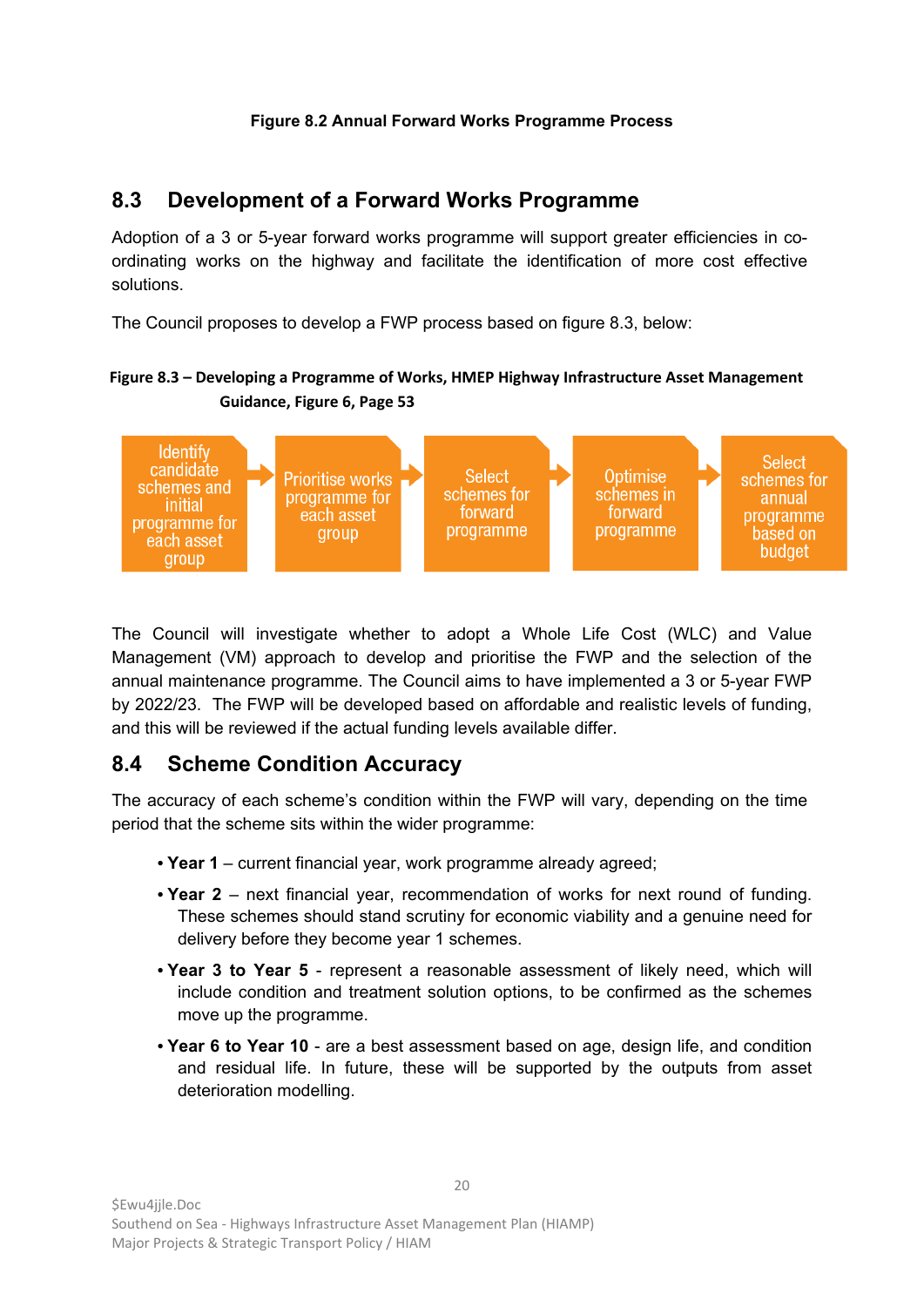The accuracy implications of the above assessment are shown in the following table.

| Accuracy of programme items                                                                                                                     |                                    |                                                |  |  |  |
|-------------------------------------------------------------------------------------------------------------------------------------------------|------------------------------------|------------------------------------------------|--|--|--|
| Years                                                                                                                                           | <b>Subjective Description</b>      | <b>Treatment or Scheme Definition</b><br>Level |  |  |  |
| 1                                                                                                                                               | Scheme will be implemented in year | Actual treatment                               |  |  |  |
| $\overline{2}$                                                                                                                                  | Firm recommendation                | Specific treatment or scheme                   |  |  |  |
| $3 - 5$                                                                                                                                         | Reasonable assessment              | Treatment or scheme type                       |  |  |  |
| An assessment of long term funding<br>$6 - 10*$<br>Generic treatment<br>need                                                                    |                                    |                                                |  |  |  |
| * These years' schemes will require treatments and will be reviewed annually and will<br>move according to scheme condition and funding levels. |                                    |                                                |  |  |  |
|                                                                                                                                                 |                                    |                                                |  |  |  |

The forward works programme is developed from the data available, however as a result of data gaps and numerous variables, assumptions have to be made based on local engineering experience and expertise. It is not possible, therefore, to predict accurately the precise condition of an asset at any point over a 10 year period, however, it is possible and desirable to predict the scale and types of treatments needed to be carried out in future years on a network wide basis. Such predictions are necessary in order to identify long term future investment need and as a key input into asset valuation.

## **8.5 Current Work Programmes**

#### **8.5.1 Carriageways & Footways:**

Current programmes of schemes generally cover a 12 month period with indicative schedules for a further 12 months. The programmes are based on the results of the various condition surveys and engineering inspections, with preparatory software formulating future programmes. It is expected that similar datasets and process will be used to generate a 5 year forward works programme.

#### **8.5.2 Highway Structures:**

A 2-year forward works programme has been put in place for all routine maintenance operations. The aim is to produce a 5-year FWP for highway structures using inspection results, estimates of life cycles and the age profiles of critical components. Greater use is to be made of bridge condition indicators (BCI) and the information generated from these.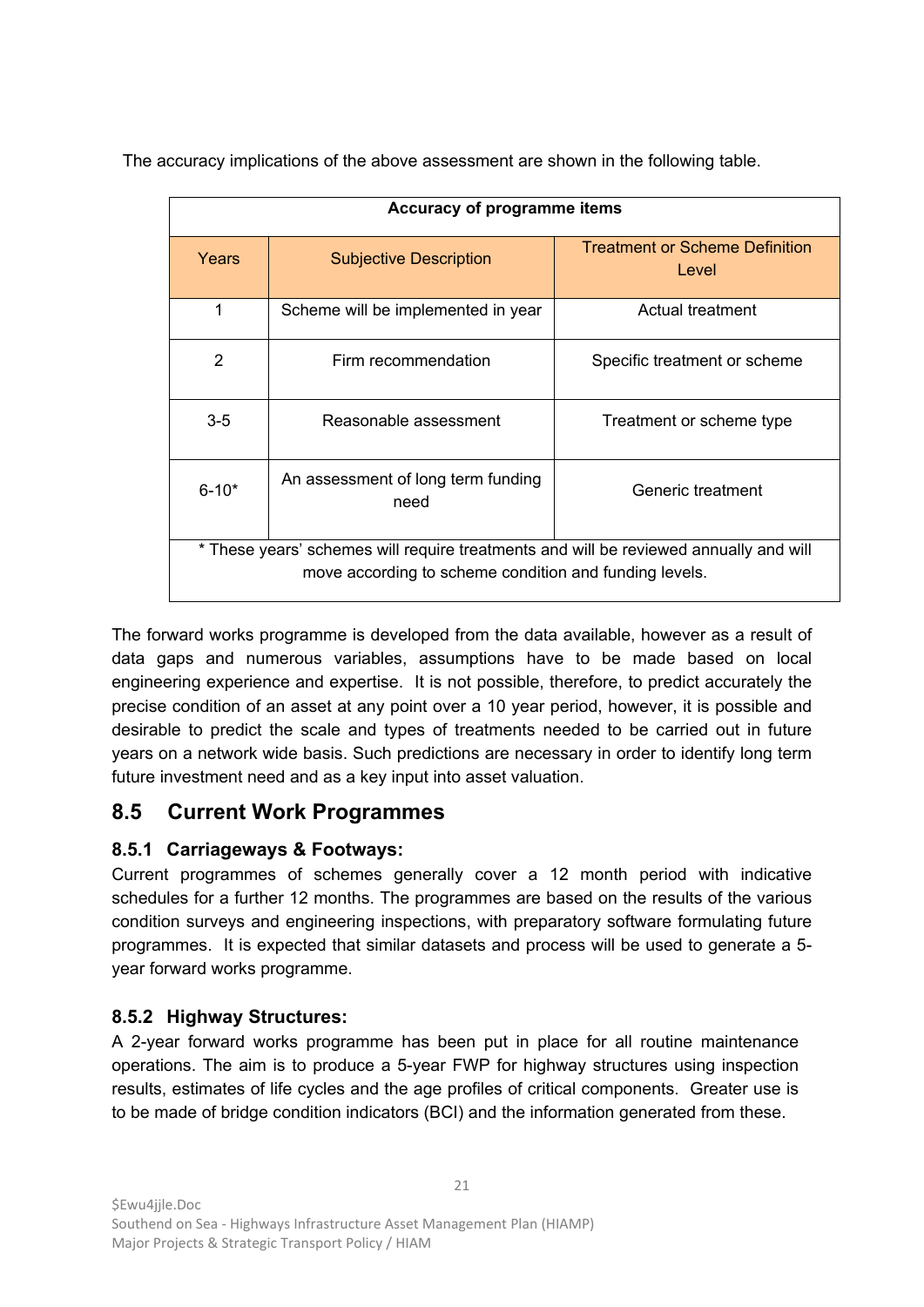#### **8.5.3 Street Lighting - Programmed Replacements:**

The forward works programme of replacement and improvement works has been driven by the LED replacement programme.

#### **8.5.4 Signs and Safety Fences:**

A works programme for safety fences is produced annually. Works for signs and pedestrian barriers are not programmed, however maintenance is conducted on these assets if required and are within the boundaries of a major maintenance scheme.

#### **8.5.5 Traffic Signals & Pedestrian Crossings:**

There is currently no annual programme of renewals and replacements. Works are identified for replacement/alterations as part of long term capital funding.

## <span id="page-21-0"></span>**9. Risk Management**

Risk management supports the approach adopted for making decisions through the asset management planning process and is covered in the Well Managed Highway Infrastructure, Code of Practice and ISO 31000, Risk Management (47).

A risk can be defined as an uncertain event which has an effect on the desired performance of an asset or a series of assets. A risk factor is the product of the severity of an event and the likelihood of its occurrence.

Well Managed Highway Infrastructure advises that good risk management requires identification of asset risks, assessing its impact and probability of occurrence. Risk management includes calculating the risk factors, defining the category of risk and timescales to rectify any potential defects to address the risk.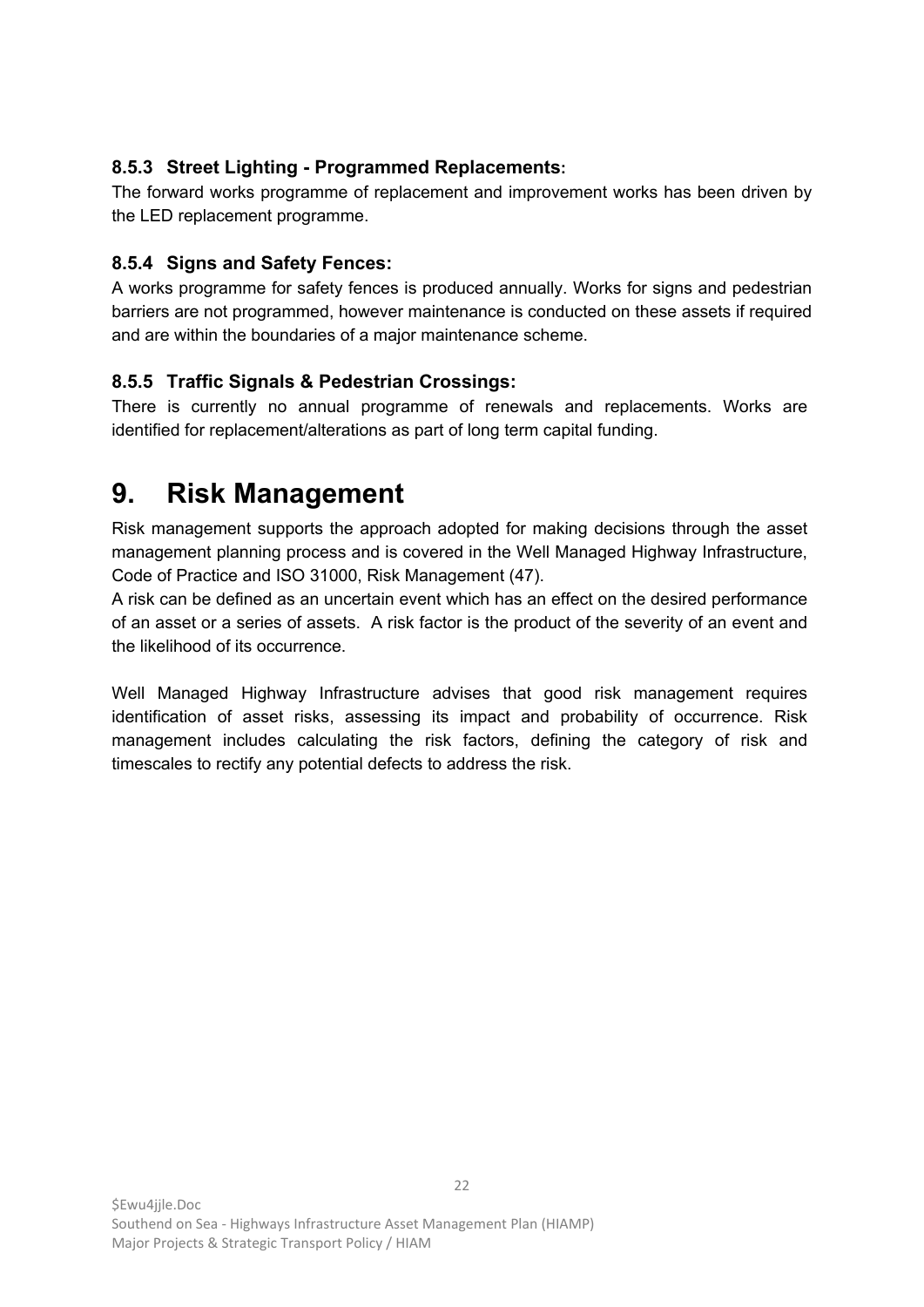## **9.1 Southend Corporate Risk Management**

The Council has an established risk management process, which is illustrated in the following diagram:



**Figure 9.1 Southend Risk Management Process**

### **9.2 Risk Management Process**

The aims of the process include:

- Delivery of the Corporate vison and objectives;
- •Avoidance of significant loss, damage or injury;
- •Avoidance of damage to the Council's reputation;
- •Optimisation of the benefits of innovation, and,
- •To assist with any anticipated and the management of the consequences of changing social, environmental and legislative requirements.

This process is applied to the highways service.

The steps in the process are as follows: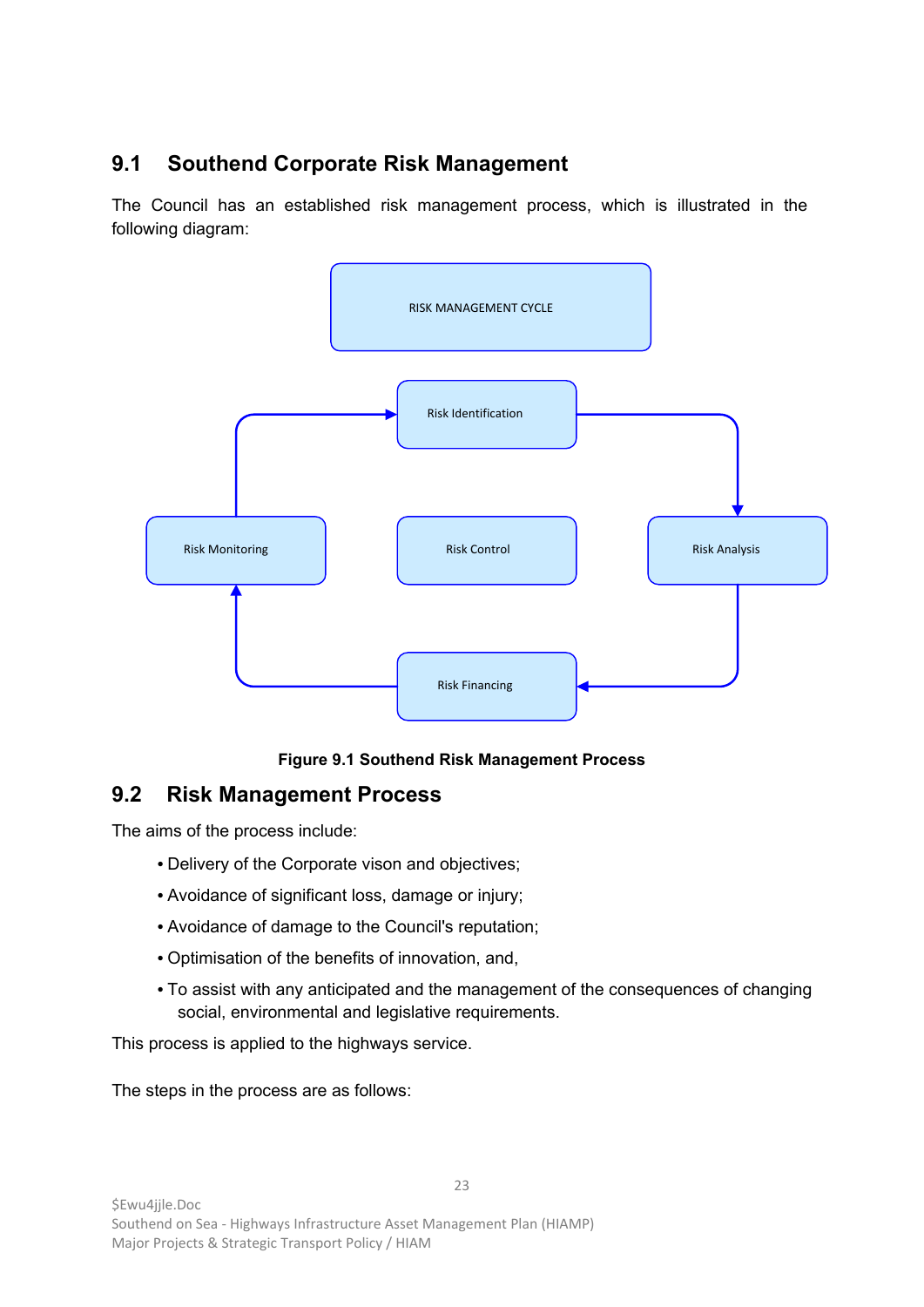## **9.3 Risk Register**

#### **9.3.1 Risk Identification**

Each significant activity is reviewed step by step, investigating all aspects of the activity for risks; taking into consideration existing accident records, claim history and national guidance.

As part of this process we have considered each of the following five principal areas:

- •**People** asset management processes, the possibility of human error, and the chance of injury including from stress.
- •**Equipment** all the equipment used, from large machinery in construction to office aids, establishing the hazards associated with their use.
- **Materials** chemicals in use or formed during work may be subject to assessment under the Control of Substances Hazardous to Health Regulations.
- •**Environment** includes noise, dust, light, ventilation, etc. and may involve effects on the environment from the works. There may, in addition, be issues surrounding the disposal of waste created by any of the processes.
- •**Security** Consider how we can protect vulnerable employees (especially lone workers), equipment, plant and premises from loss, damage and injury. The mobility/portability of items may require different treatments; if in doubt officers should refer to the Council's Risk Management and Insurance Service.

Additionally, the interaction of these five factors need to be considered since the majority of hazards are generally due to a combination of two or more factors. When planning schemes it is necessary to consider how these factors might impact on the delivery of the scheme.

#### **9.3.2 Risk Assessment (in the Risk Management Context)**

Risk assessment means quantifying how likely a risk is to occur and how damaging the effects will be if it does. Risk is not always bad; without innovation the organisation could stagnate. Risk must be viewed in proportion to the potential benefits of new ways of working, etc. Risk management is about getting the risk/benefit balance broadly right.

There is often confusion with the work based risk assessments required by current health and safety legislation. Although the process used is similar, risk assessment in this context is much wider than simply health and safety; it embraces political, financial, reputation risks as well as those potentially affecting the health and safety of the workforce.

*Risk appetite* is the extent to which the Council embraces risk management rather than tries to control, avoid or transfer it. An example would be the level of excess the Council is prepared to carry rather than to insure.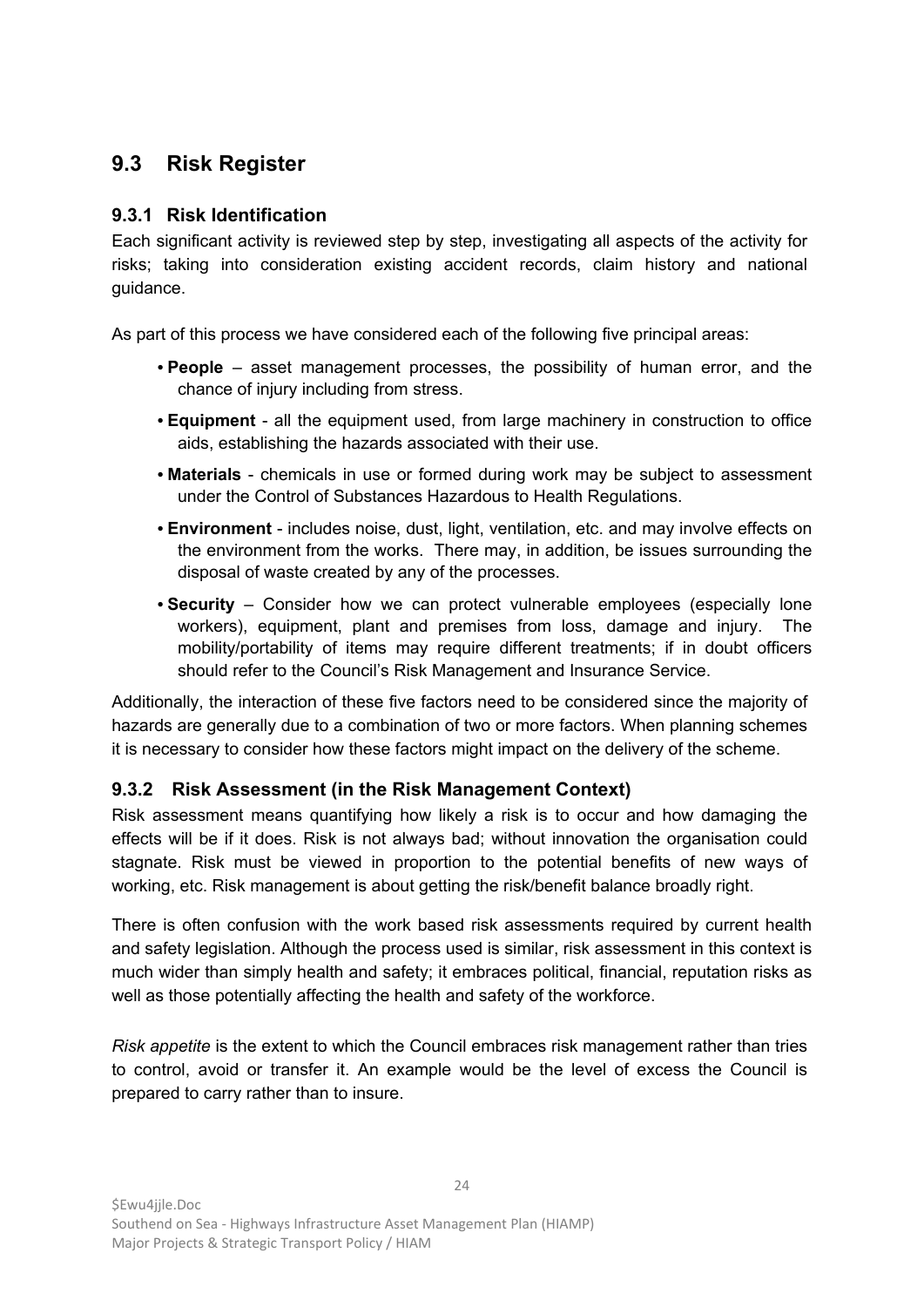Combining the likelihood and severity allows the estimation of the significance of the risk and whether further effort is needed to manage it. Proportionality matters: the Council would not normally spend more on controlling risk than it would cost if the related event happens.

### **9.3.3 Defining Risk Levels (Severity)**

The severity of a risk event is assessed in the following way:

A **high severity** risk may lead to:

- a fatality
- destruction/loss of essential buildings/resources
- non-provision of a vital service
- ministerial intervention
- prolonged adverse national media coverage over several months
- a big financial loss (say £1m, or enough to threaten the continuity of the service)

This is termed a **level 3** risk or one that will require action by corporate management.

#### A **medium severity** risk can lead to:

- life changing injury/ill health
- long-term loss of use of essential buildings/facilities
- significant disruption to provision of service
- adverse comments from MP
- some adverse national media coverage
- manageable financial loss subject to control(s)

This is termed a **level 2** risk or one that could be managed by the department.

A **low severity** risk may result in:

- minor injury or ill health
- short-term unavailability of essential buildings/resources
- minor short-term disruption of service provision
- adverse local media coverage
- minor financial loss

This is termed a **level 1** risk or one that could be managed by the budget holder.

#### **9.3.4 Defining Risk Levels (Likelihood)**

The likelihood of a risk event occurring is assessed in the following way.

High likelihood: If the event is very likely to happen in the next 12 months, i.e. a regular occurrence with the loss-causing circumstances arising frequently (daily or weekly). "is very likely to happen" - **likelihood 3**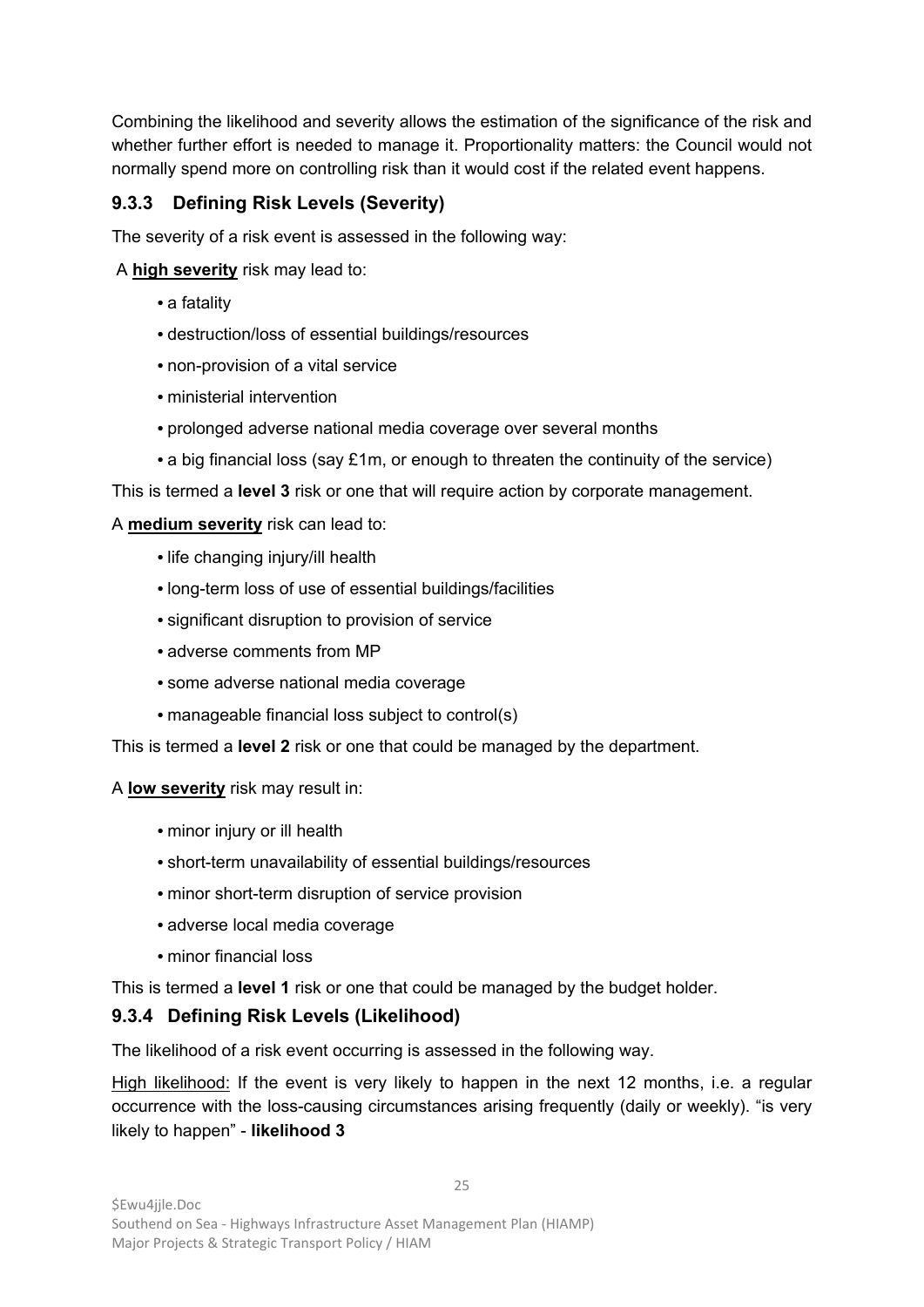Medium likelihood: If the event is likely to happen at some point over the next one to two years, i.e. the loss-causing circumstances arise occasionally (a few times a year). "is quite likely to happen" - **likelihood 2**

Low likelihood: If the event has never happened before or has happened but very rarely. "is unlikely to happen" - **likelihood 1**

#### **9.3.5 Calculating the Risk (to Prioritise Necessary Risk Management Action)**

Of necessity it is appropriate to concentrate on risks that could threaten delivery of an effective service. In order to establish this, the following process is followed:

Multiply the risk level (the severity of the event) by the likelihood to produce an overall score (based on the Risk Matrix shown below in Figure 9.2).

|            |            | Low $(1)$ | Medium (2) | High (3) |
|------------|------------|-----------|------------|----------|
|            |            |           |            |          |
|            | Low $(1)$  |           |            |          |
| Likelihood | Medium (2) |           |            |          |
|            | High $(3)$ |           |            |          |

For example, high impact x high likelihood is  $3 \times 3 = 9$ .

#### **Severity**

**Figure 9.2 Risk Matrix**

Action to control risks scoring 6 or more may require inclusion in the departmental or corporate risk register. Mitigating action may reduce risks scoring 3 and 4. For 1 and 2 ratings, there may be no need for immediate action. If the solution is inexpensive and easy it should be undertaken in any event.

Risk level should regularly be re-evaluated to take account of risk management action undertaken to reduce risk and consequent rating.

#### **9.3.6 Risk Control**

Controlling risk means identifying action(s) to reduce the likelihood, the impact, or both. These actions can be:

- •**Preventative**: actions that would stop the event happening or reduce its impact physically restricting access to hazardous chemicals, insisting on two signatories, implementing authorisation limits, protective equipment, use of sprinklers, etc.
- **Detective**: actions that will detect the event happening in time to allow the individual to stop the worst outcomes occurring - quality checks, alarms, exception reports, accident reports, insurance claims. Best of all is a "trigger event" that tells the individual when the risk is becoming more likely (e.g. statistically, if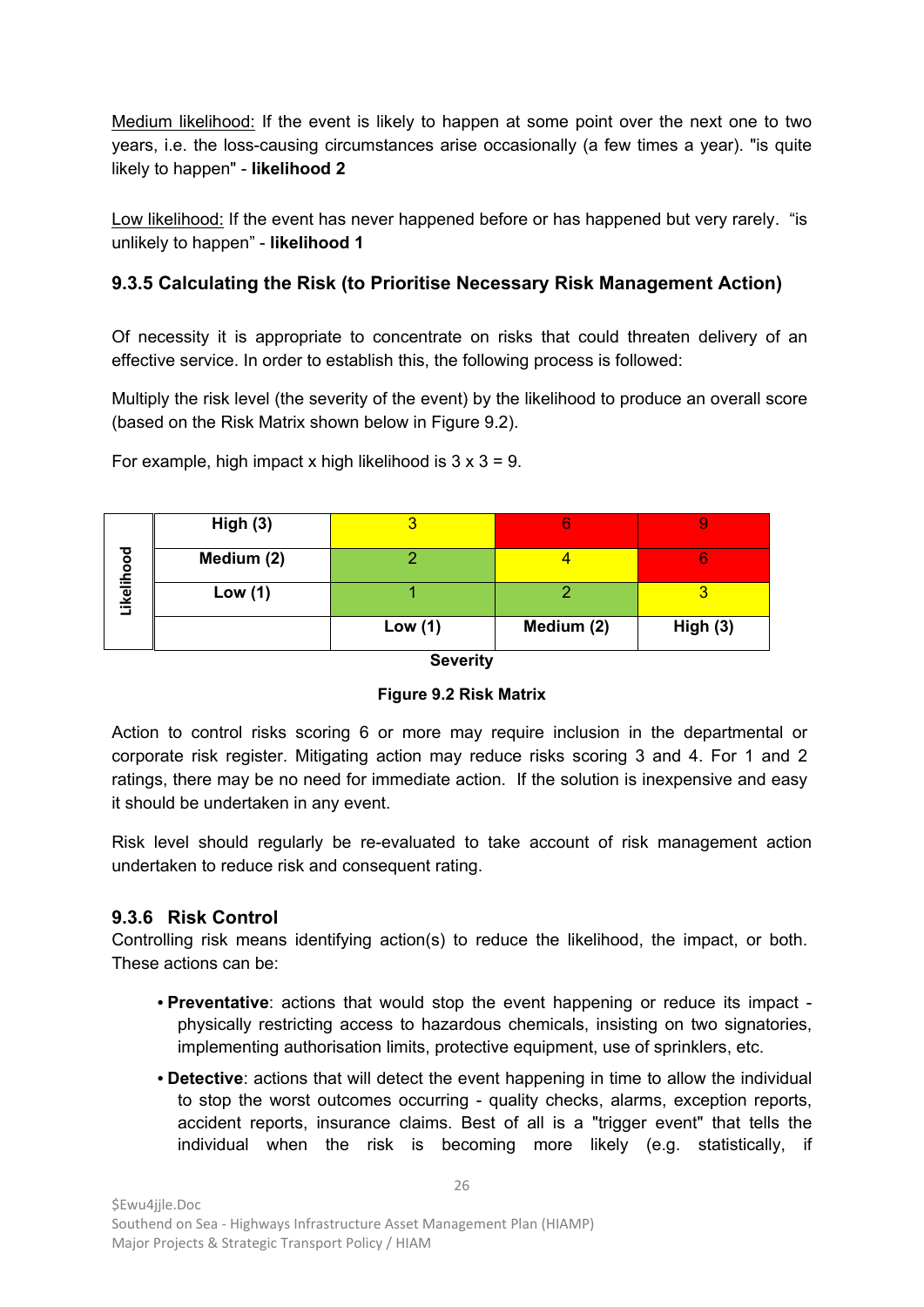graffiti/vandalism is increasing and is not being tackled, it is often followed by serious damage culminating in arson).

- **Directive**: a particular form of preventative control procedure manuals, guidance notes, instructions, training. These say how to do things safely – but if they are not followed, the risks will still remain.
- **Modifying** risk means changing the activity (or the way it is done)
- •**Transferring** risk means using an insurer to cover the cost of damage, or arrangements such as joint working, partnerships or contracting out. However, such arrangements always have a cost and need to be used with caution.
- •**Eliminating** risk means stopping an activity because modifying it or controlling it would not reduce the risk to an acceptable level or would be unacceptably costly.

## **9.4 Risk Management Strategy**

A Risk Management Strategy usually requires both departmental and corporate risk registers to be reviewed regularly. Items on the corporate risk register should be reviewed as required by the Management Board to ensure that those risks threatening the delivery of Council objectives are actively managed.

The register records an assessment of the potential severity and likelihood of the risk with the current levels of control in place. It then looks at what actions could be taken to reduce or manage the risks further. The risk is then reassessed and a senior officer nominated with responsibility for project managing the agreed improvements.

The revised risk assessment score allows the Management Board, to prioritise risk management action on those risks with the highest scores.

The current Corporate and Directorate Risk Registers are included in Appendix G.

A series of relevant risk registers exist as illustrated below. However currently, no service wide risk assessment has been carried out for all the highways maintenance service. It is intended that this will be undertaken, in line with the process outlined above, as a significant activity within the Council's Improvement Plan.

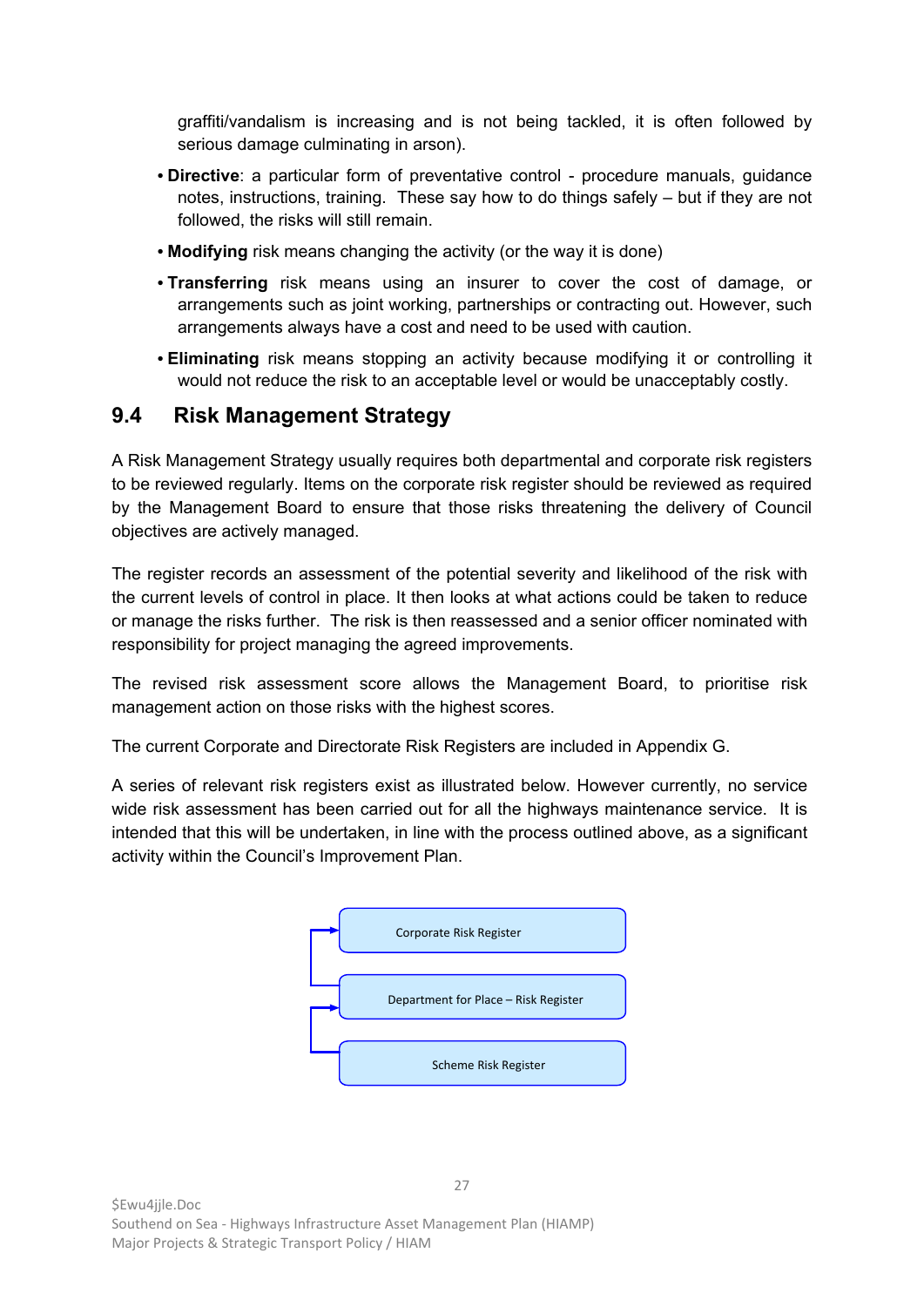## <span id="page-27-0"></span>**10. Resilient Network**

Resilience in the context of the HIAMP is the ability for the highway network to recover from planned or unexpected events and return to providing the required level of service for stakeholders. It is about increasing the physical resilience of highway systems to extreme weather and other events, so when these occur the highway network continues to function.

## **10.1 Department for Transport Resilience Review**

In 2014, the Department for Transport (DfT) undertook a review of the resilience of the UK highway network to extreme weather events. This followed a period of extreme weather in 2013/14, which saw high winds and heavy rainfall.

The key recommendation for local roads was:

*"Local Highway Authorities identify a 'resilient network' to which they will give priority, in order to maintain economic activity and access to key services during extreme weather. Where Authorities have held formal reviews of the winter's events, they should ensure that these are enacted; Authorities which were not affected should nevertheless continue to prepare themselves for future extreme weather*."

This recommendation aligns with the Council's wider strategies, including the Winter Service Plan, Local Flood Risk Management Strategy, and the Climate Change Strategy for Southend 2020. The Climate Change Strategy sets out our corporate strategy for adaption to the future impacts of climate changes.

The Council detailed methodology for developing resilient highways network is explained in Resilient Network Report issued in 2016.

## <span id="page-27-1"></span>**11. Financial Management and Valuation**

This section describes the financial implications of this HIAMP. It forecasts the long-term operation, maintenance and capital financial requirements based upon the programmes included in the plan. It is recognised that while there will never be a strategy which warrants zero maintenance, there should be sustainable funding to maintain steady state condition of the asset as a minimum. This should also be accompanied with a clear investment plan which prioritises timely intervention at optimal intervals.

## **11.1 Sources of Funding**

Maintenance of highway assets is generally funded from a combination of Capital and Revenue budgets.

**Capital allocations** are made by Central Government through the Local Transport Plan (LTP) process taking into account factors such as road length, classification, traffic figures and road condition data derived from the Road Condition Maintenance Data, published by DfT (Network Condition & Geography Statistics Branch) and from local condition surveys.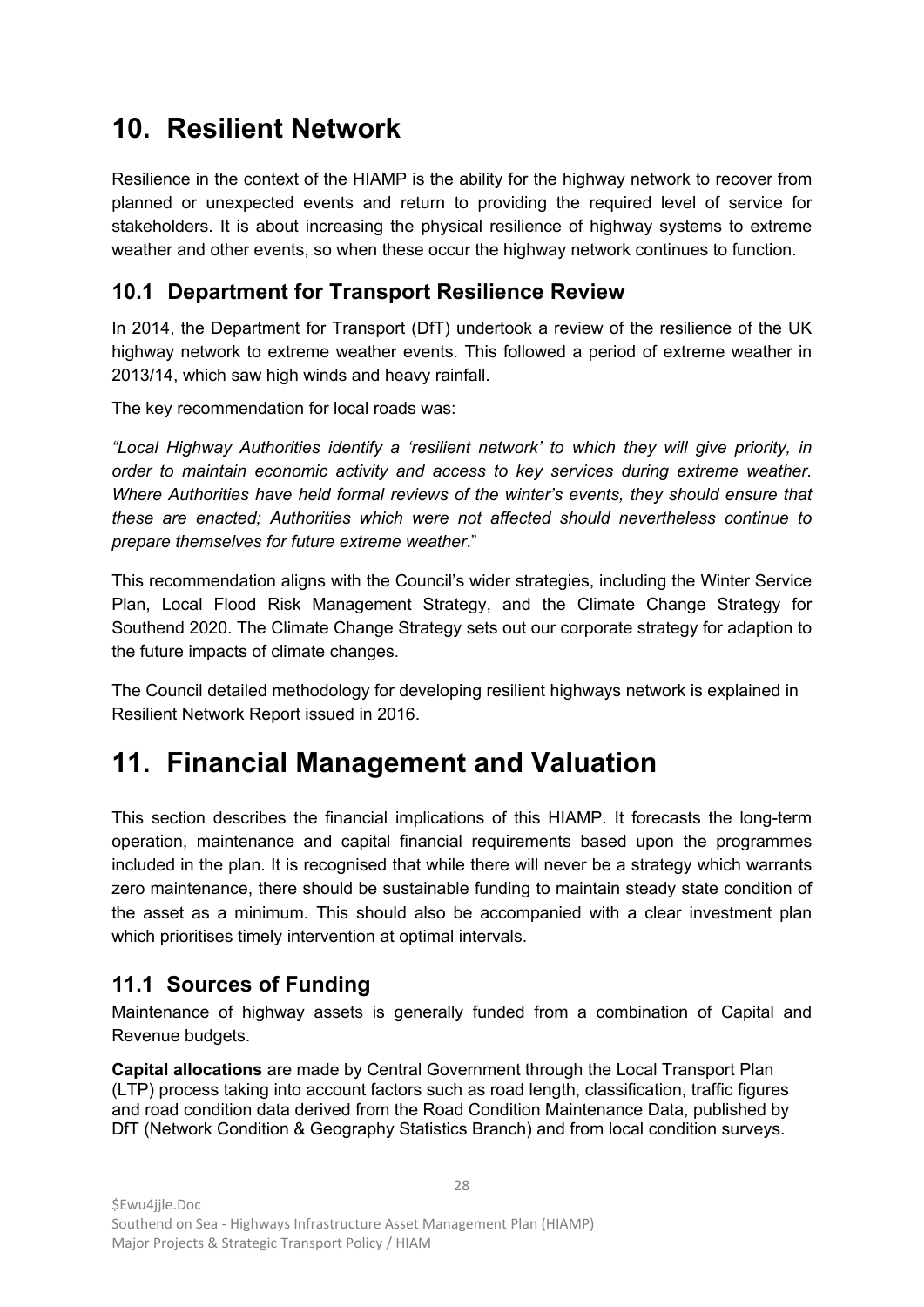**Revenue allocations** are generally funded from a combination of local council tax, business rates, Central Government revenue support and other grants.

The Local Transport Plan settlement is apportioned to both principal and non-principal roads. The non-principal road funds are granted as a block settlement to reduce the maintenance backlog under the Governments 10 Year Transport Plan and are supplemented by revenue funds.

Other sources of funding include Government Grants, and Emergency Capital Funding from Council Reserves and other ad hoc sources.

## **11.2 Highways Maintenance Expenditure**

The highway maintenance budget until recently has been based principally on historical budgets amended to take account of inflation and other influences on the network. Over recent years, however a significant increase in investment has been allocated to highways to provide a stimulus to network asset improvement.

#### **How funding need is assessed - Current Practice**

Funding needs for most highway assets is considered using condition assessment information, mainly for carriageways, footways, bridges, safety barriers, trees and street lighting, but there remains some assets where condition information is limited. Further work is required to ensure that this process identifies, in greater detail, the overall funding needed in the medium and long-term.

The current asset management approach for future improvement include;

- •Extending condition information to cover all critical assets and to ensure it is fully utilised in decision making;
- •A greater consideration of whole life costing with the necessary outcome that the works programmes are able to demonstrate that they are meeting best value principles;
- •A requirement for new funding to be increased year on year in line with demands generated by, amongst other factors;
- New adoptions and improvement schemes;
- Increasing pressures from traffic growth;
- •Effects of major development projects;
- Changes in regulations.

#### **How Funding is Distributed – Option Appraisal**

Allocation of annual funding has been based upon an historic basis supported by whole life costing, condition data, and life cycle planning approach.

The identification of costed options with affordable related levels of service and allows better informed choices to be made. This enables the Council to accurately assess the value of treatments to maintain assets.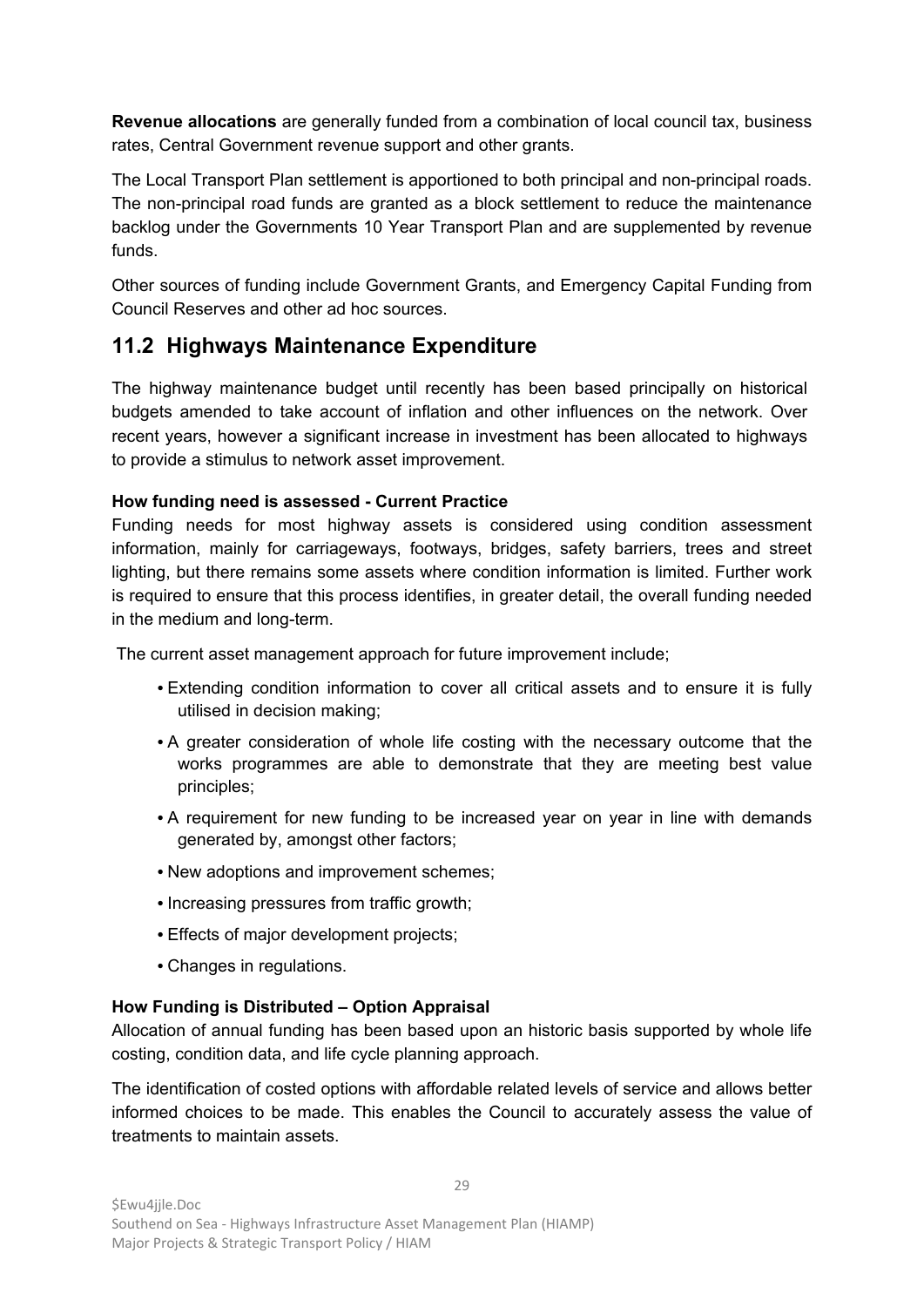Before undertaking this process it is important to identify those options that are unacceptable due to political, social, environmental or economic reasons, and to ensure that robust and fully inclusive levels of service are clearly defined so that the results of the process can be utilised to best effect.

'Initial' option appraisal can be carried out for a single asset or service in order to select the best option in the absence of any other constraints or influences. A 'higher-level' prioritisation, with its greater sophistication, takes into account the competing, and perhaps conflicting demands of the different services and assets across the network.

Capital investment on highways infrastructure was just over £15 million in 2016/17 with almost £16 million planned for 2017/18 and £15 million in 2018/19.

## **11.3 Department for Transport (DfT) & Local Government Plans**

Since 2006 the DfT has used a formula based approach to deliver both the Highways Maintenance Capital Block and the Integrated Transport Block funding to local highway authorities. From 2015/16, the DfT introduced a new approach to the allocation of the Highways Maintenance Capital Block Grant.

The revised model is now based upon three elements;

- Needs based formula
- Incentive funding
- Challenge fund



**Figure 11 - 3 Local authority highways maintenance funding: 2017/18 - 2020/21**

The DfT set aside £578 million for the incentive fund scheme; and requested that all highway authorities submit a Self-assessment Questionnaire (SAQ) to determine the authority's asset management Band Level. Highway authorities are allocated incentive funding based upon the Band Level determined by the self-assessment.

In January 2016 the SAQ evaluation assessed the Council as Band 2 for the 2016/17 incentive fund allocation, meaning that the Council received 100% of the incentive fund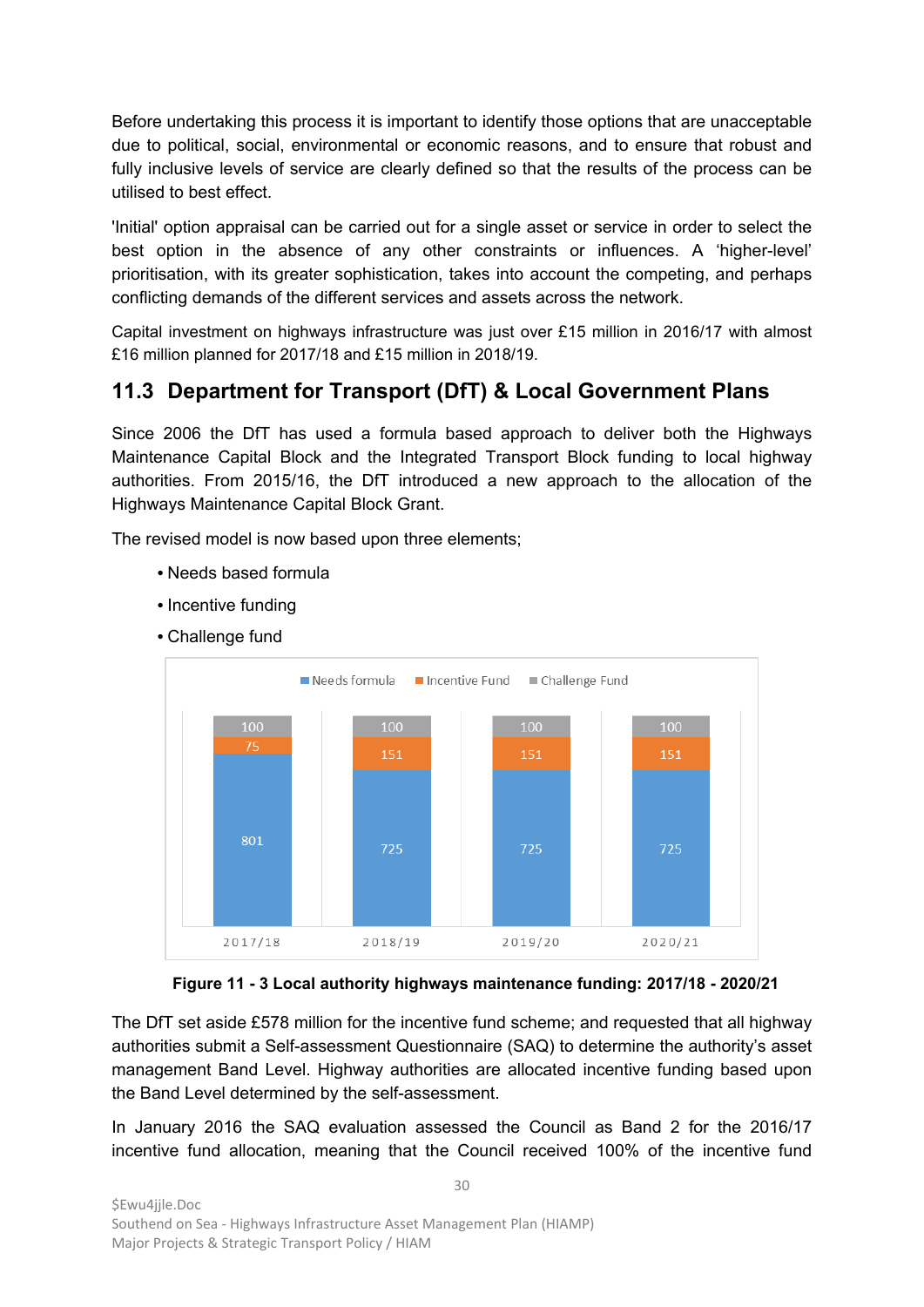allocation. If the Council remains in Band 2, the allocation will fall to 90% in 2017/18 and then to 70%, 50% and 30% over the following three years respectively. Achieving Band 3 will ensure that the Council continues to receive 100% of our allocation of the incentive funding in each and every year up to 2020/21. The table below details the funding available based upon our current banding, the last column of the table shows the financial impact of remaining at Band 2 for the duration of the funding period.

|         | Indicative incentive element by<br>"Band" for self-assessment ranking |               |               |                                      |
|---------|-----------------------------------------------------------------------|---------------|---------------|--------------------------------------|
|         | <b>Band 3</b>                                                         | <b>Band 2</b> | <b>Band 1</b> | Loss, if at Band<br>2 and not Band 3 |
| 2017/18 | 116                                                                   | 104           | 70            | 12                                   |
| 2018/19 | 233                                                                   | 163           | 70            | 70                                   |
| 2019/20 | 233                                                                   | 117           | 23            | 116                                  |
| 2020/21 | 233                                                                   | 70            | 0             | 163                                  |

### **11.4 Future Needs**

Demands upon the existing highway network will continue to grow as planned growth areas are developed. Southend's road network will need to respond to various changes including climate change and the need for increased resilience to adverse weather. This HIAMP, predictive deterioration assessments and future maintenance strategies will need to take these factors into account. Although good progress has been made in recent years in improving overall condition, continued programmes of investment will be required in the future.

## **11.5 Asset Valuation**

During each financial year, local authorities have been working towards compiling their Whole of Government accounts (WGA) returns as well as their own Statements of Accounts.

Whole of Government Accounts (WGA) is a set of financial statements for the UK public sector that consolidates the audited accounts of over 1,500 organisations to produce a comprehensive, accounts-based picture, of the fiscal position in any one year.

Up to 2017, local authorities have been recording the value of their highway infrastructure assets at historical cost within their accounts. However, in March 29017, CIPFA/LASAAC, the body responsible for the Code of Practice on Local Authority Accounting in the United Kingdom (the Accounting Code), made the decision not to support WGA for local highway authorities.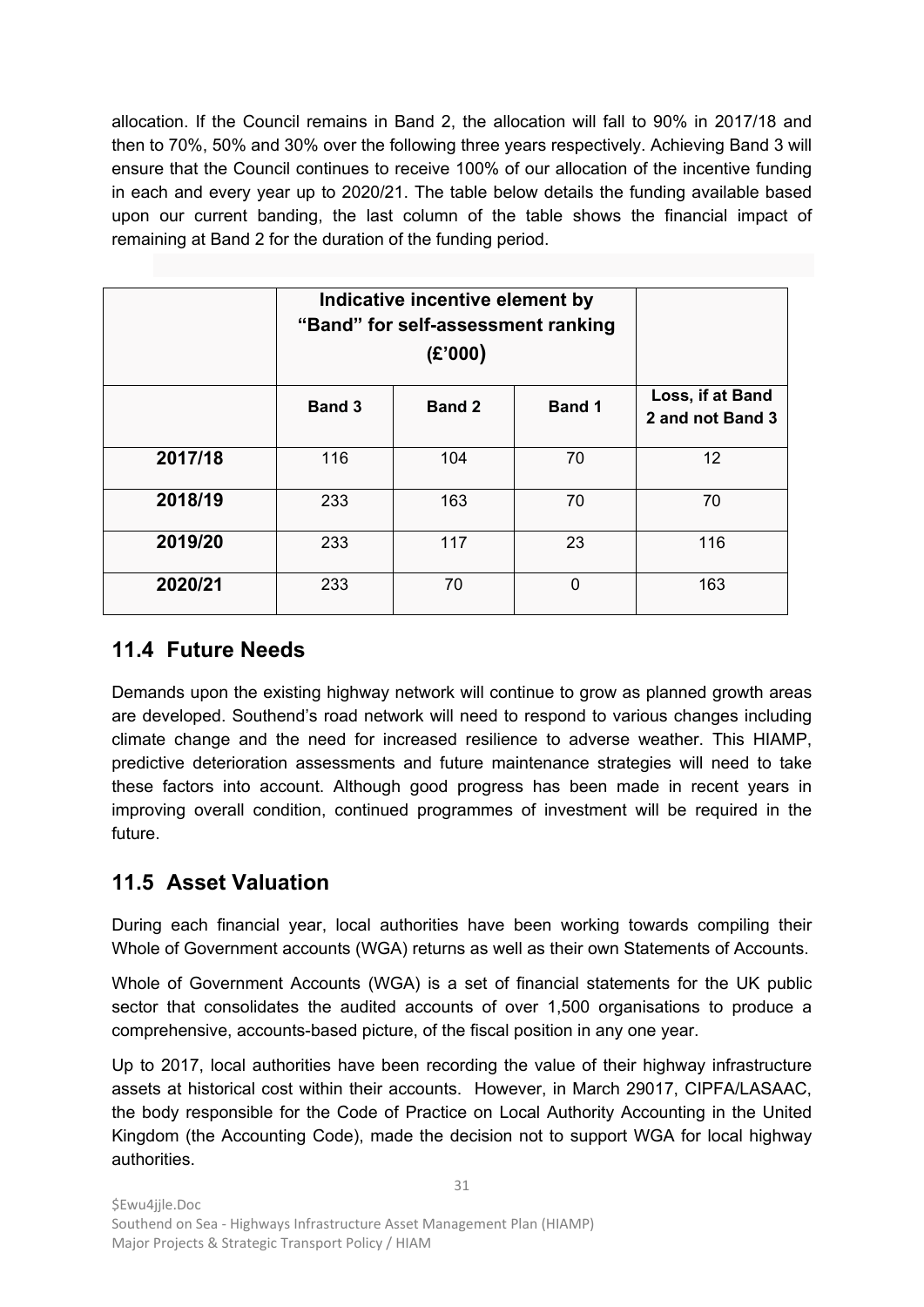The Council has been working to provide depreciated replacement costs for its critical assets and as this work is done and does provide information on its highway asset values.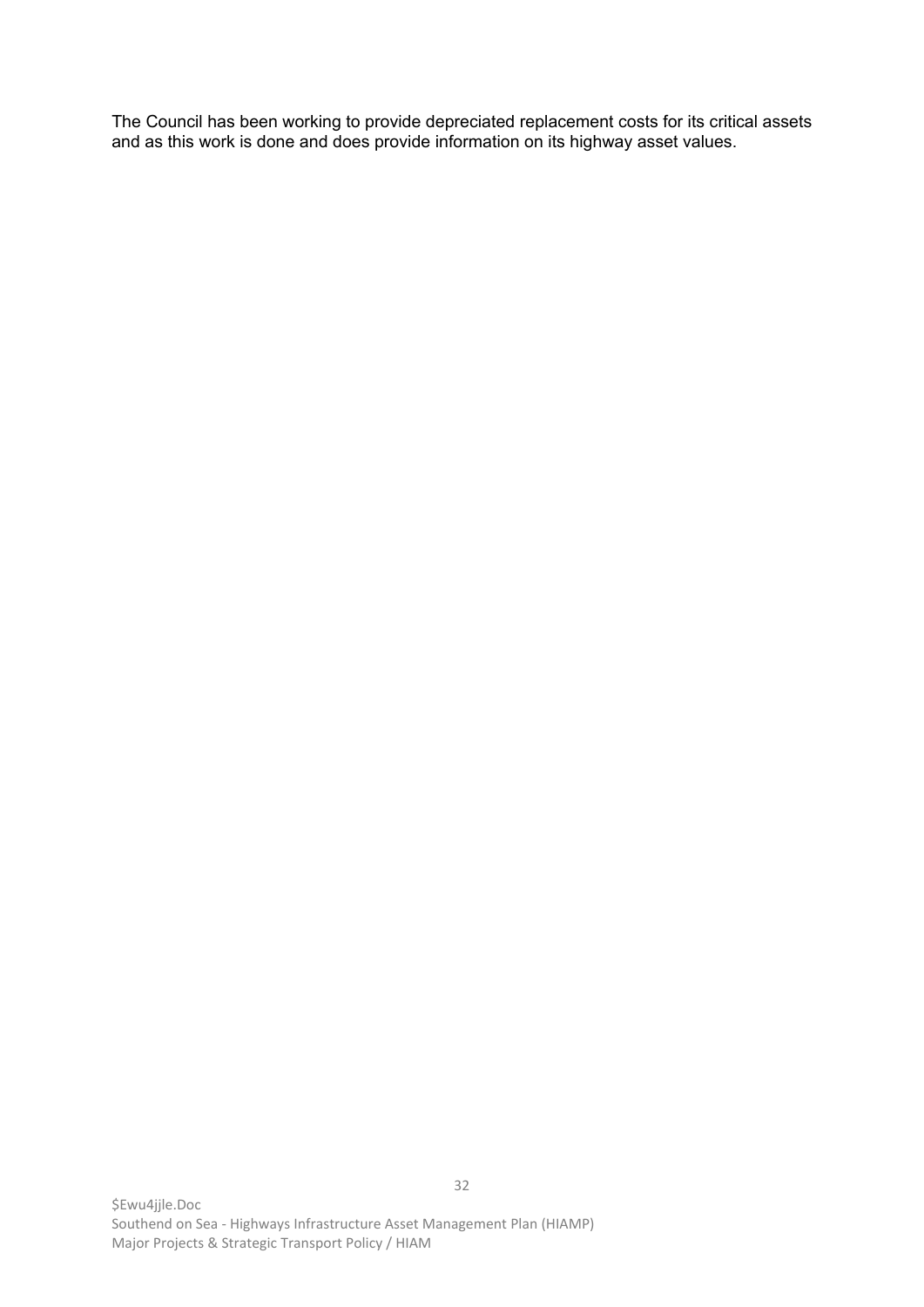# **Appendices**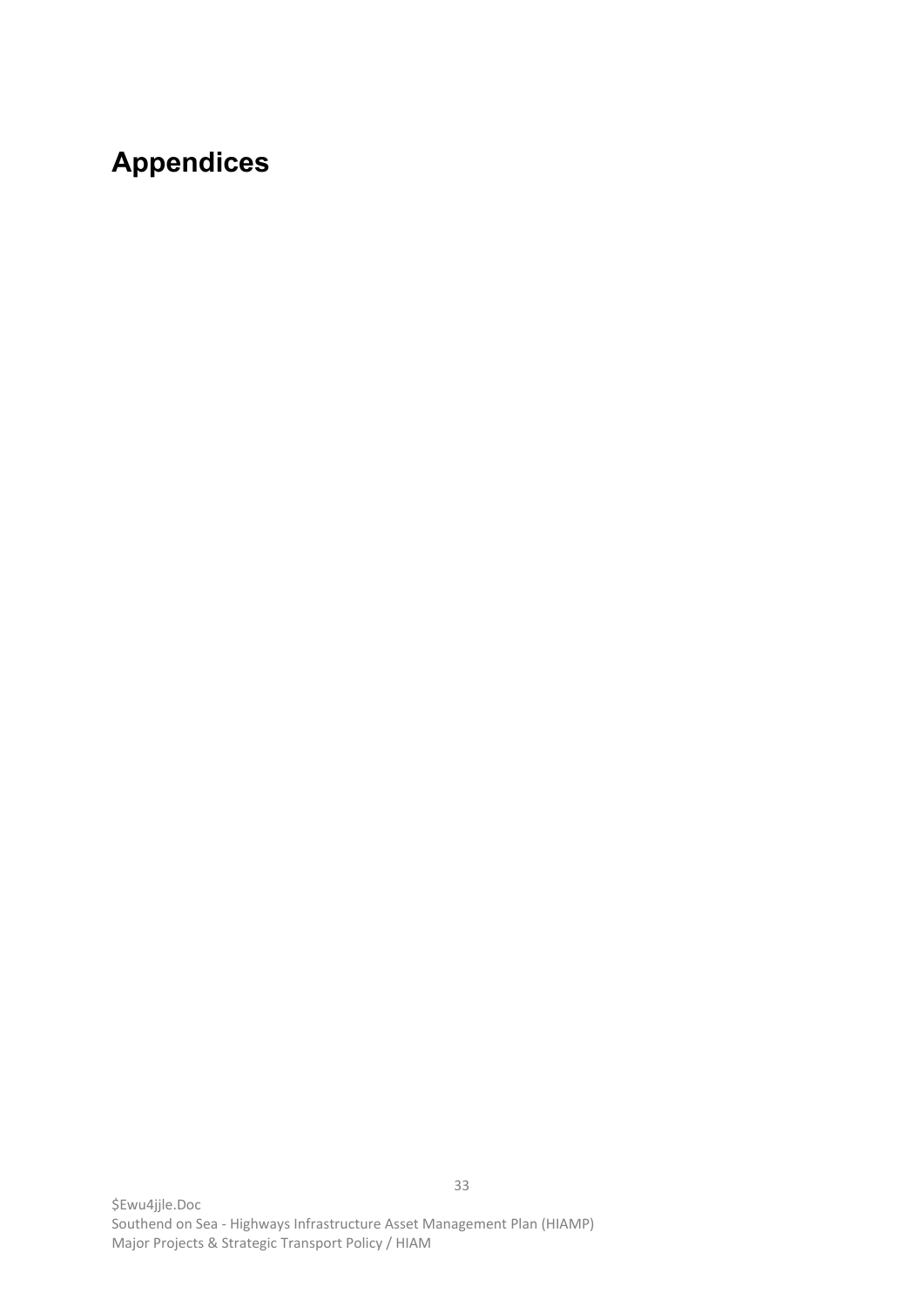# <span id="page-33-0"></span>**Appendix A - Supporting Documents**

## **Highway Infrastructure Communications Strategy**

## **Purpose of the Strategy**

The purpose of our Highway Infrastructure Communications Strategy is to ensure that all the asset management communications we provide to our asset management stakeholders, are clear and informative about how we manage our highway infrastructure assets. Whether its performance management information, asset specific policies and strategies or long term investment modelling we want to receive feedback to inform and improve our ongoing service delivery. Our asset management stakeholders includes residents of Southend, interested user groups, our staff, our service providers and their respective supply chain.

We have developed this Communications Strategy so that we can:

- Establish effective lines of communication to be able to engage with our asset management stakeholders.
- Gather asset management customer intelligence so that it can be used to improve our asset management service.
- Improve our relationship and communications channels with our asset management stakeholders
- Demonstrate how we are delivering our asset management policy and thus our Corporate Values.
- Recognise that we have scarce resources and that those resources must be allocated effectively and that in maintaining our highway infrastructure assets we deliver value for money.

In developing this Strategy, it is our expectation that we will:

- Continuously develop and strengthen our highway asset management service through working with our stakeholders.
- Encourage individuals and communities to engage in our desire to improve and develop our asset management service.
- Provide up-to-date highway asset management information on all related matters.
- Demonstrate the effectiveness of our asset management service.
- Provide where required supporting information on why we make asset management decisions, especially when there are conflicting priorities.
- Keep people better informed.
- Highlight the pressures on our asset management service and the tools and techniques we use to deliver the service effectively.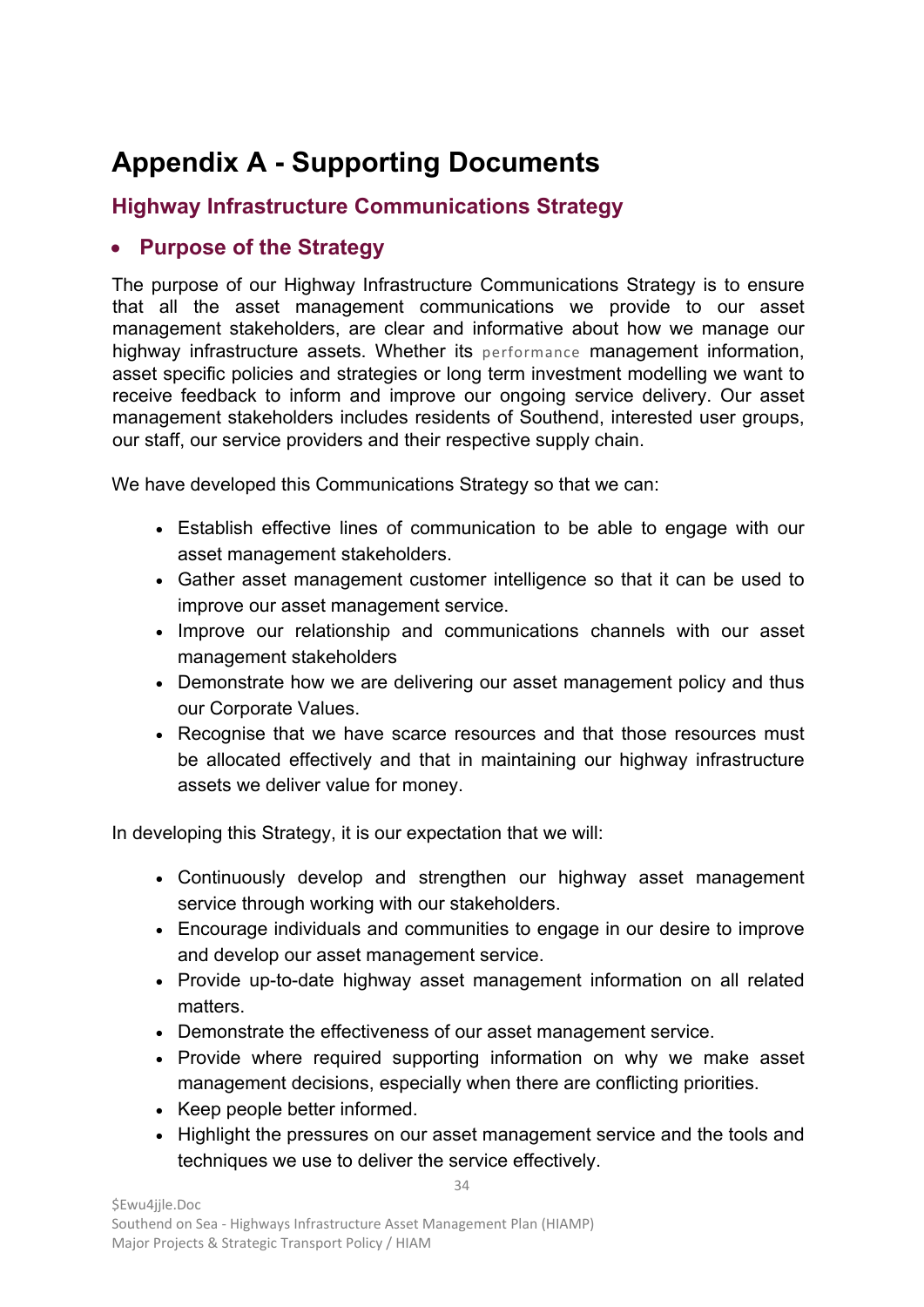## **Strategic Priorities**

In 2015 we published our Council Plan and Annual Report setting out the Councils recent achievements, the need to make significant savings and looking forward for the next three years. It also contains our Corporate Values as set out below:

## **Living our Values**

Our Corporate Values guide how we go about our work. They provide a framework for everything we do from day-to-day activities to key business decisions:

| <b>Excellence:</b>      | We aspire for excellence in our work                                             |
|-------------------------|----------------------------------------------------------------------------------|
| As one:                 | We work as one organisation responsible                                          |
| <b>Responsible:</b>     | We are all responsible for the performance of our<br>organisation open & honest  |
| <b>Open and Honest:</b> | We are open, honest and transparent, listening to other's<br>views customer care |
| <b>Customer Care:</b>   | Good customer care is at the heart of everything we do                           |
| <b>Supportive:</b>      | We support, trust & develop each other                                           |

To support the successful delivery of our Corporate Values, it is important that we communicate and engage effectively on how we manage our highway infrastructure and includes having in place a clear asset management communications strategy that is aligned with these strategic priorities.

The key communication and community engagement priorities for Southend on Sea Borough Council are to:

- Use the most effective internal and external communications channels in which to invest our increasingly limited resources.
- Focus on being truthful about our highway asset management service and how we will protect the present and future value of the highway infrastructure assets.
- **Increase the number of stakeholders who are better informed about our** highway asset management service and the number who are more actively involved in commenting on how we develop the service going forward.

## **General Principles of Asset Management Consultations**

We will apply some general principles to our asset management consultations.

 There will be open involvement with all regardless of gender, faith, race, disability, sexuality, age and social deprivation.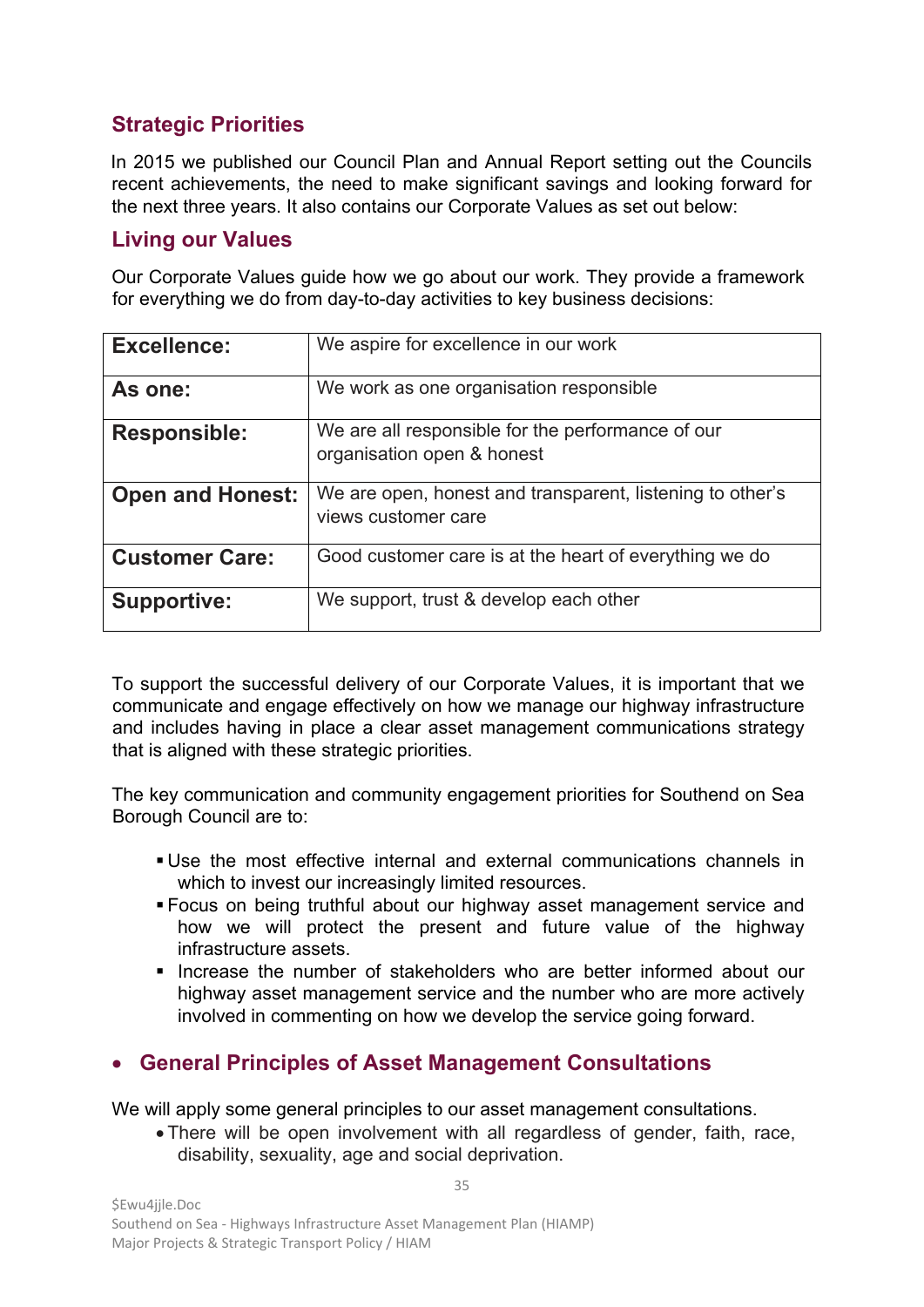- We will continue to co-operate with neighbouring boroughs and public bodies to ensure that all our highway asset management matters are appropriately addressed.
- We will seek views of interested and affected parties as early as possible.
- We will choose consultation processes which balance appropriately: cost and time constraints; community impact; and available resources.
- Our consultation and any publications will be clear and concise and avoid unnecessary jargon, without understating the complexities of any decision.
- We will inform those who respond to any consultation of any later stages in

the process.

## **Asset Management Consultation Database**

Over time, we will build up an extensive database of organisations and individuals wishing to be involved in our asset management consultations. Any individual or organisation wishing to be included may be added to the database at any time.

## **The Highway Infrastructure Asset Management Plan (HIAMP)**

The various documents that make up our HIAMP for a local highway authority is known as the HIAMP. Our HIAMP contains critical highway infrastructure asset specific policies and data relating to our respective critical asset condition and inventory. These policies are supported by evidence, generally in accord with national policies and affordability which are set out as the affordable levels of service for Southend.

Consultation is required at various stages in the asset management policy preparation,

The following approach applies to our Highways Asset Management Strategy:

#### Who we will consult

Statutory organisations including adjoining councils, infrastructure providers and government bodies whom we consider may have an interest in highway infrastructure asset in Southend. Based on the subject of document we will consult the following groups as we consider appropriate:

|                           | <b>Highway Asset Management Stakeholders</b> |             |         |        |
|---------------------------|----------------------------------------------|-------------|---------|--------|
| Internal                  | Responsible                                  | Accountable | Consult | Inform |
| <b>Staff</b>              |                                              |             |         |        |
| <b>Elected members</b>    |                                              |             |         |        |
| <b>Other Directorates</b> |                                              |             |         |        |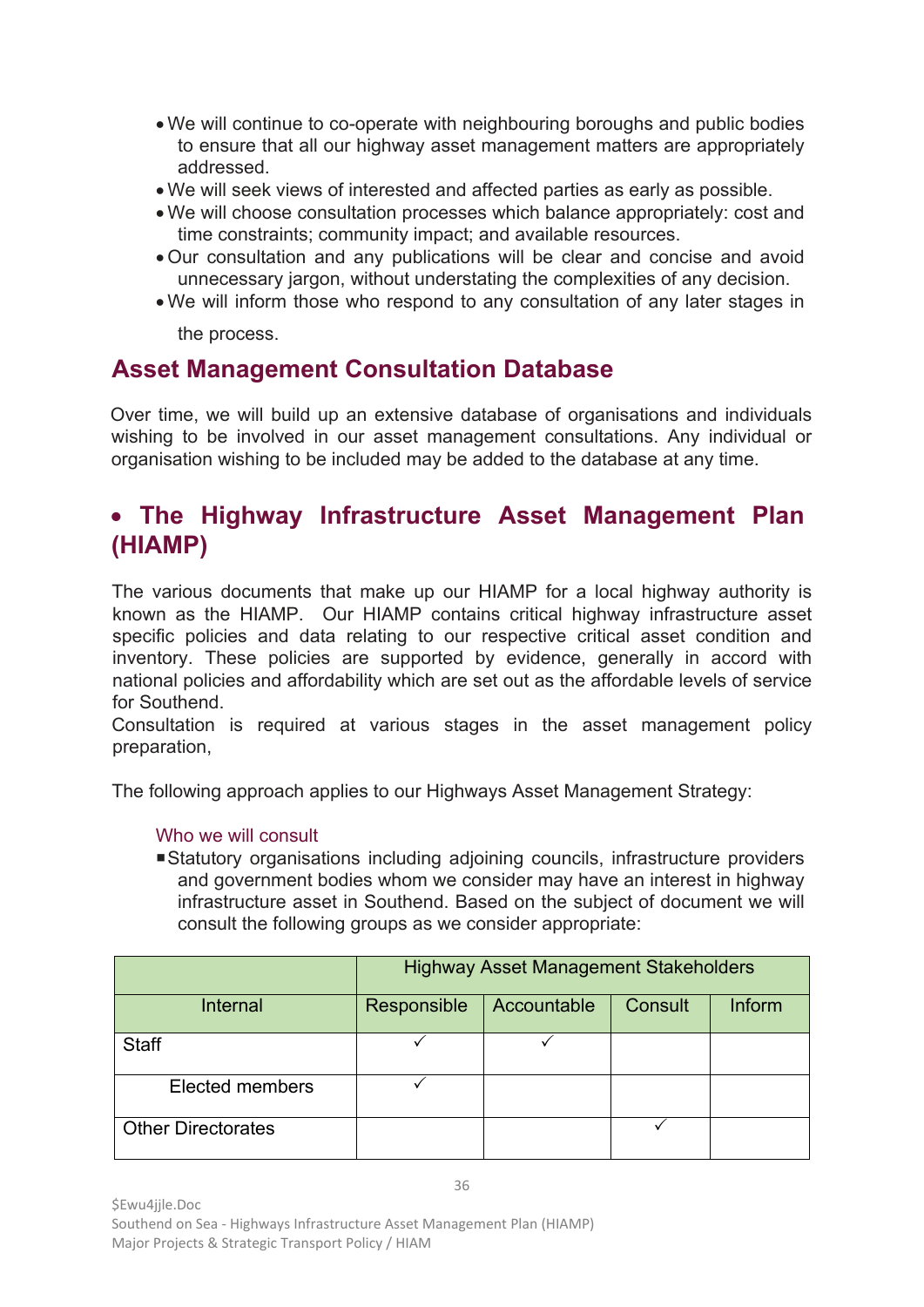| <b>Trade Unions</b>                          |   |   |              |  |
|----------------------------------------------|---|---|--------------|--|
| <b>Cabinet members/Portfolio</b><br>holders. | ✓ |   |              |  |
| <b>Scrutiny Committee</b>                    |   | ✓ |              |  |
| Ward members                                 |   |   |              |  |
| <b>External</b>                              |   |   |              |  |
| Local road users                             |   |   | $\checkmark$ |  |
| <b>Residents and</b>                         |   |   |              |  |
| Communities                                  |   |   |              |  |
| Local businesses                             |   |   | $\checkmark$ |  |
| Local Media (Radio &                         |   |   |              |  |
| print)                                       |   |   |              |  |
| <b>Emergency services</b>                    |   |   | ✓            |  |
| <b>Visitors to Southend</b>                  |   |   |              |  |
| Supply chain                                 |   |   | ✓            |  |
| <b>Statutory Undertakers</b>                 |   |   | ✓            |  |
| <b>Special Interest Groups</b>               |   |   |              |  |
| Schools                                      |   |   |              |  |
| Voluntary and community                      |   |   |              |  |
| groups                                       |   |   |              |  |
| Adjacent highway<br>authorities              |   |   | ✓            |  |
| Department for Transport                     |   |   | ✓            |  |
| <b>Highways England</b>                      |   |   | ✓            |  |

#### **When we will consult**

 Quarterly – Each Quarter, when we produce our Asset Performance Report which will provide information on how we are managing our assets.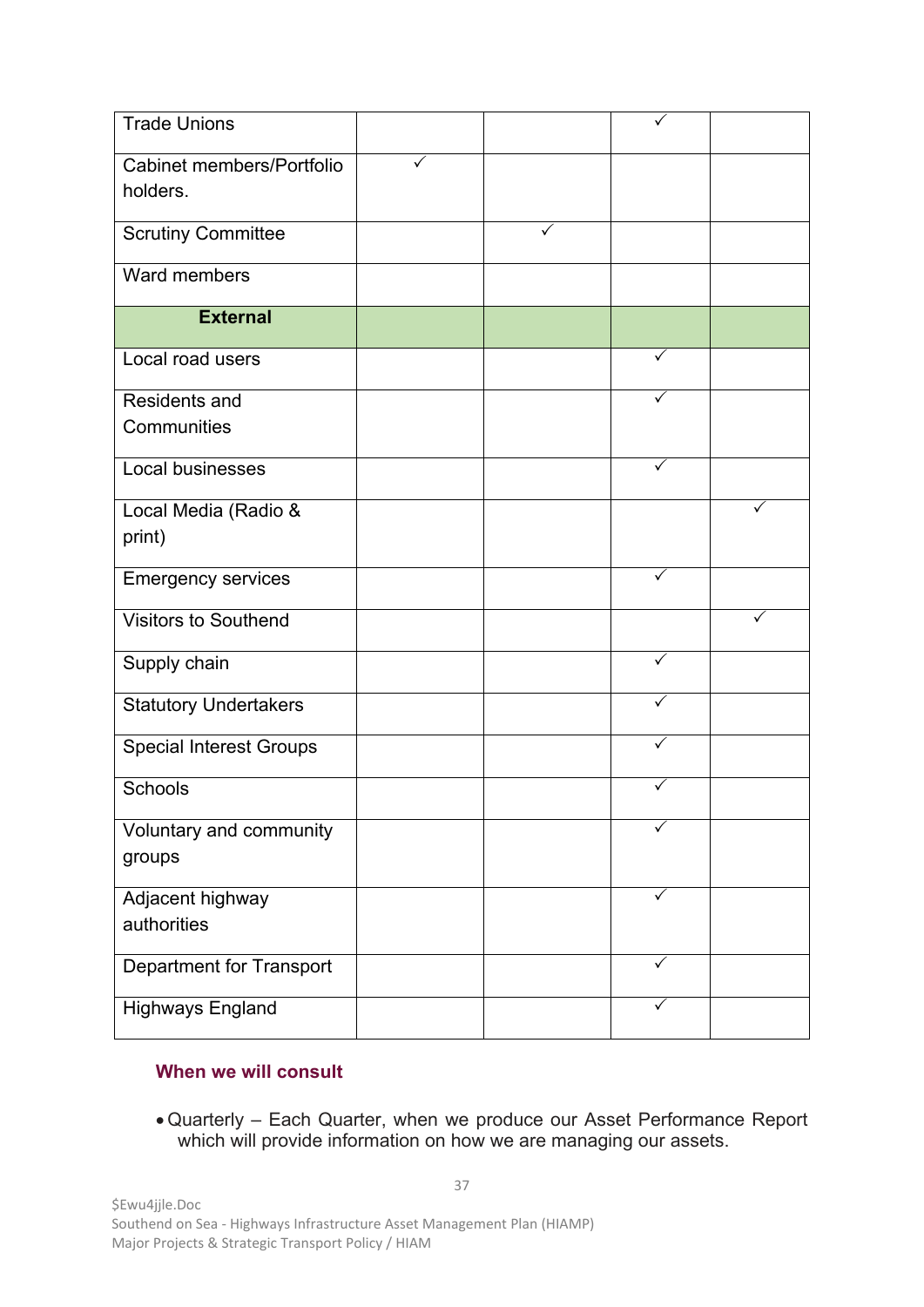- Annually In April each year we produce our annual report on the condition of our critical assets, the level of funding necessary to keep these assets in the steady state, and the actual level of funding been allocated. It will also will set out the implications of the allocated funding long term on our critical highway assets.
- We will consult whenever we update our highway infrastructure asset policies.
- Following the consultation, we will proactively consider the responses received and either update the draft report appropriately then resend out for further consultation before publishing, or where the impact of the responses is minor, publish the report without further consultation.

#### **How we will consult**

- When appropriate and helpful we may publish a press release outlining our proposals before we commence consultation.
- We will contact appropriate organisations and individuals directly by post or electronic means.
- We will include with the initial notification either an internet link to the consultation documents on the SBC web site or send out a hard copy.
- We may leave consultation documents on display at locations open to the public such as council offices and libraries.
- We may publicise consultations by methods such as leaflets, newsletters, press releases, public notice, social media, existing forums, community events, public exhibitions, workshops and joining with other consultations where feasible and appropriate.
- All consultation documents will be available on our website, and this will include all supporting documents.
- We may provide a hard copy of a document as soon as reasonably practicable after it has been requested. Documents will be sold at a price reflecting publication costs.
- Consultees will be encouraged to respond to all consultations online via our consultation portal (www.southend.gov.uk/ldfconsultation) as this is the quickest and most effective method of responding.
- Response forms will be available electronically. Responses made via letter, email and petition not using the consultation portal format will also be accepted. However, we will encourage all consultees to use our proposed submission template.
- We will explain how consultation comments have been taken into account when the final document is published.
- Arrangements will be made, on request to make all documents available in alternative formats, including Braille, should this be required. All documents will be made available in other languages on request.

#### **Delivering our Objectives**

This strategy defines our communication objectives: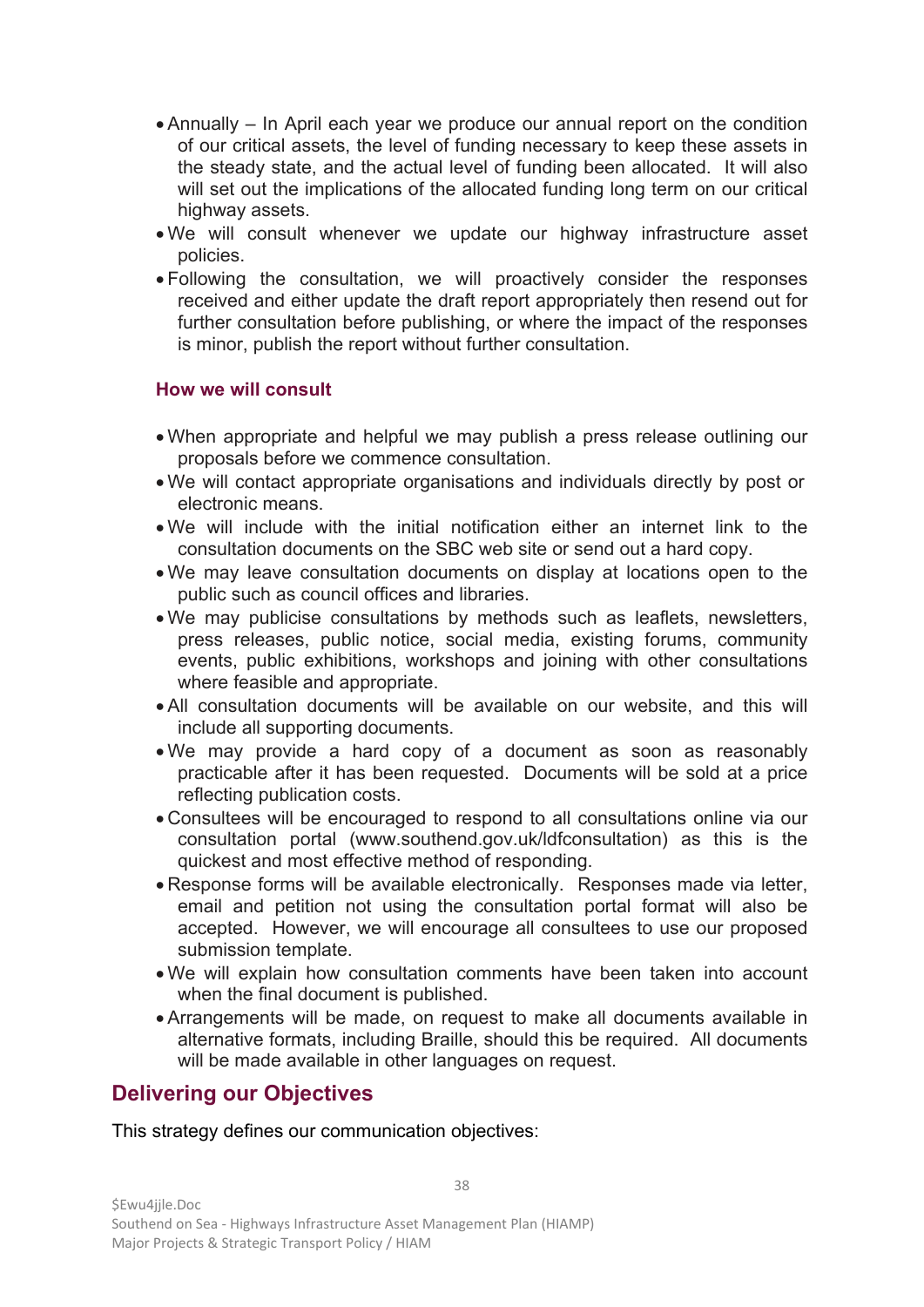- 1. To ensure that our asset management communications activities are a reflection of the full diversity of our community and there is equality of access to our services
- 2. We all understand the contribution we all can make and are playing our part.
- 3. Recognising how we are increasing our efforts to understand what local communities are saying.
- 4. Give individuals more of a say in the services they receive
- 5. Listen to our stakeholders to better understand the best, most efficient way of delivering our services and thus satisfy all our customers
- 6. Provide support to all staff know so they abide by the standards of communication expected
- 7. To strengthen the reputation of Southend as an effective and efficient provider of high quality asset management services that deliver the agreed values and priorities
- 8. To ensure that all our communications are consistent and co-ordinated across all channels.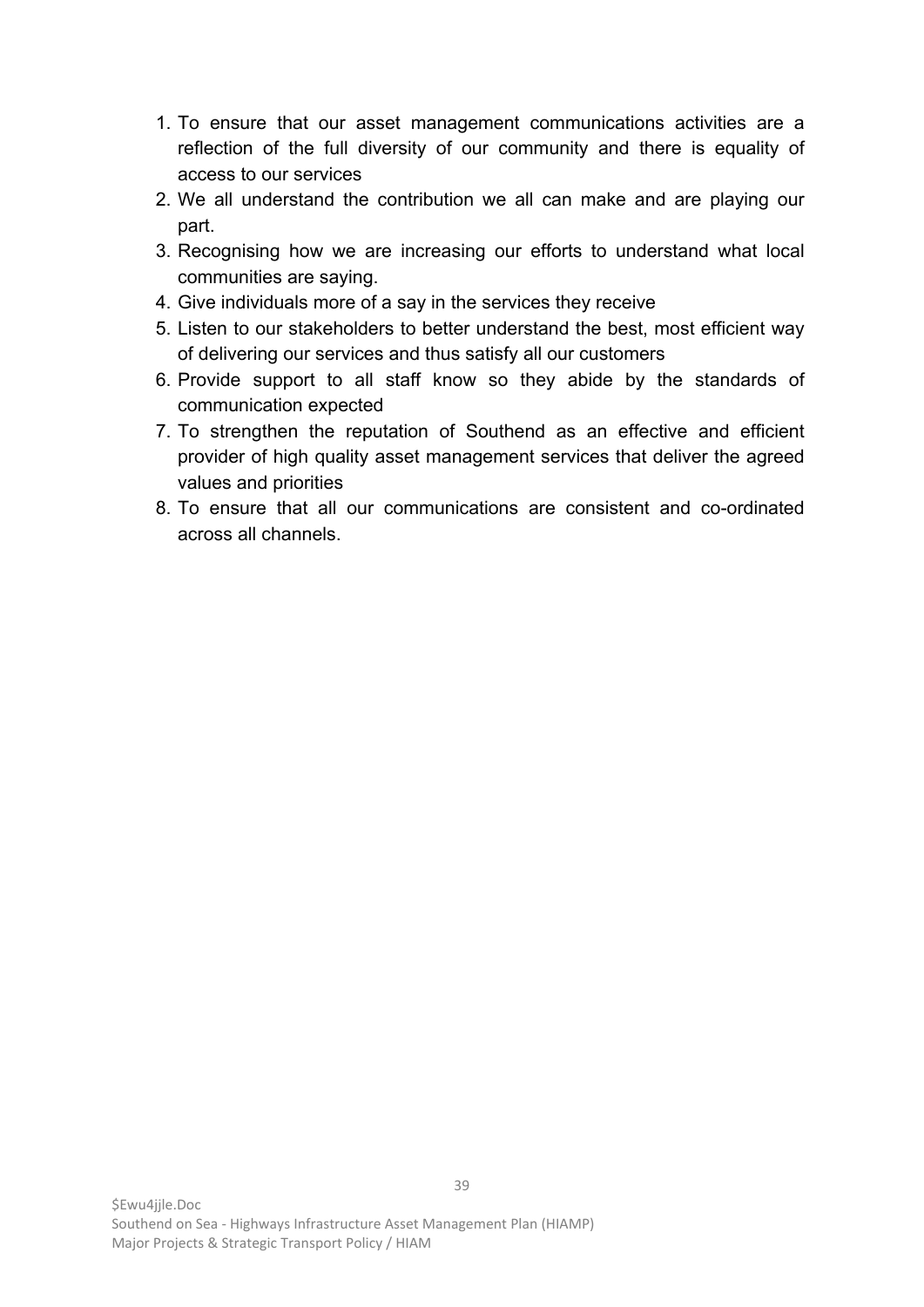## <span id="page-39-0"></span>**Appendix B - Forward Works Programme**

## <span id="page-39-1"></span>**Appendix C - Lifecycle Plans**

**Carriageways Street Lighting & Illuminated Signage Traffic Signals**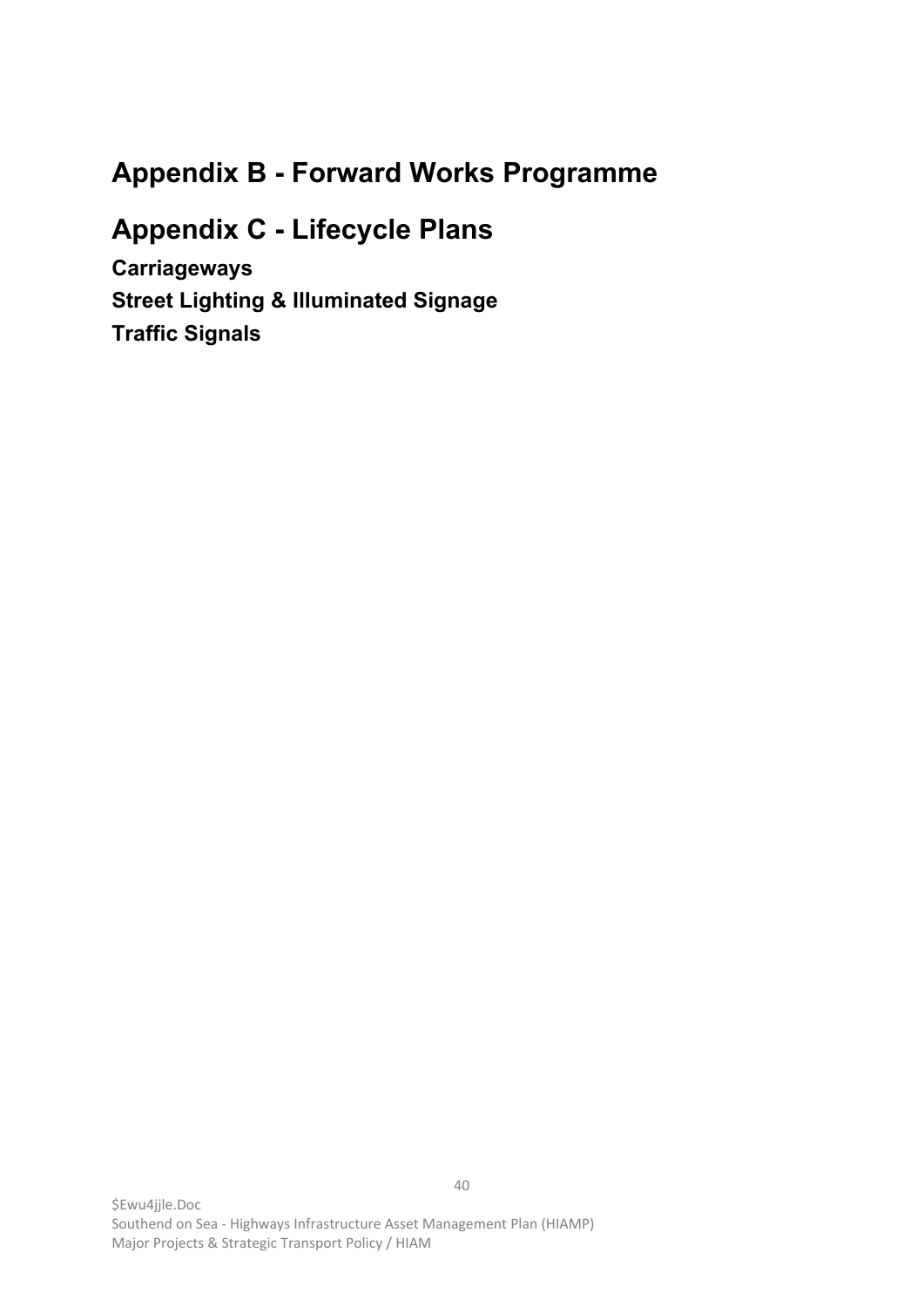## <span id="page-40-0"></span>**Appendix D - Asset Data Analysis 2017**

(Excerpt from Southend of Sea Borough Council – Highway Asset Management Strategy (January 2016))

### What are Southend's Highway Assets?

Southend-on-Sea's highway infrastructure assets include:-

- 494km of carriageways and 874km of footways (next to the carriageway);
- 109 bridges, 14 subways and underpasses, 22 retaining walls and 15 large culverts (>1.5m width);
- 22,630 road drainage gullies
- 14,290 street lights, 3,004 illuminated signs and 833 illuminated bollards
- 196 traffic signal junction approaches and 172 pedestrian crossings
- 4,414 non-illuminated signs and 10,240 non-illuminated bollards

They collectively comprise the most valuable assets under our stewardship with a gross value of £811M (in 2014).

The term 'highway asset' is used to refer to highway and traffic management infrastructure because they provide important economic, social and environmental services and benefits to people living, working and travelling in Southend. As with all assets they require careful management to ensure that they continue to provide these benefits at the least possible cost.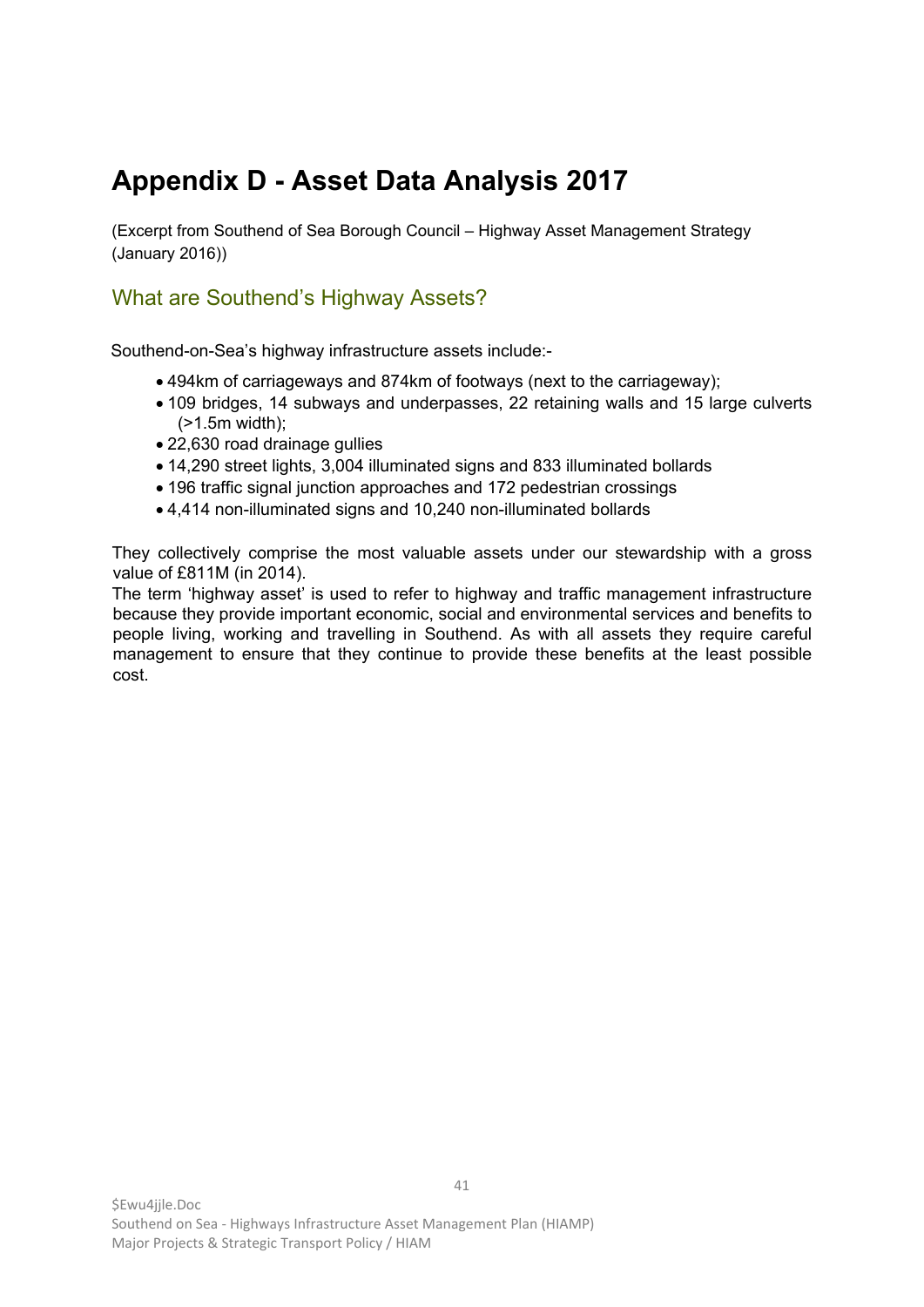# <span id="page-41-0"></span>**Appendix E - Improvement Action Plan**

**Asset Management Improvement Action Plan**

| <b>Action</b>                                                                      | <b>Timescale</b>   | <b>Review</b>         |
|------------------------------------------------------------------------------------|--------------------|-----------------------|
| <b>Asset Management</b>                                                            |                    |                       |
| Complete the modelling and appraisal of                                            | Autumn 2015        | Autumn 2018           |
| investment options for carriageways                                                |                    |                       |
| Development of investment models for<br>footways                                   | Autumn 2017        | Autumn 2018           |
|                                                                                    |                    |                       |
| Develop Asset Information Management Plan                                          | Spring 2016        | Spring 2018           |
|                                                                                    |                    | Annual review         |
| TAMS Policy, Core Strategy, Prioritisation<br>Framework and Carriageway Investment | Autumn/Winter 2015 | Autumn/Winter<br>2017 |
| Strategy to be approved by Cabinet.                                                |                    |                       |
|                                                                                    |                    | Annual review         |
| Undertake a review of staff training needs in                                      | Spring 2016        | Spring 2018           |
| relation to the Institute of Asset Management<br>competencies framework.           |                    | Annual review         |
| Develop initial options and scope for Structures                                   | Autumn 2016        | Autumn 2018           |
| <b>Investment Strategy</b>                                                         |                    |                       |
| Develop full Structures Investment Strategy.                                       | Autumn 2017        | Autumn 2018           |
| <b>Supporting Documentation Review</b>                                             | Spring 2016 to     | Spring 2018           |
|                                                                                    | Autumn 2017        | <b>Annual Review</b>  |
| <b>Resilience</b>                                                                  |                    |                       |
| at                                                                                 | Autumn 2015        | Autumn 2018           |
|                                                                                    |                    | Annual review         |
| Complete surveys of condition and connectivity<br>of drainage assets on the A127   | Autumn 2015        |                       |
| Revise maintenance hierarchies for                                                 | Spring 2016        | Spring 2017           |
| carriageways, footways and cycleway in line<br>with the revised Codes of Practice. |                    | Annual review         |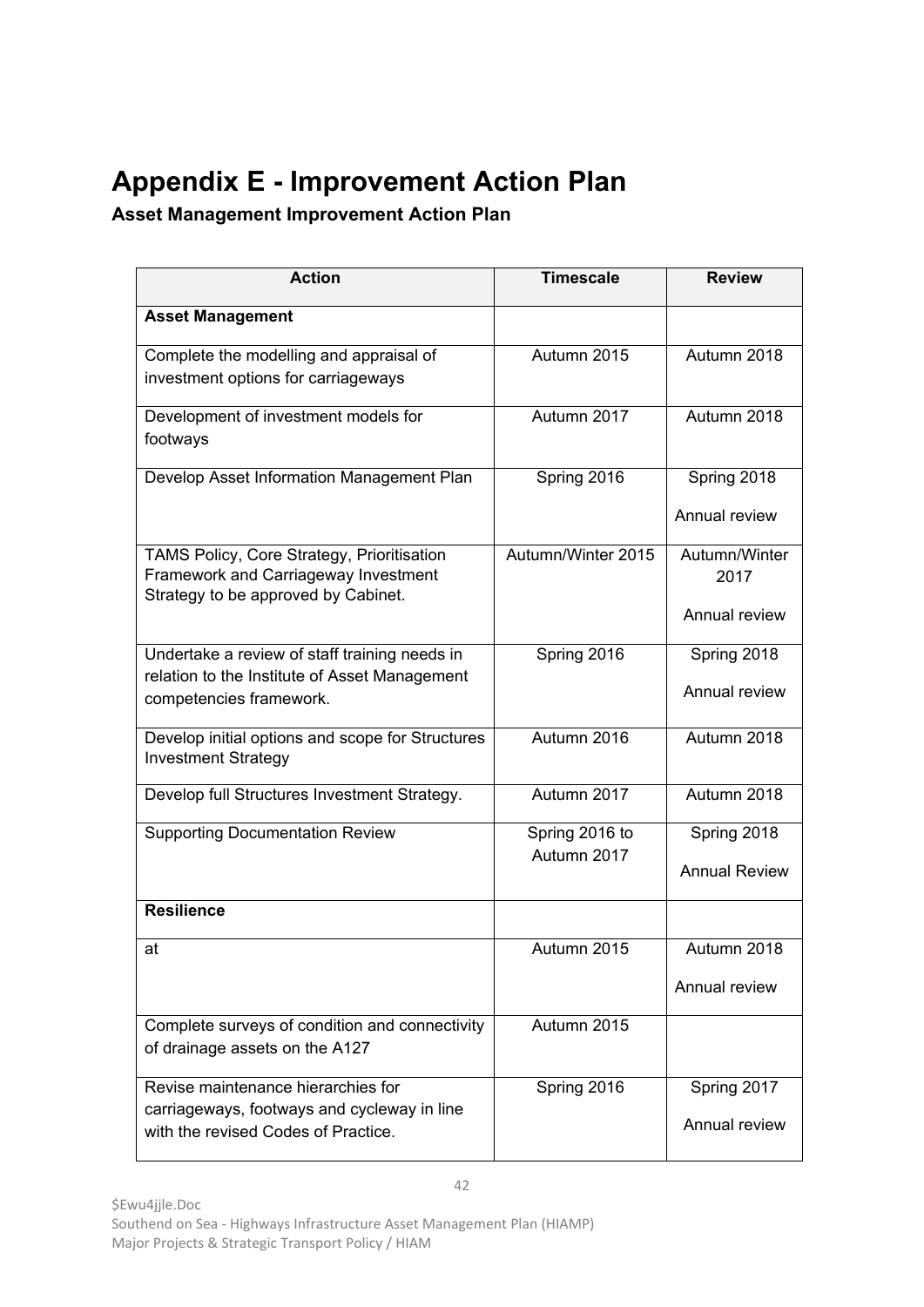| Undertake consultations with emergency                                      | Spring 2016 | Spring 2018   |
|-----------------------------------------------------------------------------|-------------|---------------|
| services, Environment Agency and Anglian<br>Water on the Resilient Network. |             | Annual review |
| Approval of Resilient Network by Cabinet.                                   | Summer 2016 | Summer 2018   |
| Complete surveys of drainage condition on the                               | Autumn 2016 | Autumn 2017   |
| Resilient Network in Critical Drainage Areas.                               |             | Annual review |
| <b>Customer focus</b>                                                       |             |               |
| Produce a Stakeholder Communication Plan                                    | Autumn 2015 | Autumn 2017   |
| for the TAMS                                                                |             | Annual review |
| <b>Benchmarking and collaboration</b>                                       |             |               |
| Develop common approach to production of                                    | Autumn 2015 | Autumn 2017   |
| Whole of Government Accounts with Local                                     |             | Annual review |
| Councils' Highway Investment Group                                          |             |               |
| Develop performance benchmarking with Local                                 | Spring 2016 | Spring 2017   |
| Councils' Highway Investment Group                                          |             | Annual review |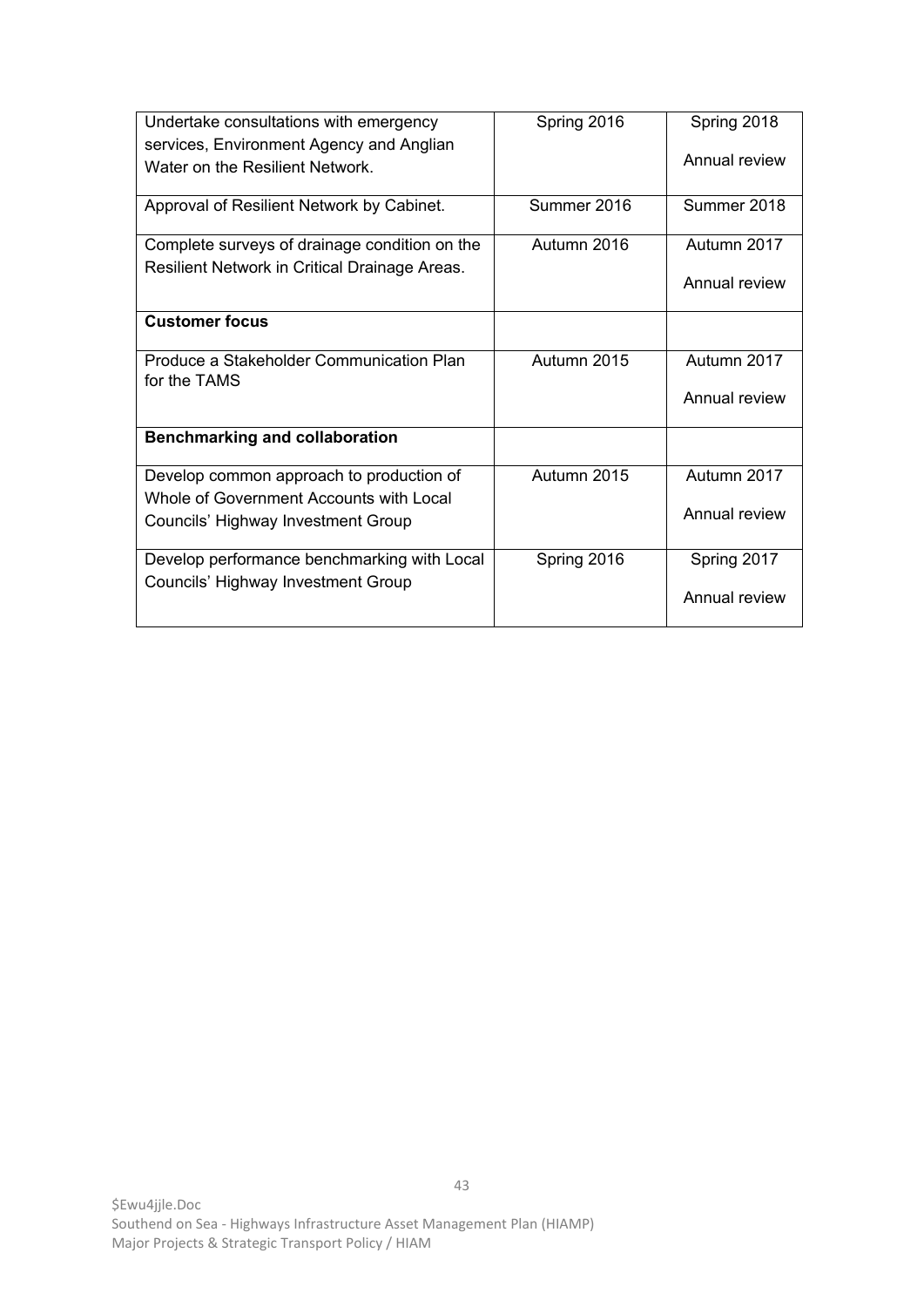<span id="page-43-0"></span>**Appendix F – Risk Register Appendix G – Asset Management Performance Management & Continuous Improvement Framework**

**Appendix H – Asset Management Competence Framework**

**Appendix I – Process Classification Document/Forward Programme & Budget Setting**

**Appendix J – Definition of Benchmarking Principles**

**Appendix K – KPI Benchmarking**

**Appendix L – Communication Plan & Engagement Guidelines**

**Appendix M – Data Management Strategy**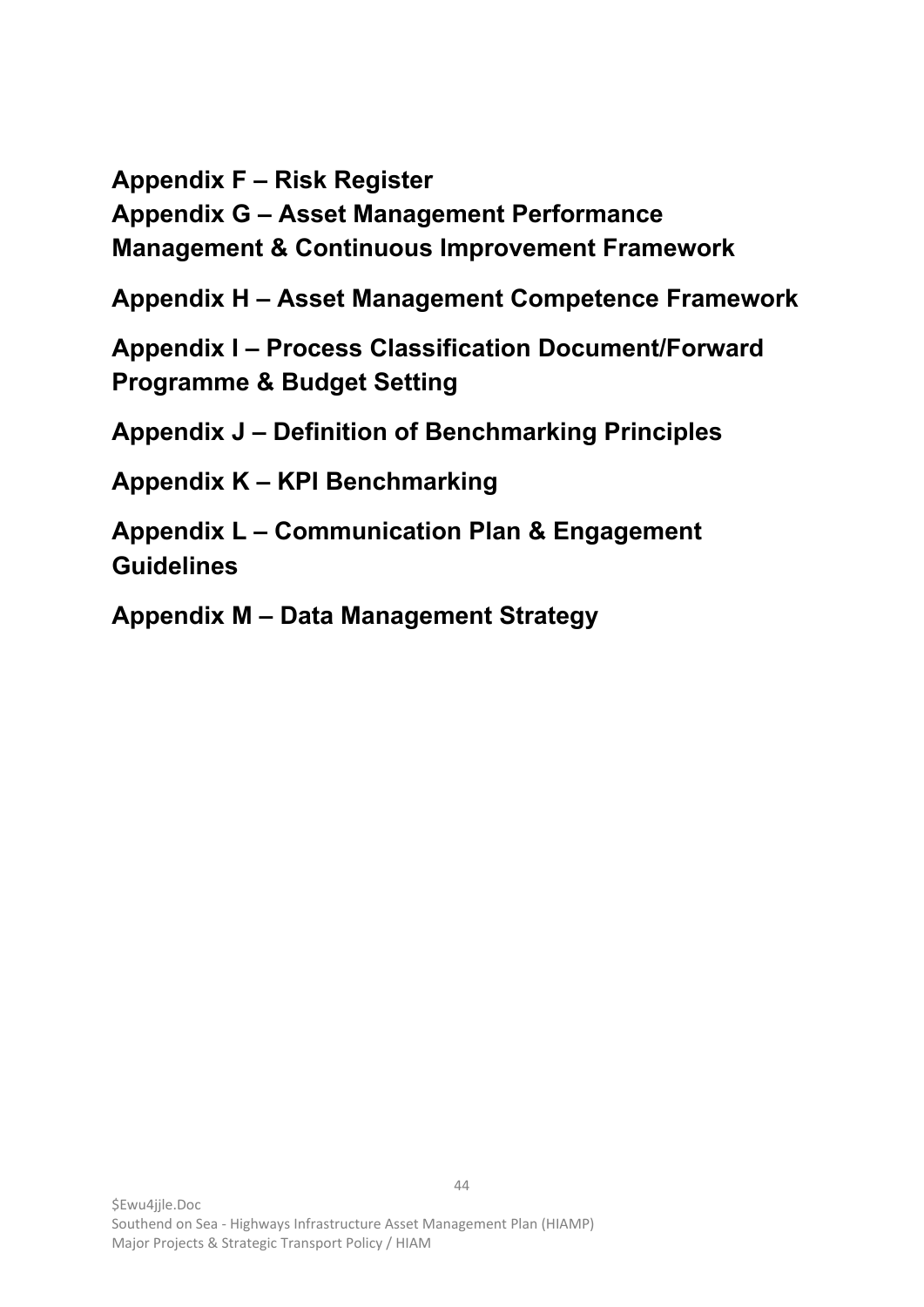## <span id="page-44-0"></span>**Appendix N - Glossary of Terms and Abbreviations**

#### **ADEPT - Association of Directors of Environment, Economy Planning and Transport**

This is an umbrella organisation representing local authority county, unitary and metropolitan directors responsible for 'Place based' services.

#### **APSE – Association for Public Service Excellence**

APSE is a network of some 23,000 officers and councillors responsible for frontline services in local authorities in England, Northern Ireland, Scotland and Wales. APSE helps councils to share information and best practice.

#### **Asset Management**

A strategic approach which identifies the optimal allocation of resources for the management, operation, preservation and enhancement of the highway infrastructure to meet the needs of current and future customers.

#### **Asset Valuation**

The calculation of the current monetary value of an authority's assets purely in terms of their maintenance and replacement costs. It excludes therefore any consideration of the value to the community in terms of the economic and social benefits of providing a means for people to travel in order to work, socialise and live.

#### **CIPFA - Chartered Institute of Public Finance and Accountancy**

A professional body for people in public finance where public money needs to be effectively and efficiently managed.

#### **Critical Assets**

For the purpose of Highways Infrastructure Asset Management, Critical Assets are defined as Carriageways, Footways, Street Lighting, Structures (Bridges, Retaining Walls, etc.), Traffic Signals, Traffic Management Systems (Variable Matrix Signs, Traffic Signs, etc.) and drainage.

#### **CVI - Coarse Visual Inspection**

This is a coarse, rapid survey, usually carried out from a slow-moving vehicle, which allows authority's unclassified road network to be assessed each year.

#### **Depreciation**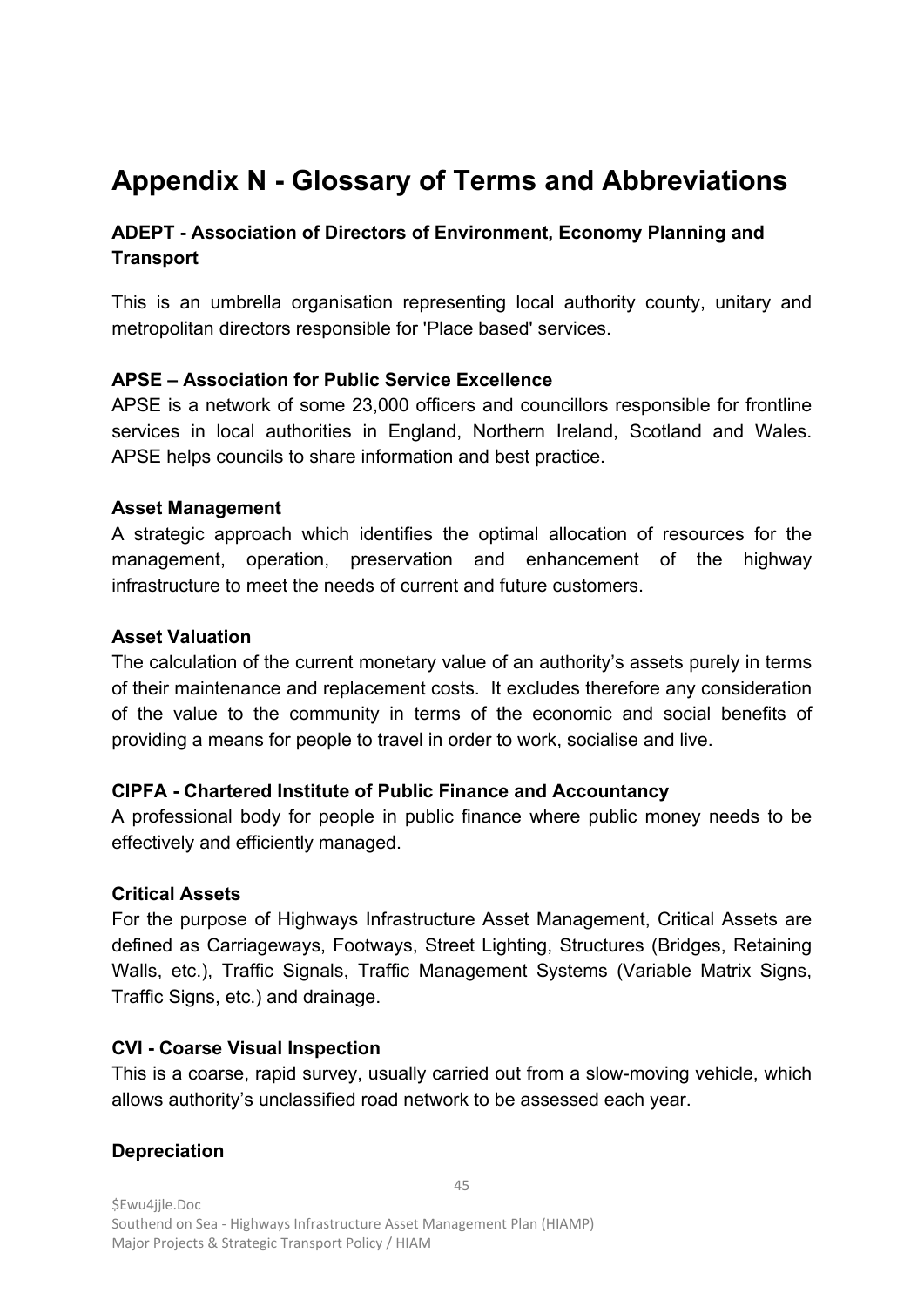The consumption of economic benefits embodied in an asset over its service life arising from use, ageing, deterioration, damage or obsolescence.

#### **Deterioration**

The change in physical condition of an asset resulting from use or ageing. Often displayed as a 'deterioration curve' in graphical form.

#### **DfT - Department for Transport**

Government department responsible for providing policy, guidance, and funding to English local authorities to help them maintain their highway networks, improve passenger and freight travel, and develop new major highway schemes.

#### **DRC - Depreciated Replacement Cost**

The current value of the asset, normally calculated as the gross replacement cost minus accumulated depreciation and impairment.

#### **DVI - Detailed Visual Inspection**

The DVI survey is more comprehensive than the CVI, carried out as a walked survey, with defects and inventory collected with a greater number of defect classifications.

#### **HIAM – Highways Infrastructure Asset Management**

#### **LCRIG - Local Council's Road Investment Group**

To develop and promote a fresh approach to highway asset management that engenders wider stakeholder involvement and focuses on investment outcomes for present and future generations. To develop new common methodologies to understand /communicate the true state of Highways Infrastructure to facilitate long term robust business plans and determine the correct level of investment for today and the future.

#### **SaQ – Self-assessment Questionnaire**

For 2017/18, each local highway authority in England (excluding London) is invited by DfT to complete a self-assessment questionnaire, in order to establish the share of the Incentive fund they will be eligible for in 2017/18. This includes those authorities who are currently deemed Band 3 from the 2016/17 round.

#### **TAMS – Transport Asset Management Strategy**

#### **WGA - Whole of Government Accounts**